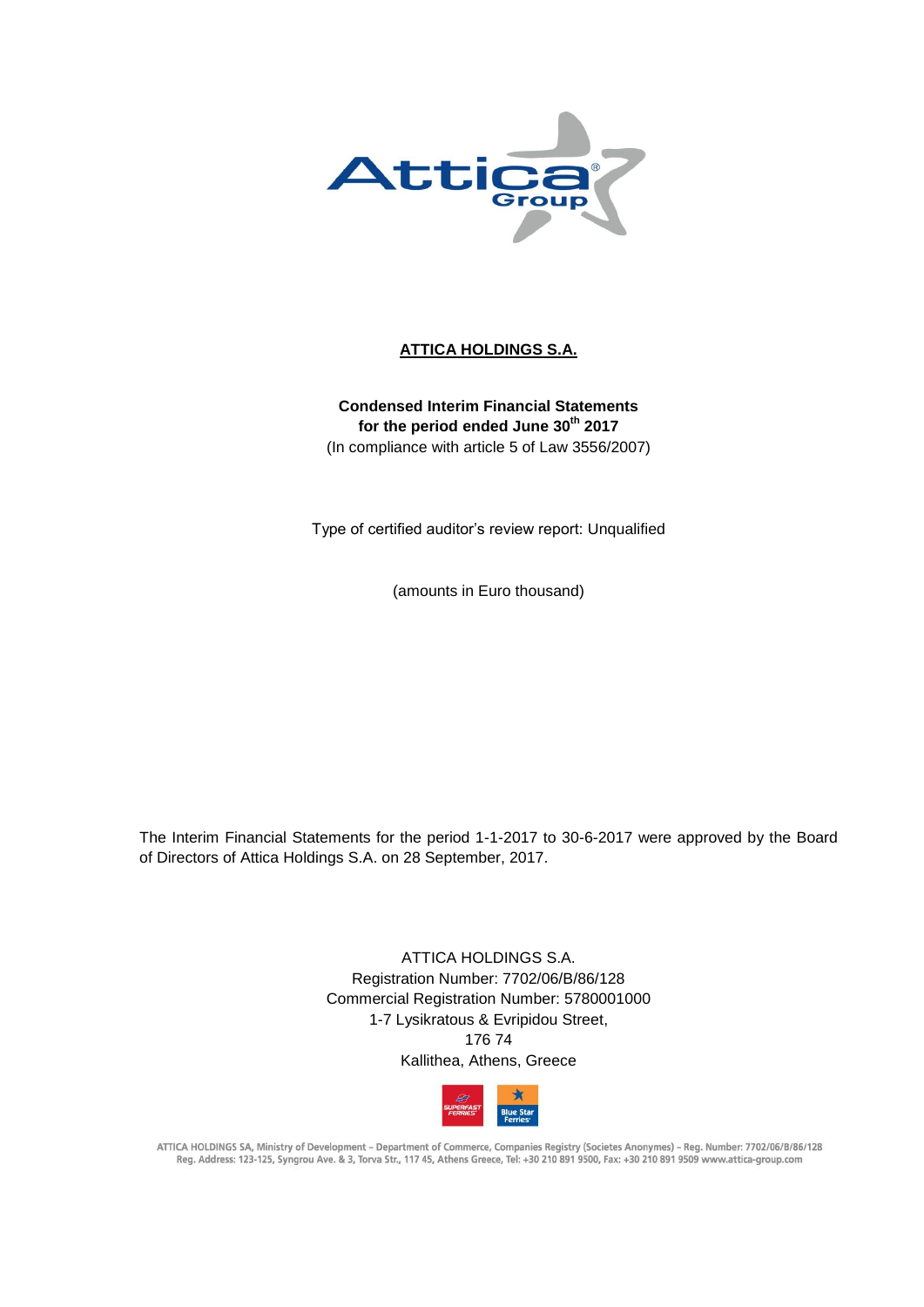

# **Half Year Financial Report (January 1st 2017 to June 30th 2017)**

The present Half Year Financial Report is compiled according to article 5 of Law 3556/2007 and the decisions of the Hellenic Capital Market Commission an includes:

- Statement of the Board of Directors' Members,
- Certified auditor's review report,
- Half Year Report of the Board of Directors for the period 1.1.2017 30.6.2017,
- Condensed Interim Financial Statements (company and consolidated) for the period ended June 30, 2017,
- Figures and Information for the period from January 1 to June 30, 2017.

The present Half Year Financial Report for the six-month period ended June 30, 2017 is the one approved by the Board of Directors of Attica Holdings S.A. on 28 September 2017, 2017 and is available in the internet on the web address www.attica-group.com.

The concise financial data and information published in the Press, deriving from the financial statements, aim at providing readers with general information on the Company's financial situation and results but do not offer a complete picture of its financial position, the Company and Group financial performance and cash flows, according to the International Financial Reporting Standards.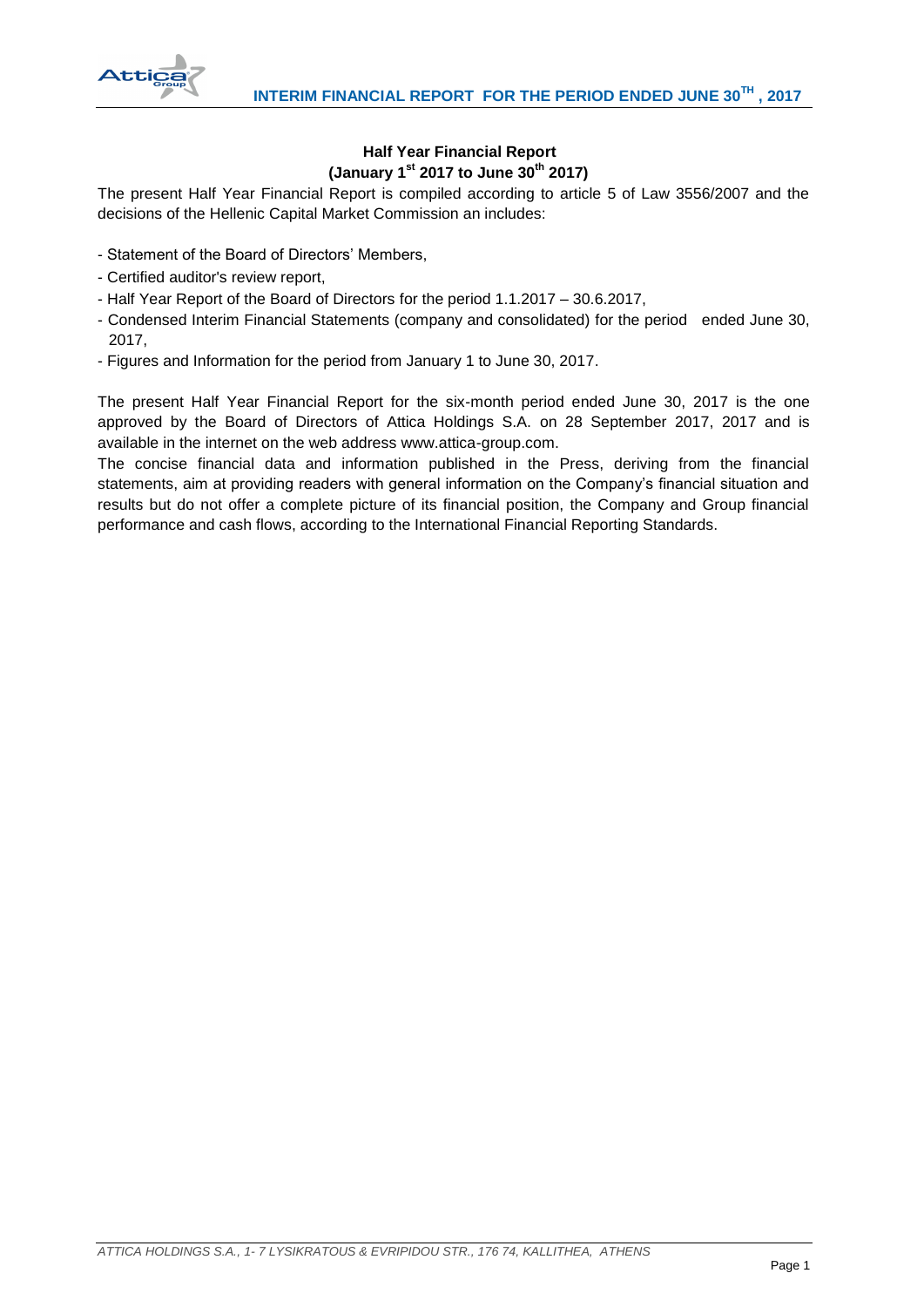

# **CONTENTS Page**

|        | Semi - Annual Board of Directors Report for Attica Holdings S.A. for the period 1.1.2017-30.6.2017 7 |     |  |  |  |  |  |
|--------|------------------------------------------------------------------------------------------------------|-----|--|--|--|--|--|
|        |                                                                                                      |     |  |  |  |  |  |
|        |                                                                                                      |     |  |  |  |  |  |
|        |                                                                                                      |     |  |  |  |  |  |
|        | Statement of Changes in Equity of the Company (period 1-1 to 30-06-2017)  21                         |     |  |  |  |  |  |
|        |                                                                                                      |     |  |  |  |  |  |
|        |                                                                                                      |     |  |  |  |  |  |
|        |                                                                                                      |     |  |  |  |  |  |
|        |                                                                                                      |     |  |  |  |  |  |
| 1.     |                                                                                                      |     |  |  |  |  |  |
|        |                                                                                                      |     |  |  |  |  |  |
| 2.     |                                                                                                      |     |  |  |  |  |  |
| 2.1.   | New Standards, Interpretations, Revisions and Amendments to existing Standards that are              |     |  |  |  |  |  |
|        |                                                                                                      |     |  |  |  |  |  |
| 2.2.   | New Standards, Interpretations and Amendments to existing Standards that have not been               |     |  |  |  |  |  |
|        |                                                                                                      |     |  |  |  |  |  |
| 3.     |                                                                                                      |     |  |  |  |  |  |
| 3.1.   |                                                                                                      |     |  |  |  |  |  |
| 3.1.1. |                                                                                                      |     |  |  |  |  |  |
| 3.1.2. |                                                                                                      |     |  |  |  |  |  |
| 3.1.3. | Additional risks arising from the enforcement of capital controls in Greece  30                      |     |  |  |  |  |  |
| 4.     |                                                                                                      |     |  |  |  |  |  |
| 4.1.   |                                                                                                      |     |  |  |  |  |  |
| 4.2.   |                                                                                                      |     |  |  |  |  |  |
| 4.3.   |                                                                                                      |     |  |  |  |  |  |
| 5.     |                                                                                                      |     |  |  |  |  |  |
| 5.1.   |                                                                                                      |     |  |  |  |  |  |
| 5.2.   |                                                                                                      |     |  |  |  |  |  |
| 5.3.   |                                                                                                      |     |  |  |  |  |  |
| 6.     |                                                                                                      |     |  |  |  |  |  |
| 6.1.   | Intercompany transactions between Attica Holdings S.A. and other companies of Attica Group           |     |  |  |  |  |  |
| 6.1.1. |                                                                                                      | 33. |  |  |  |  |  |
|        | Intercompany transactions between Attica Holdings S.A. and the companies of Marfin                   |     |  |  |  |  |  |
|        |                                                                                                      |     |  |  |  |  |  |
| 6.2.   |                                                                                                      |     |  |  |  |  |  |
| 6.3.   |                                                                                                      |     |  |  |  |  |  |
| 7.     |                                                                                                      |     |  |  |  |  |  |
| 7.1.   |                                                                                                      |     |  |  |  |  |  |
| 7.2.   |                                                                                                      |     |  |  |  |  |  |
| 7.3.   |                                                                                                      |     |  |  |  |  |  |
| 7.4.   |                                                                                                      |     |  |  |  |  |  |
| 7.5.   |                                                                                                      |     |  |  |  |  |  |
| 7.6.   |                                                                                                      |     |  |  |  |  |  |
| 7.7.   |                                                                                                      |     |  |  |  |  |  |
| 7.8.   | Share in net profit (loss) of companies accounted for by the equity method 37                        |     |  |  |  |  |  |
| 7.9.   |                                                                                                      |     |  |  |  |  |  |
| 7.10.  |                                                                                                      |     |  |  |  |  |  |
| 7.11.  |                                                                                                      |     |  |  |  |  |  |
| 7.12.  |                                                                                                      |     |  |  |  |  |  |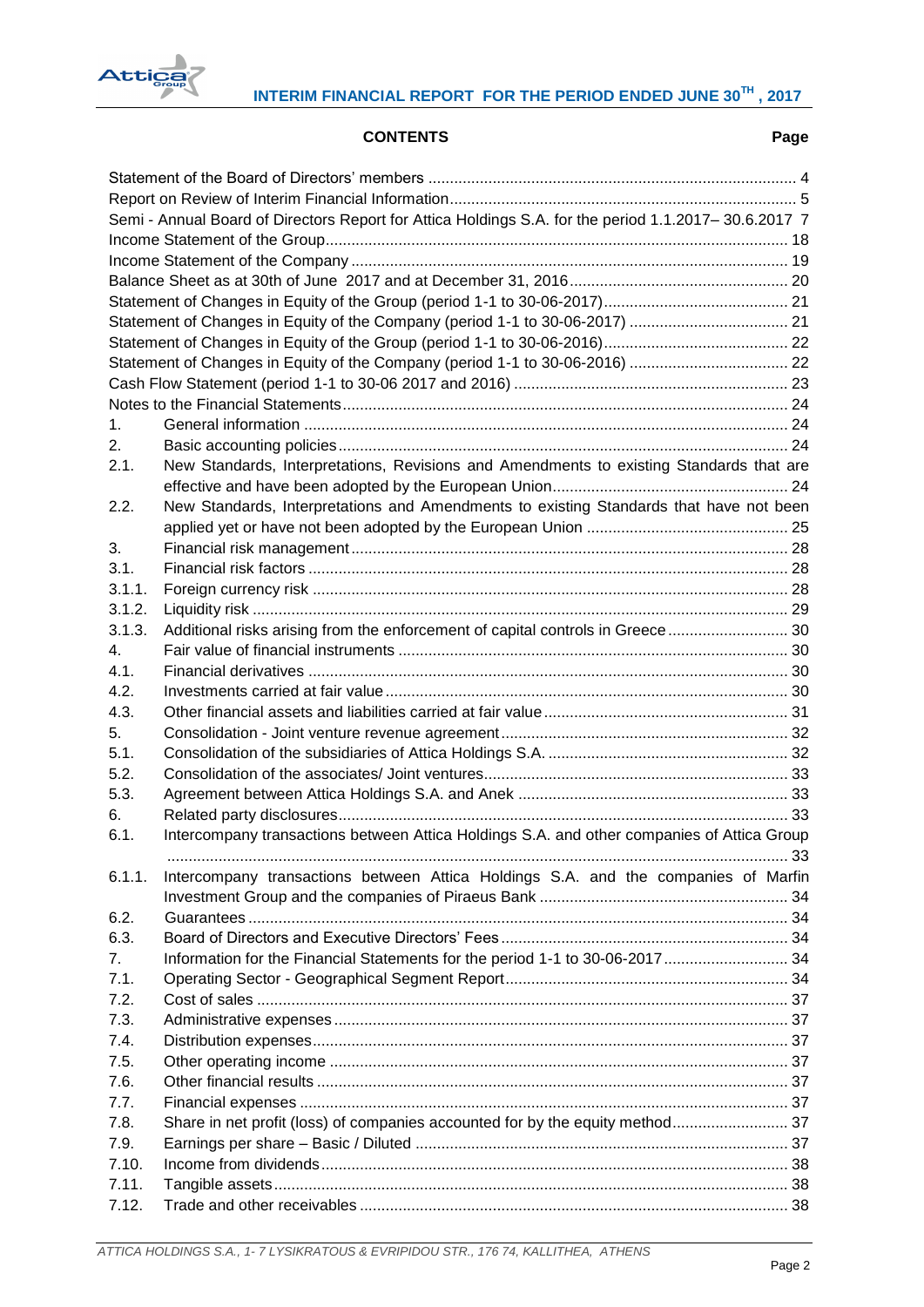

# INTERIM FINANCIAL REPORT FOR THE PERIOD ENDED JUNE 30TH, 2017

| 7.13. |  |
|-------|--|
| 7.14. |  |
| 7.15. |  |
| 7.16. |  |
| 7.17. |  |
| 7.18. |  |
| 7.19. |  |
| 8.    |  |
| 8.1.  |  |
| 8.2.  |  |
| 8.3.  |  |
| 8.4.  |  |
| 9.    |  |
| 10.   |  |
|       |  |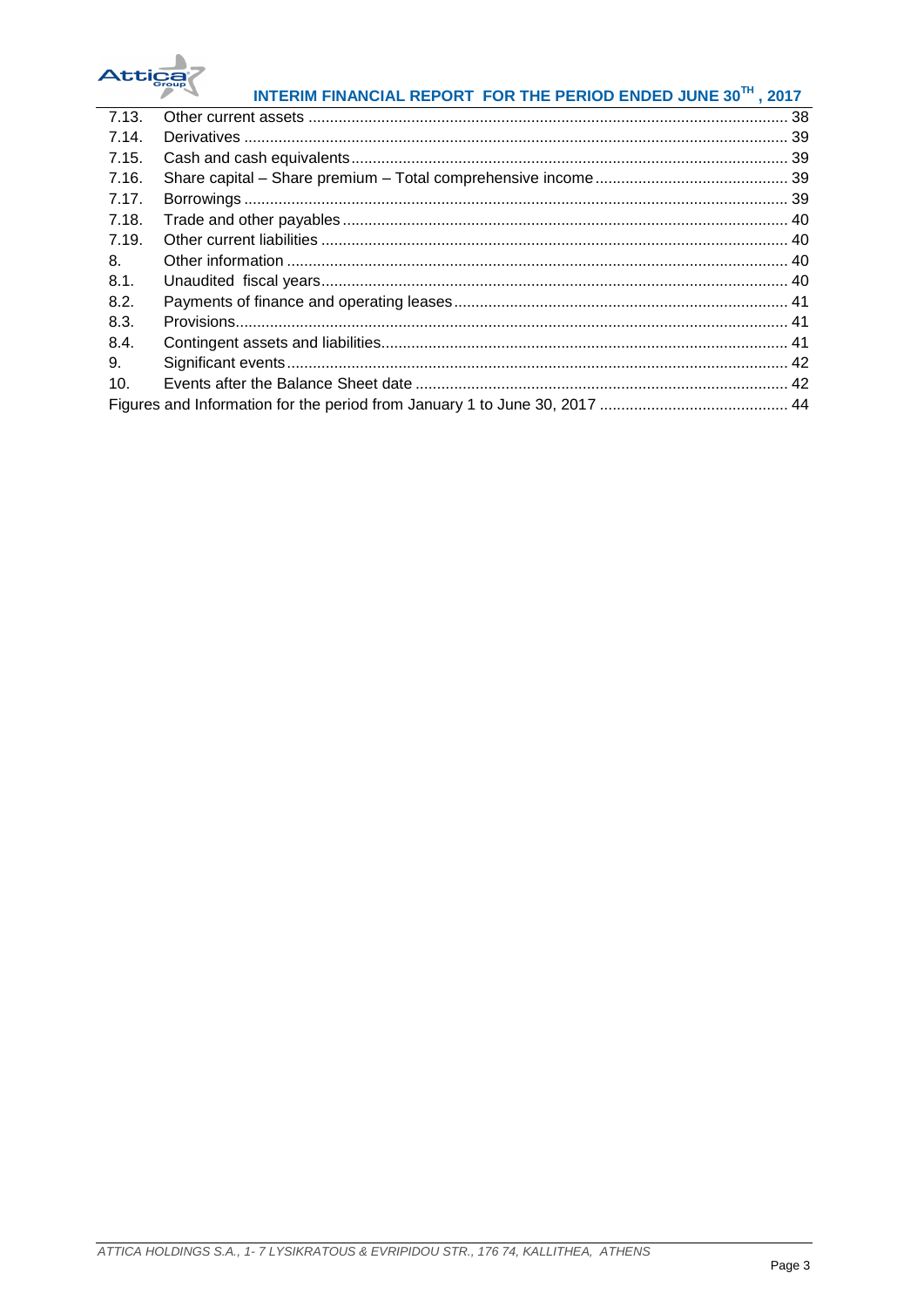

# **Statement of the Board of Directors' members (In accordance with article 5, par. 2 of Law 3556/2007)**

<span id="page-4-0"></span>The members of the Board of Directors of ATTICA HOLDINGS S.A. :

- 1. Kyriakos Magiras, Chairman,
- 2. Spiros Paschalis, Chief Executive Officer and
- 3. Iraklis Simitsidellis, Executive member, having been specifically assigned by the Board of Directors,

under our capacity as mentioned above, and specifically as appointed by the Board of Directors of Attica Holdings S.A., we declare and we assert that to the best of our knowledge

- a) the enclosed financial statements (company and consolidated) of Attica Holdings S.A.(hereafter referred to as the company) for the period of 1.1.2017 to 30.06.2017, which were prepared in accordance with the current accounting standards, give a true picture of the assets and liabilities, the shareholder's equity and the profit and loss account of the Company, as well as of the companies included in the consolidation as a whole, in accordance with the provisions laid down in paragraphs 3 to 5, article 5, of Law No. 3556/2007,
- b) the enclosed semi-annual report by the Board of Directors includes a true presentation of the required information of Attica Holdings S.A., as well as of the companies included in Group consolidation and considered aggregately as a whole, in accordance with paragraph 6 of article 5 of Law No. 3556/2007,
- c) the interim financial statements for the period of 1.1.2017 to 30.06.2017 were approved by the Board of Directors on 28 September ,2017 and are available in the internet on the web address www.attica-group.com.

Kallithea, 28 September, 2017

Confirmed by

| Kyriakos D. Magiras   | <b>Spiros Ch. Paschalis</b>    | Iraklis I. Simitsidellis     |
|-----------------------|--------------------------------|------------------------------|
| Chairman of the B.O.D | <b>Chief Executive Officer</b> | <b>Executive member</b>      |
| ID Card No. AK109642  | <b>ID Card No. AB 215327</b>   | <b>ID Card No. AM 140292</b> |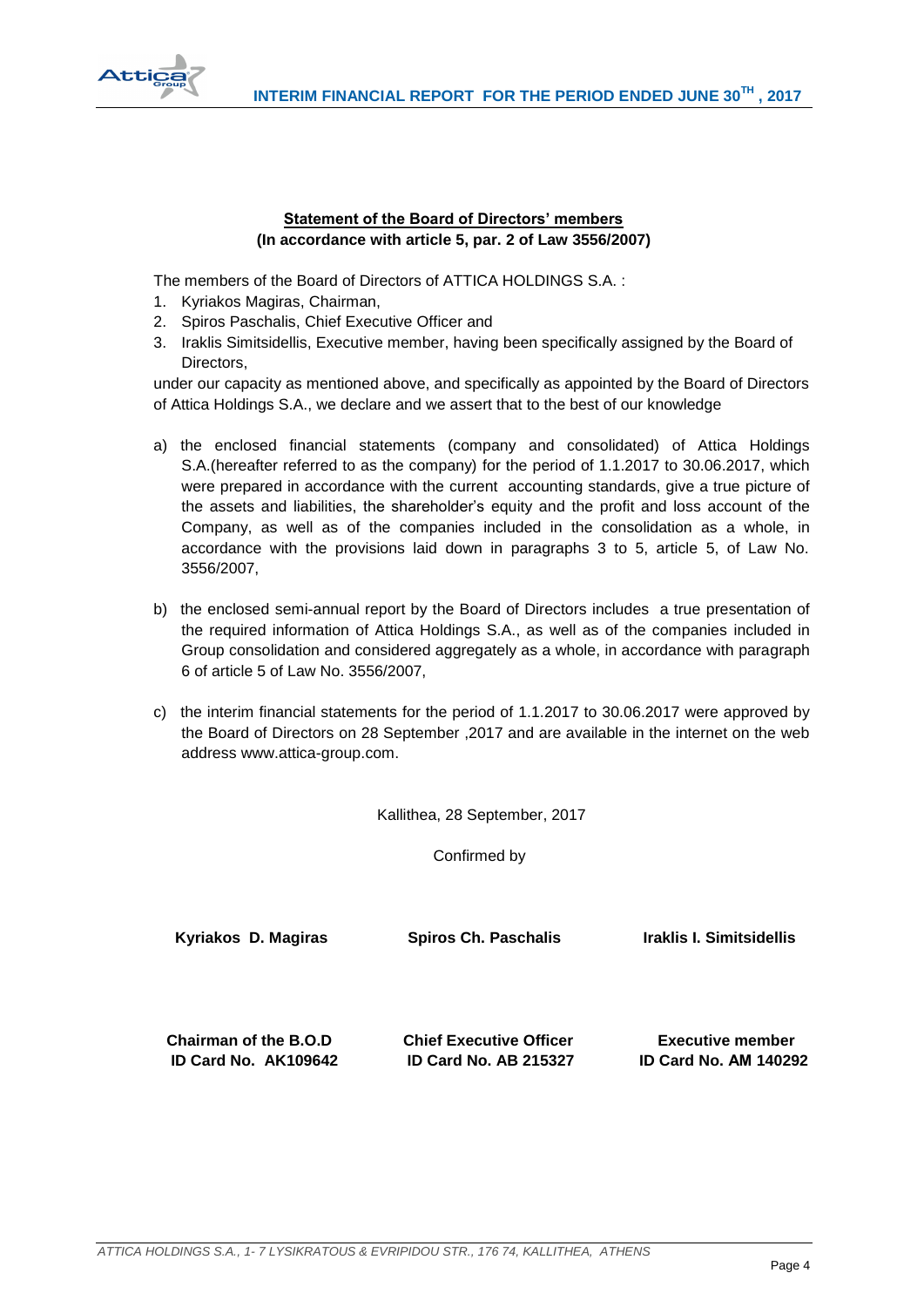

# **Report on Review of Interim Financial Information**

<span id="page-5-0"></span>To the Shareholders of "**ATTICA HOLDINGS S.A**."

#### **Introduction**

We have reviewed the accompanying separate and consolidated condensed statement of financial position of ATTICA HOLDINGS S.A. as of 30 June 2017 and the related separate and consolidated condensed statement of comprehensive income, changes in equity and cash flows for the six-month period then ended, and the selected explanatory notes that comprise the interim financial information, which form an integral part of the six-month financial report of Law 3556/2007. Management is responsible for the preparation and fair presentation of this interim condensed financial statement in accordance with the International Financial Reporting Standards as adopted by the European Union and apply for interim financial information (International Accounting Standard "IAS 34"). Our responsibility is to express a conclusion on these interim condensed financial statements based on our review.

### **Scope of Review**

We conducted our review in accordance with International Standard on Review Engagements 2410, "Review of Interim Financial Information Performed by the Independent Auditor of the Entity". A review of interim financial information consists of making inquiries, primarily of persons responsible for financial and accounting matters, and applying analytical and other review procedures. A review is substantially less in scope than an audit conducted in accordance with International Standards on Auditing and consequently does not enable us to obtain assurance that we would become aware of all significant matters that might be identified in an audit. Accordingly, we do not express an audit opinion.

#### **Conclusion**

Based on our review, nothing has come to our attention that causes us to believe that the accompanying interim financial information has not been prepared in all material respects, in accordance with IAS 34.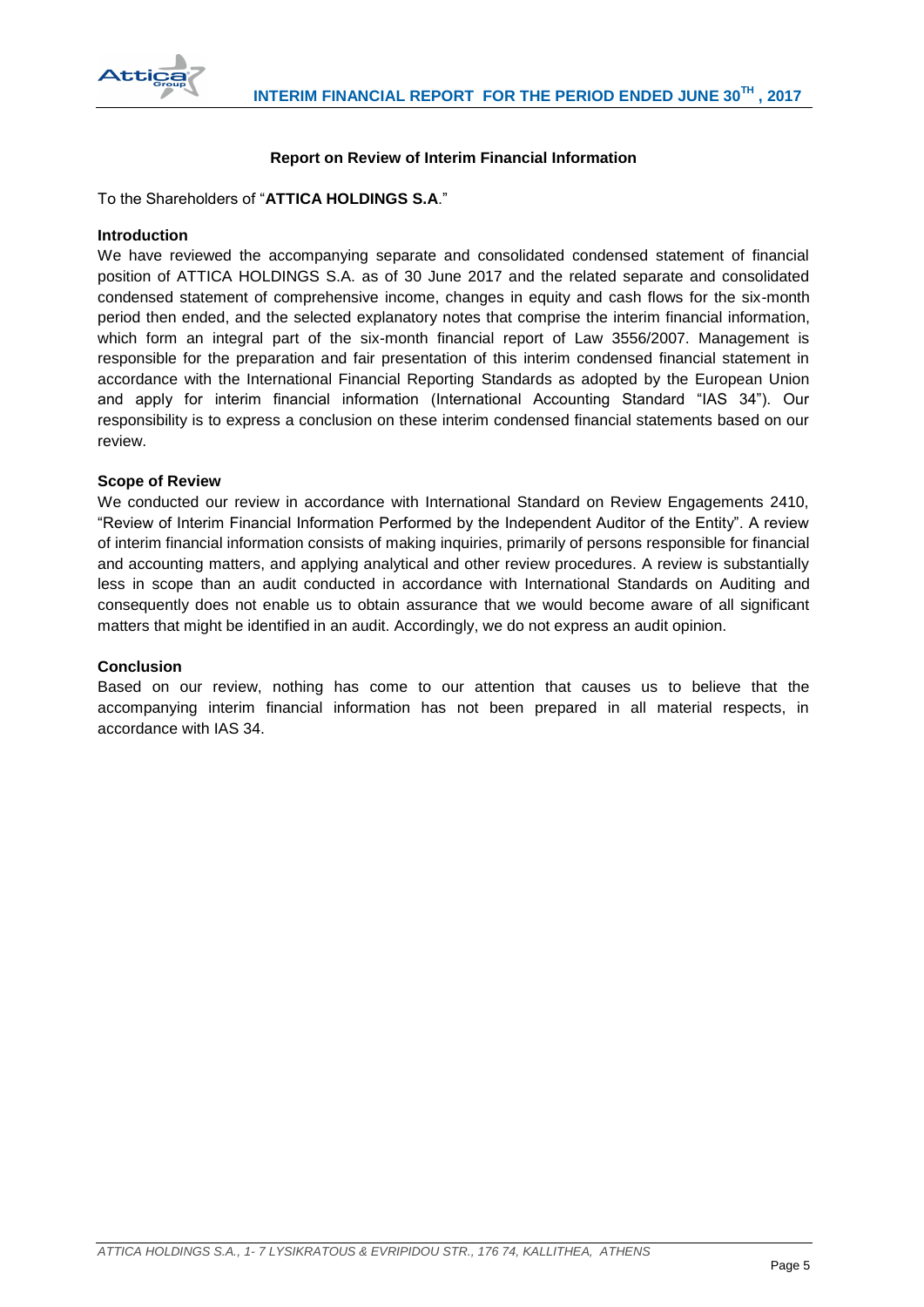

### **Reference to other legal requirements**

Based on our review, we concluded that the content of the six-month financial report, as required by article 5 of L.3556/2007, is consistent with the accompanying condensed interim financial information.

> Athens, 28 September, 2017 The Chartered Accountant

Thanasis Xynas SOEL Reg. No. 34081



Chartered Accountants Management Consultants 56, Zefirou str., 175 64, Palaio Faliro, Greece Registry Number SOEL 127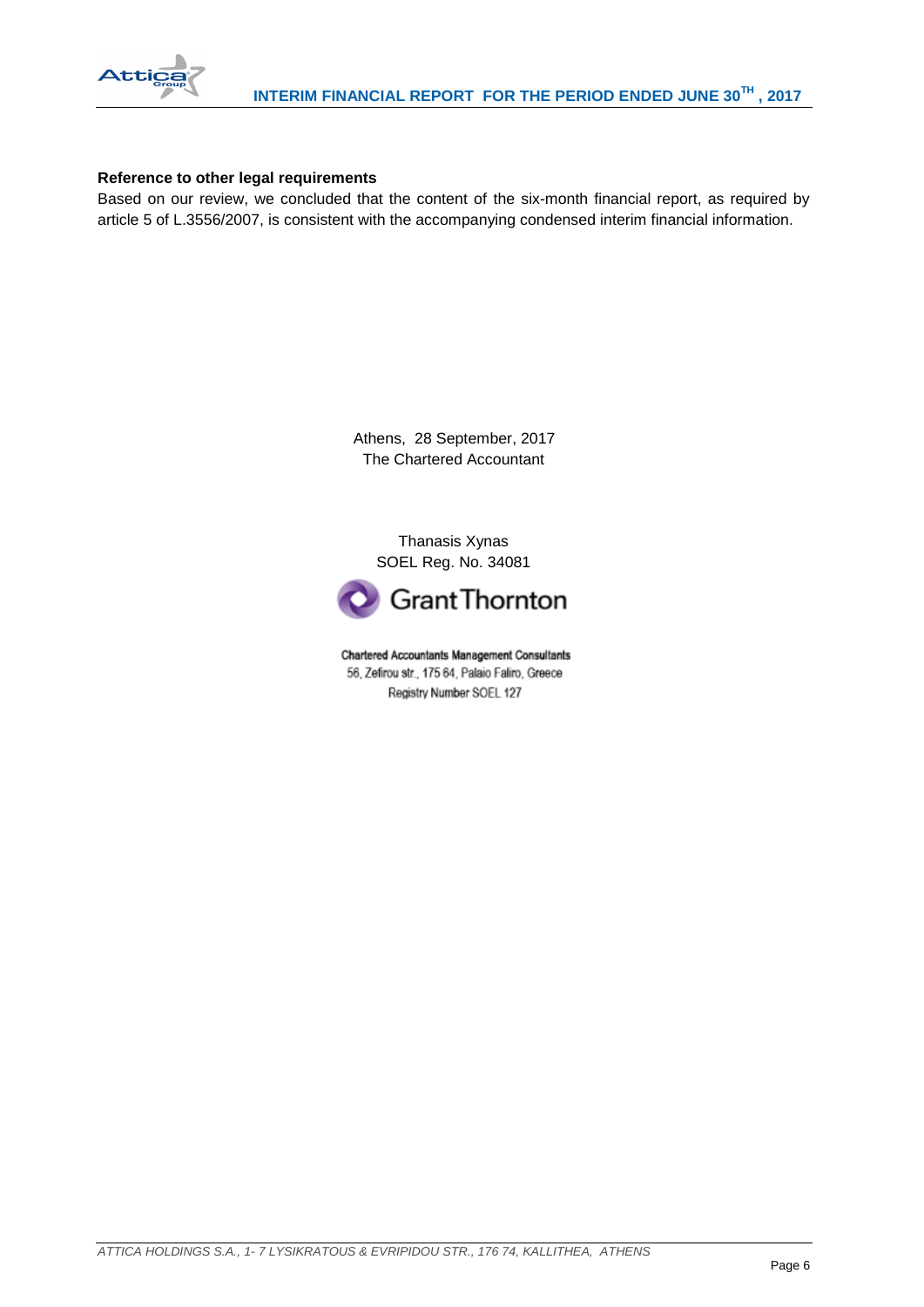<span id="page-7-0"></span>

# **Semi - Annual Board of Directors Report for Attica Holdings S.A. for the period 1.1.2017– 30.6.2017**

(article 5 of Law 3556/2007)

The present Semi – Annual Board of Directors Report (hereinafter called the « Report ») for the closed period January 1<sup>st</sup>, 2017 to June 30<sup>th</sup>, 2017, has been prepared so as to ensure harmonization with the relevant provisions of Law 3556/2007 (article 5) and the issued executive decisions of the Hellenic Capital Market Commission.

As the present report contains financial details of «Attica Holdings S.A.» (hereinafter called the «Company» or «Attica») and its subsidiaries, the report is common and describes the financial developments and performance of the Group during the reporting period, the significant events that took place during the closed period, as well as the operational developments in the second half of the current fiscal year. It also describes the main risks and uncertainties that the Group may face in the first half of 2017 and records the major transactions conducted between the Company and its related legal entities.

# **A. FINANCIAL DEVELOPMENTS AND PERFORMANCE DURING THE REPORTING PERIOD**

The development and performance of the Group in the first half of 2017 are as follows:

### **1. Activities Overview**

Attica Group operated in the first half of 2017 with an owned fleet of twelve (11) modern Ropax vessels, and one (1) under a bareboat charter agreement.

Consolidated revenue stood at Euro 112.04mln compared to Euro 109.63mln in the first half of 2016. Earnings before taxes, investing and financial results, depreciation and amortization (EBITDA) stood at Euro 7.07mln compared to Euro 21.66mln in the first half of 2016.

Consolidated losses after taxes for the first half of 2017 amounted to Euro 22.26mln compared to losses after taxes of Euro 2.20mln for the corresponding period in 2016.

The above decline in the results compared to the first half of 2016 is mainly related to increased fuel oil prices which affected Groups results with more than 15mln.

# **2. Operating Markets and Traffic Volumes**

The Group reported in the first half of 2017 increased traffic volumes in freight units,2.3%, in private vehicles 9.9% and in passengers, 5.4%. In particular Group's vessel's carried in the first half of 2017 1.55mln passengers compared to 1.47mln in the first half of 2016, 219.5 thousand private vehicles compared to 199.8 thousand in the first half of 2016 and 146.6 thousand freight units compared to 143.3 thousand in the first half of 2016.

Sailings increased by 4.3% compared to the first half of 2016.

In the Adriatic Sea and specifically in the Patras – Igoumenitsa – Ancona route and in the Patras – Igoumenitsa – Bari route, the traffic volumes of the Superfast vessels, in 2.1% more sailings compared to 1<sup>st</sup> half 2016, increased by 16.8% in passengers, 14.2% in private vehicles and 3.5% in freight units.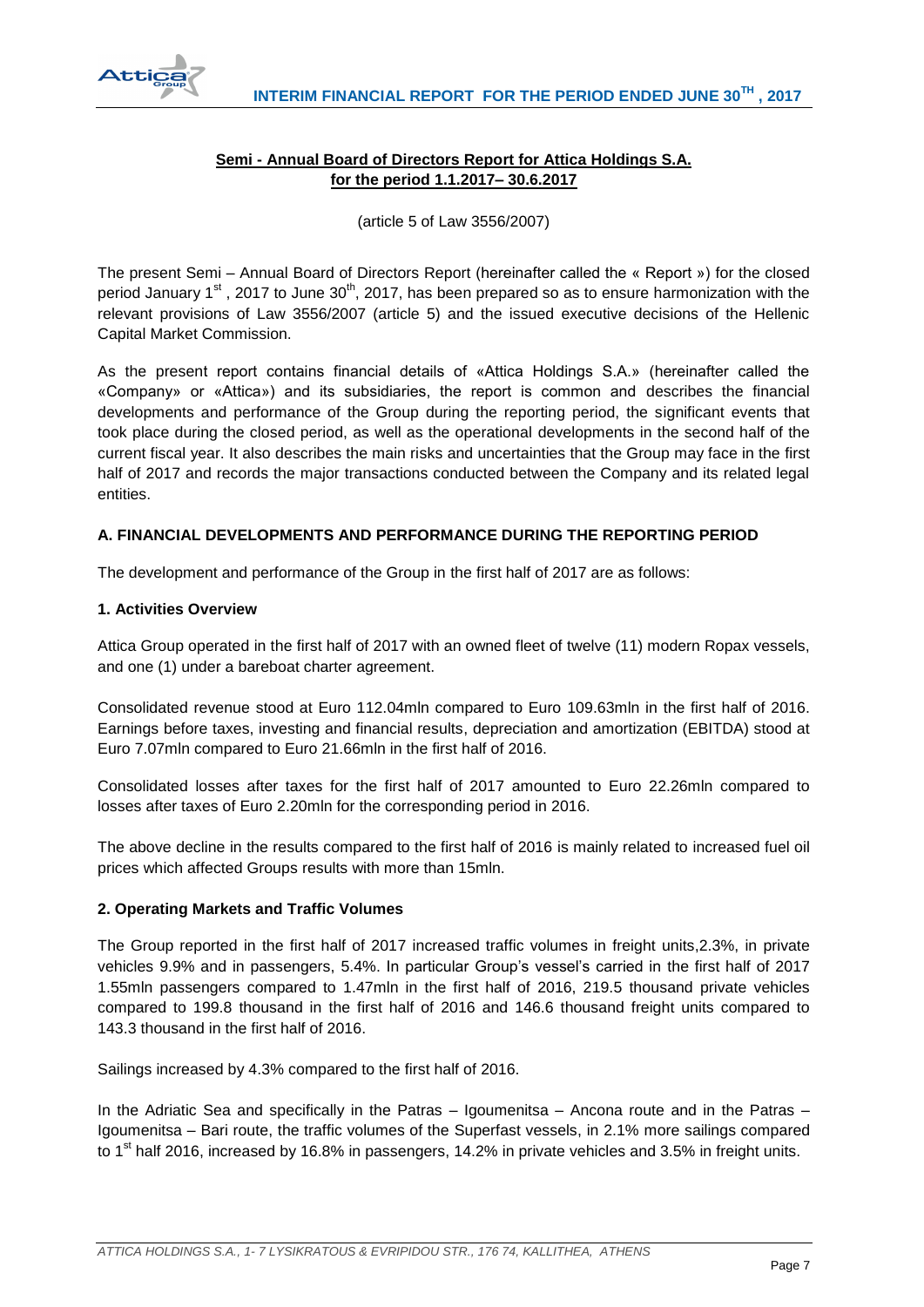

It is noted that Attica Group is in the cooperation with ANEK S.A. with regards to the Joint Venture Revenue Agreement "Anek S.A. – Superfast Endeka (Hellas) Inc" for the joint service of vessels of the two companies in Adriatic Sea and in the domestic routes of Crete.

This cooperation generated a further rationalization of capacity and ensured the proper and unhindered passenger and freight services on these lines.

In the Greek domestic sea routes Attica Group operated in the Piraeus – Cyclades routes with 3 vessels, in the Piraeus – Dodecanese with 3 vessels, in the Piraeus – Heraklion with 1 vessel, in the Piraeus – Chania with 1 vessel and in the Piraeus – Chios – Mytilene with 1 vessel.

According to the Group's traffic data the total traffic volumes in all Domestic routes in 4.8% more sailings in 1<sup>st</sup> half 2017, increased by 1.7% in freight units, 9.2% in private vehicles and 4.3% in passengers.

# **3. Group's Financial Results**

Consolidated revenues stood in the first half of 2017 at Euro 112.04mln, compared to Euro 109.63mln in 2016, with earnings before interest, taxes, investing and financial results, depreciation and amortisation (EBITDA) at Euro 7.07mln compared to Euro 21.66mln in 2016.

Revenue for the first half of 2017 derived by 68% from Domestic routes and by 32% from Adriatic routes.

The Group's geographical operation is as follow:

In the Domestic market, the group operated in Cyclades, Dodecanese, Piraeus – Crete and Piraeus – Chios – Mitilene with the vessels Blue Star Paros, Blue Star Naxos, Blue Star Delos, Blue Star Patmos, Blue Star 1, Blue Star 2, Blue Horizon, Blue Galaxy and Superfast XII.

Revenues from the Domestic market in the first half of 2017 stood at Euro 75.97mln compared to Euro 75.84mln for the corresponding period in 2016.

In the Adriatic market, Attica Group operated in the Patras – Igoumenitsa – Ancona route with the vessel Superfast XI and in the Patras – Igoumenitsa – Bari route with the vessels Superfast I and Superfast II.

Revenues from the Adriatic market increased by 6.7% to Euro 36.07mln compared to Euro 33.79mln for the corresponding period in 2016.

Adriatic market after a long time of recession, is presenting signs of growth. Furthermore, there is a continuing intense competition within the sector, not only from vessels operating with foreign flags and consequently benefiting from legislative and administrative regulations which allow lower operational expenses compared to vessels flying the Greek flag but also from the seasonal activity of smaller companies.

#### Operating expenses and other items

Operating expenses increased in 2016 to Euro 101.81mln compared to Euro 82.85mln for the corresponding period in 2016 as a result of the fuel oil price increase. The Group Management, recognizing the significant impact of the fluctuation of the fuel oil price on the results exercises on a daily basis an active management of sailings and, at the same time, hedges partially its risk against fuel oil price fluctuation.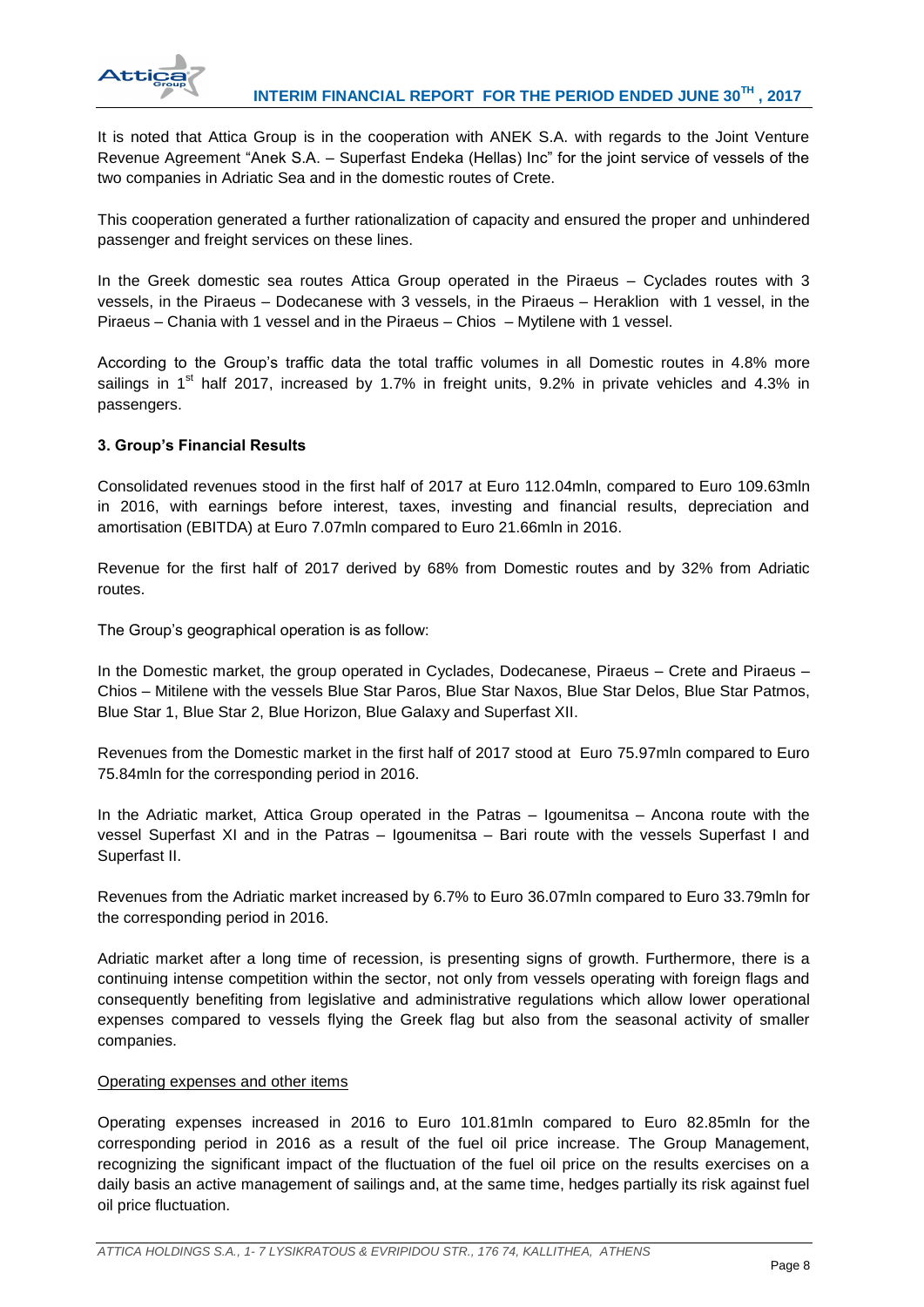

Administrative expenses stood at Euro 10.62mln compared to Euro 10.29mln for the corresponding period in 2016. The Group's Sales & Distribution expenses dropped to Euro 7.14mln compared to Euro 7.43mln in 2016.

Other operating income amounting Euro 2.25mln includes mainly income from services provided to Africa Morocco Links.

Other financial results (Euro -1.04mln compared to Euro -1.56mln in the first half of 2016) includes mainly the fuel oil price hedging impact against fuel oil price fluctuations.

The Group's financial expenses stood at Euro 12.58mln compared to Euro 10.36mln in the first half of 2016. Financial expenses include the amount of Euro 4,54mln, which refers to the change for the first half of 2017 of the fair value of the convertible bond loan of Blue Star Ferries Maritime S.A. into Attica shares (Euro 2,26mln is the relative change for the first half of 2016). It is noted that this expense results from the accounting treatment of Blue Star Ferries Maritime S.A convertible bond loan, which forms a combined (hybrid) financial instrument and is measured at fair value in the consolidated financial statements.

Under the account "Share in net profit (loss) of companies accounted for by the equity method" a loss of Euro 3.36mln has been incorporated and refers to Attica Group's share in Africa Morocco Links (AML) results.

Overall, Attica's consolidated losses after tax stood at Euro 22.26mln compared to losses of Euro 2.20mln in the first half of 2016.

All Subsidiaries of the Group are wholly owned by the parent company and therefore no minority interests exist for the Group.

The Group's revenues are highly seasonal. The highest traffic for passengers and vehicles is observed during the months July, August and September while the lowest traffic for passengers and vehicles is observed between November and February. On the other hand, freight sales are not affected significantly by seasonality.

#### **4. Financial Position and Cash Flow items**

Tangible assets stood at Euro 535.85mln (Euro 547.91mln on 31.12.2016) and include mainly the Group's vessels. The drop in tangible assets resulted from depreciations.

Trade and other receivables rose to Euro 45.68mln from Euro 41.86mln at 31.12.2016 due to seasonality.

Other current assets rose to Euro 43.38mln from Euro 33.43mln at 31.12.2016 mainly due the receivables from the associate company AML.

Derivatives stood at Euro 0.54mln (Euro 5.88mln on 31.12.2016) and refer to derivatives for partial hedging against fuel oil price fluctuation.

Cash and cash equivalents of the Group stood at Euro 47.46mln compared to Euro 51.22mln at 31.12.2016.

The Group's total Equity stood at Euro 375.13mln compared to Euro 401.59mln at 31.12.2016.

Long-term borrowing of the Group amounts at 30.06.2017 Euro 227.50mln compared to Euro 229.81mln at 31.12.2016 and short-term borrowing of the Group amounts at 30.06.2017 Euro 29.22mln compared to Euro 25.64mln at 31.12.2016.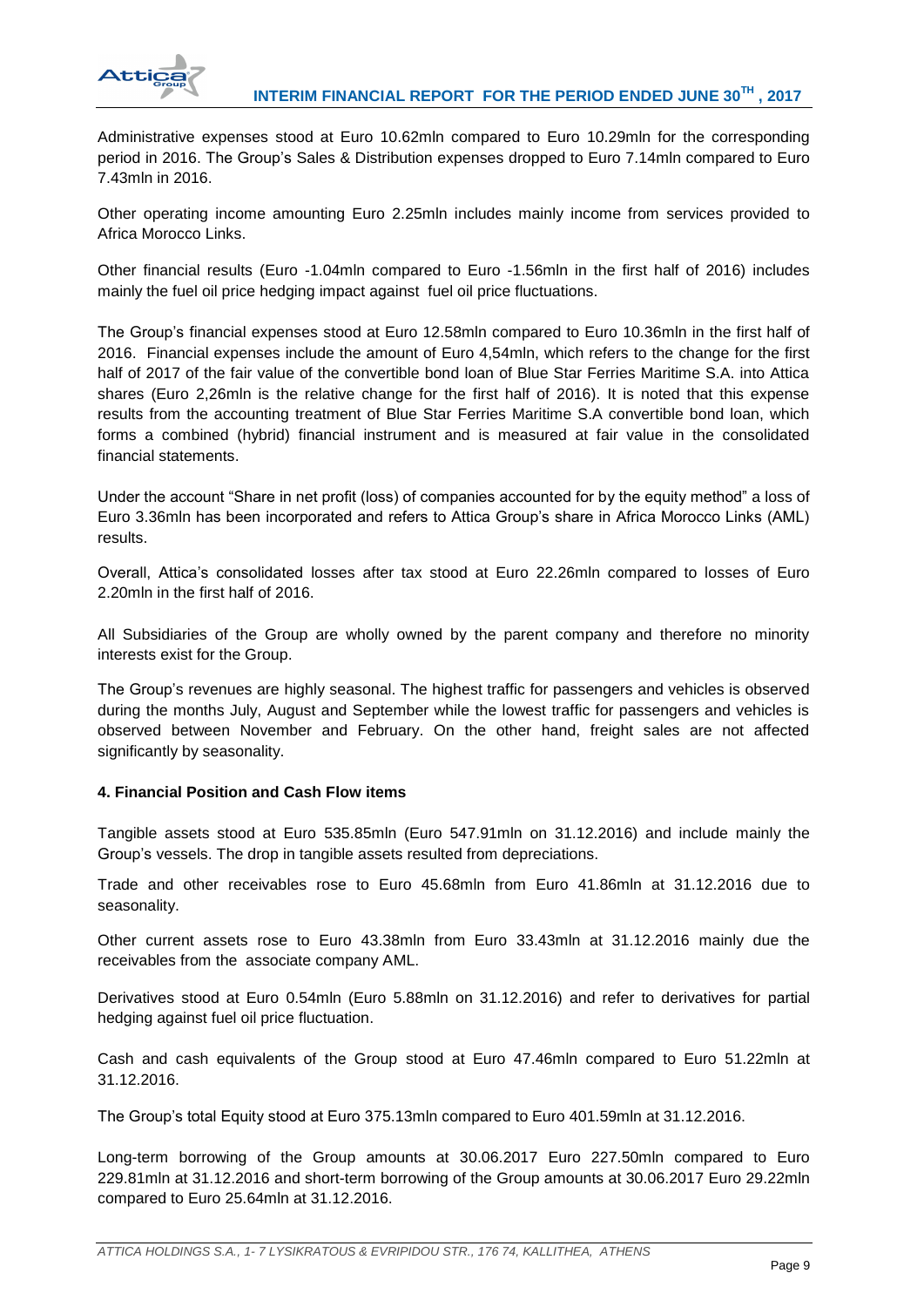

Trade and other payables rose to Euro 23.15mln from Euro 18.06mln at 31.12.2016 mainly due vessels' dry dockings.

The figure «other short-term liabilities» (Euro 26.90mln compared to Euro 15.01mln at 31.12.2016) increased mainly due to the "Deferred income" which refer to passenger tickets issued but not yet travelled until 30/6/2017.

# Cash Flow

The first half of 2017 operating cash in-flows were Euro 4.16mln against cash in-flows of Euro 16.05mln in the first half of 2016.

Investing cash out-flows stood at Euro 1.09mln against cash out-flows of Euro 1.47mln in the first half of 2016.

Cash out-flows from financing activities stood at Euro 6.78mln against Euro 45.96mln in the first half of 2016.

#### Financial Ratios (alternative performance measure "**APMs**")

The mail financial ratios of the Group are presented below:

|                                                          | 30/6/2017 | 30/6/2016 |
|----------------------------------------------------------|-----------|-----------|
| <b>General Liquidity</b>                                 |           |           |
| <b>Total Current Assets/Total Short Term Liabilities</b> | 1.75      | 1.82      |
| <b>Debt-equity Ratio</b>                                 |           |           |
| Equity/Total Liabilities                                 | 1.21      | 1.24      |
| <b>Gearing Ratio</b>                                     |           |           |
| Net Debt/Total Capital Employed                          | 0.36      | 0.36      |
| Net Debt/EBITDA                                          | 3.77      | 2.61      |

# Definitions/Agreements APMs

General Liquidity and Debt-Equity Ratio, arise from the Group's balance sheet items. EBITDA (Earnings before Interest, Taxes, Depreciation and Amortization is intended to provide useful information to analyze the Group's operating performance.

Gearing Ratio is used to evaluate the capital structure of the Group and the capacity to leverage. Net debt is defined as short-term borrowings plus long-term borrowings plus short-term portion of long-term borrowings less cash and cash equivalents. Total Capital Employed is defined as Net Debt plus Equity (see paragraph E, main risks and uncertainties).

Net Debt/EBITDA is used as another planning tool of the Group's appropriate capital structure in relation to the ability to generate future cash flows and operating profit. The calculation for this ratio arises from the EBITDA of the last twelve months (1.7.2016 - 30.6.2017 and compared with the corresponding previous period).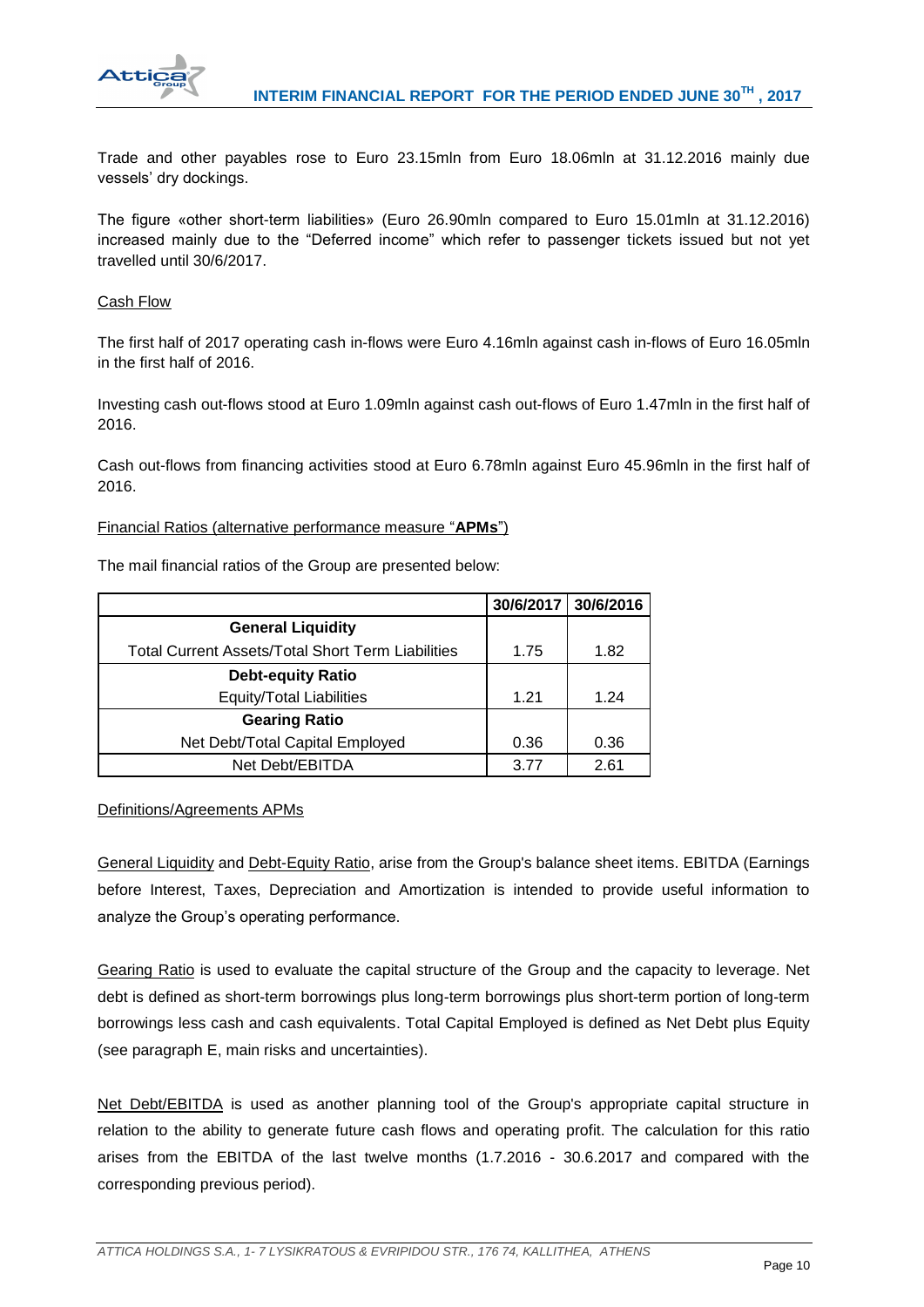

### **5. Financial Results of the parent company**

Attica Holdings S.A. is a Holding Company and as such its income derives from shareholdings and interests.

Attica Holdings S.A. received the amount of Euro 3.1mln as dividend from its 100% subsidiary company Attica Ferries Maritime S.A.

For the Company, total profit after tax amounted Euro 2.60mln compared to losses of Euro 0.61mln in the first half of 2016.

Investments in 100% subsidiaries stood at Euro 490.81mln at 30.6.2017 (Euro 507.8mln at 31.12.2016). The difference in investments in subsidiaries resulted from their measurement at fair value according to the Company's policy.

Other current assets stood at Euro 3.1mln at 30.6.2017 compared to Euro 0.03mln at 31.12.2016.

Cash and cash equivalents stood at 30.6.2017 at Euro 0.80mln while at 31.12.2016 at Euro 1.22mln.

Equity stood at Euro 494.54mln from Euro 508.95mln at 31.12 2016.

The total number of common registered voting shares outstanding as at 30 June 2017 was 191,660,320 shares with a nominal value of Euro 0.30 each. Attica Holdings S.A. is a subsidiary company of MARFIN INVESTMENT GROUP HOLDINGS S.A.(MIG).

There are no shares of the parent company owned by Attica Holdings S.A. or its subsidiaries.

Subsidiaries of Attica Holdings S.A., main financial figures of Group's Financial Statements as well as Accounting Policies applied by the Group are mentioned analytically in «Notes to the Interim Financial Statements» which is an integral part of this Semi-Annual Report.

# **B. SIGNIFICANT EVENTS**

On 3.01.2017, Attica Group announced the edition of the 7th Corporate Social Responsibility with accordance level "Core" based on international guidelines G4 of the Global Reporting Initiative. The Corporate Social Responsibility includes 185 quantitative ratios (from 115 in the previous year) and 24 future goals for commitment and transparency purposes.

On 13.02.2017 the Company announced the resignation of the Independent, Non- Executive Member of the Board of Directors, Mr Alexandros Edipidis.

On 14.02.2017 Attica Group announced its Gold award at the Transport & Logistics Awards 2017 by PAEGAE, organised by the Supply Chain Institute and Boussias Communications. Attica Group received the Gold award for creating the Eurail and Interrail Greek Islands Pass products. These are Passes that combine train and ferry transportation and allow passengers to travel on consecutive destinations, paying a common fare.

On 20.03.2017 the Board of Directors convened and determined the Non-Executive Member Mr. Michael Sakellis as an Independent, Non-Executive Member and as a member of the Company's Audit Committee, in accordance with the legislation, in substitution of the resigned Independent, Non-Executive Member Mr. Alexandros Edipidis.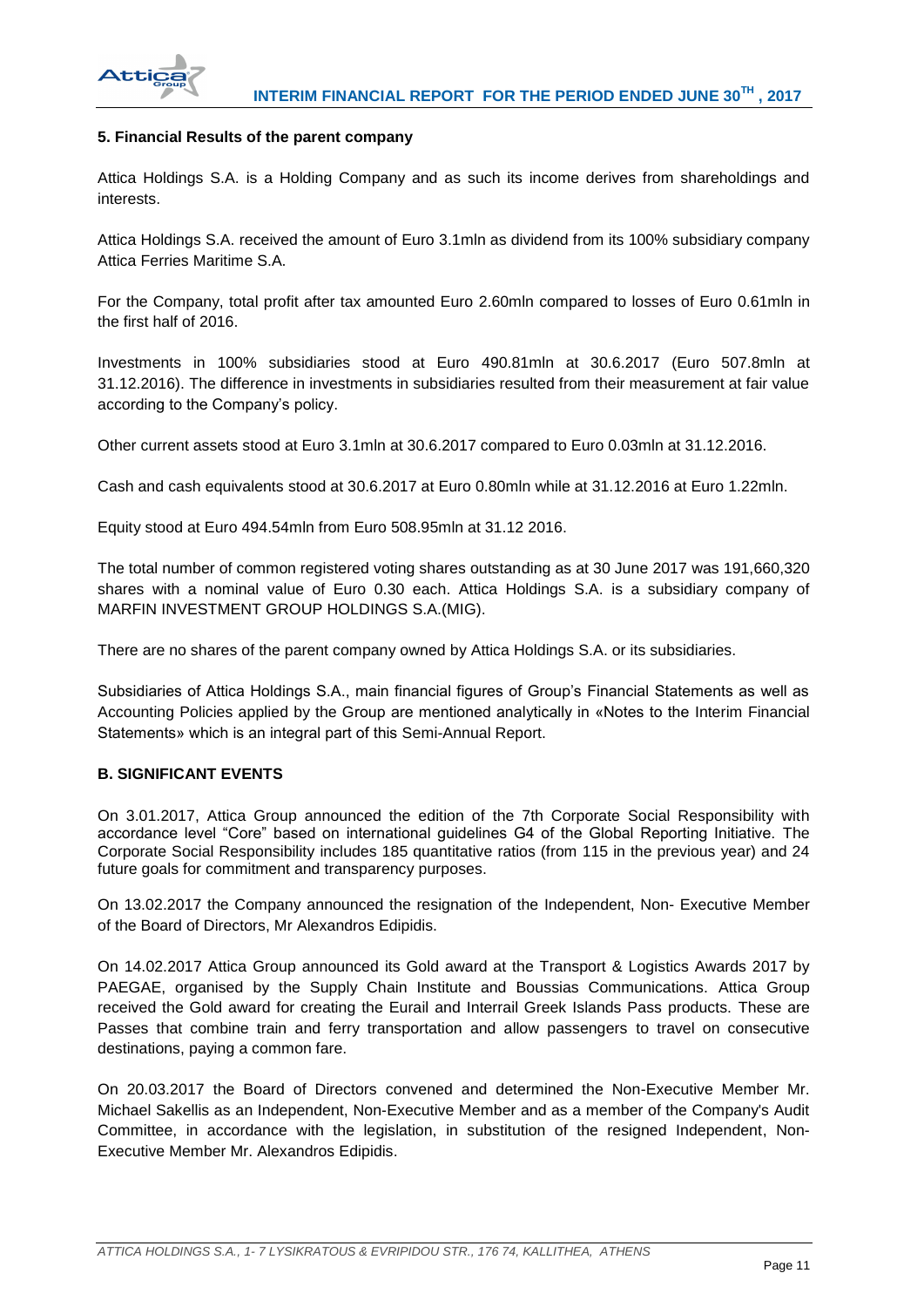

At the same meeting the Board of Directors decided to redefine the responsibilities of the members as follows: Kyriakos Magiras (Chairman, Executive Member), Michael Sakellis (Vice-Chairman, Independent, Non-Executive Member), Spiros Paschalis (Managing Director, Executive Member), Iraklis Simitsidellis (Director, Executive Member), George Efstratiadis (Director, Non-Executive Member), Emmanouil Xanthakis (Director, Independent, Non-Executive Member).

Following the above decision of the Board of Directors, the Audit Committee consists of Mr. Emmanouil Xanthakis (Chairman), Mr. Michael Sakellis and Mr. George Efstratiadis.

On 16.05.2017 the Ordinary General Meeting of Shareholders approved the annual financial statements, the exemption of the members of the Board of Directors of any indemnity liability for the proceedings of the fiscal year 2016. Furthermore, the Board of Directors convened and determined the Non-Executive Member Mr. Michael Sakellis as an Independent, Non-Executive Member and as a member of the Company's Audit Committee, in accordance with the legislation, in substitution of a resigned Independent, Non-Executive Member.

On 11.08.2017 the Company announced an agreement in principle, with Piraeus Bank and other minority shareholders for the acquisition of 39,039,833 shares in total of HELLENIC SEAWAYS MARITIME S.A. (hereafter «HSW»), representing 50.30% of the share capital of HSW.

The total consideration for the transaction consists of Euro 30.61mln payable in cash and 24,145,523 new common registered shares of Attica Group, to be issued pursuant to a share capital increase.

Of the above mentioned majority equity stake in HSW, 1,250,000 shares have already been acquired by Attica Group in cash, while the remaining 37,789,833 shares will be acquired upon closing of the transaction, which is subject to the approval of the relevant regulatory and other authorities.

On 18.08.2017 Attica Group announced the certification of its MRV program (Monitoring, Reporting and Verification) for the carbon dioxide emissions monitoring in all vessels of the Group. The certification recognizes Attica Group's regular monitoring, recording and disclosure of carbon dioxide emissions ("CO2"), in accordance with the EU Regulation EU MRV 757/2015. Attica Group is the first Greek passenger shipping company to comply with the EU MRV regulation.

On 30.08.2017 the Vessel Blue Star Patmos, according to the Company's announcement, suffered grounding on shallow waters while entering in the port of Ios. In response to a request from the Securities and Exchange Commission on 4.09.2017 the Company announced the following:

- The impact on revenue and results of the Group is estimated to be limited due to the upcoming low season and the ability to cover its sailings with redeployment of other Group vessels.

- The incident is fully covered by the existing insurance coverage of BLUE STAR PATMOS for third party liability (Protection & Indemnity) and hull and machine risks (Hull & Machinery) from internationally recognized insurance companies.

- The itineraries of the vessel BLUE STAR PATMOS are operated by the vessel BLUE STAR NAXOS.

# **C. PROSPECTS – BUSINESS DEVELOPMENTS FOR THE 2ND HALF OF THE CURRENT FISCAL YEAR**

The condition of the Greek economy, and its impact on traffic volumes as well as fuel prices, are the most important factors that will affect the  $2<sup>nd</sup>$  half 2017 performance.

Indicatively it is noted that the average fuel price for the period July - August 2017 is increased by 11% compared to the same period of the previous fiscal year.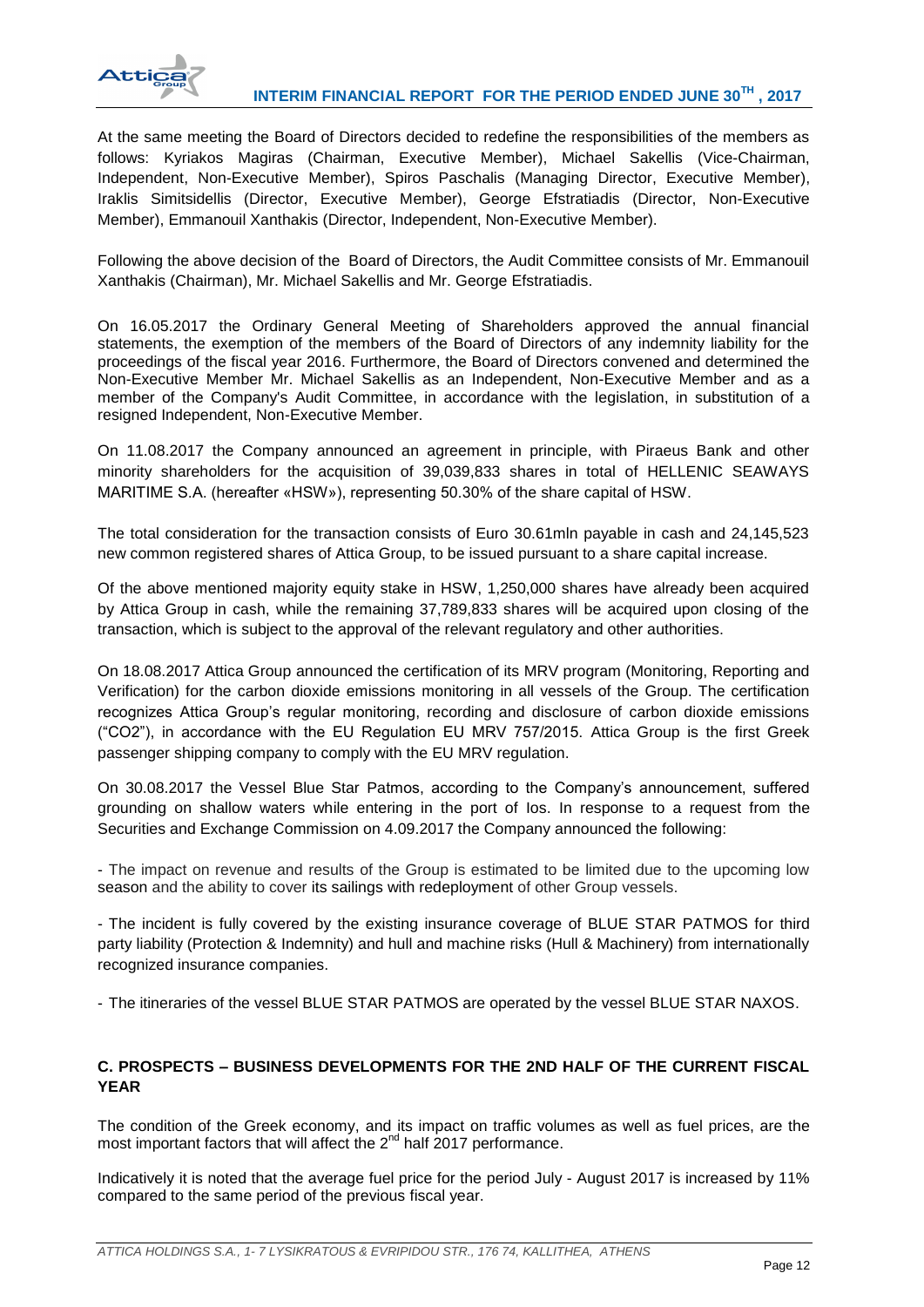

The Group evaluates on an ongoing basis the situation and assumes all necessary actions to mitigate the additional risks.

# **D. MAIN RISKS AND UNCERTAINTIES**

This section presents the main risks and uncertainties regarding the Group's business activities.

The economic condition of our country in connection with the decrease in the disposable income of a significant part of the population and other uncertainties have a negative effect on the traffic of passengers and vehicles

The ongoing economic recession of our country, the capital controls, other uncertainties and the decrease in the disposable income of a significant part of the population, can't be controlled by the Group and have a significant effect on the traffic of passengers and vehicles.

### Liquidity risk

The total borrowings of the Group on 30.6.2017 amounted to Euro 256.72mln (Euro 255.44mnl on 31.12.2016). From the above, the amount of Euro 227.50mln refers to the long-term portion (Euro 229.81mnl on 31.12.2016) and the amount of Euro 29.22mln refers to the short-term portion (Euro 25.64mnl on 31.12.2016).

The Group is managing its liquidity requirements on a daily basis through a systematic monitoring of its short term financial liabilities and receivables.

Furthermore, the Group constantly monitors the maturity of its receivables and payables, in order to maintain a balanced liquidity management (see below "Additional risks arising from the enforcement of capital controls in Greece").

#### Fuel oil prices fluctuation risk

The Group due to the nature of shipping activities is affected significantly by the volatility of fuel oil prices. It should be noted that the cost of fuel oil and lubricants is the most significant operating cost.

A change in fuel oil prices equal to 10% will have an effect of Euro 4.0mln approximately on the six months period's results and Group's equity.

The Group has hedged partially its risk against Fuel Oil price fluctuation.

#### Interest rate risk

The Group was exposed to variations of market as regards bank loans, which are subject to variable interest rate. A decrease of the interest rates has a positive effect on the Group's profit while an increase has the opposite effect.

#### Foreign currency risk

The Group's transactions are denominated in Euro.

The Group is affected by the exchange rates to the extent that the fuel oil purchased for the operation of the vessels is traded internationally in U.S. Dollars. Furthermore, the Group is affected by the exchange rates fluctuations due to its participation in AML where the currency is Moroccan Dirham.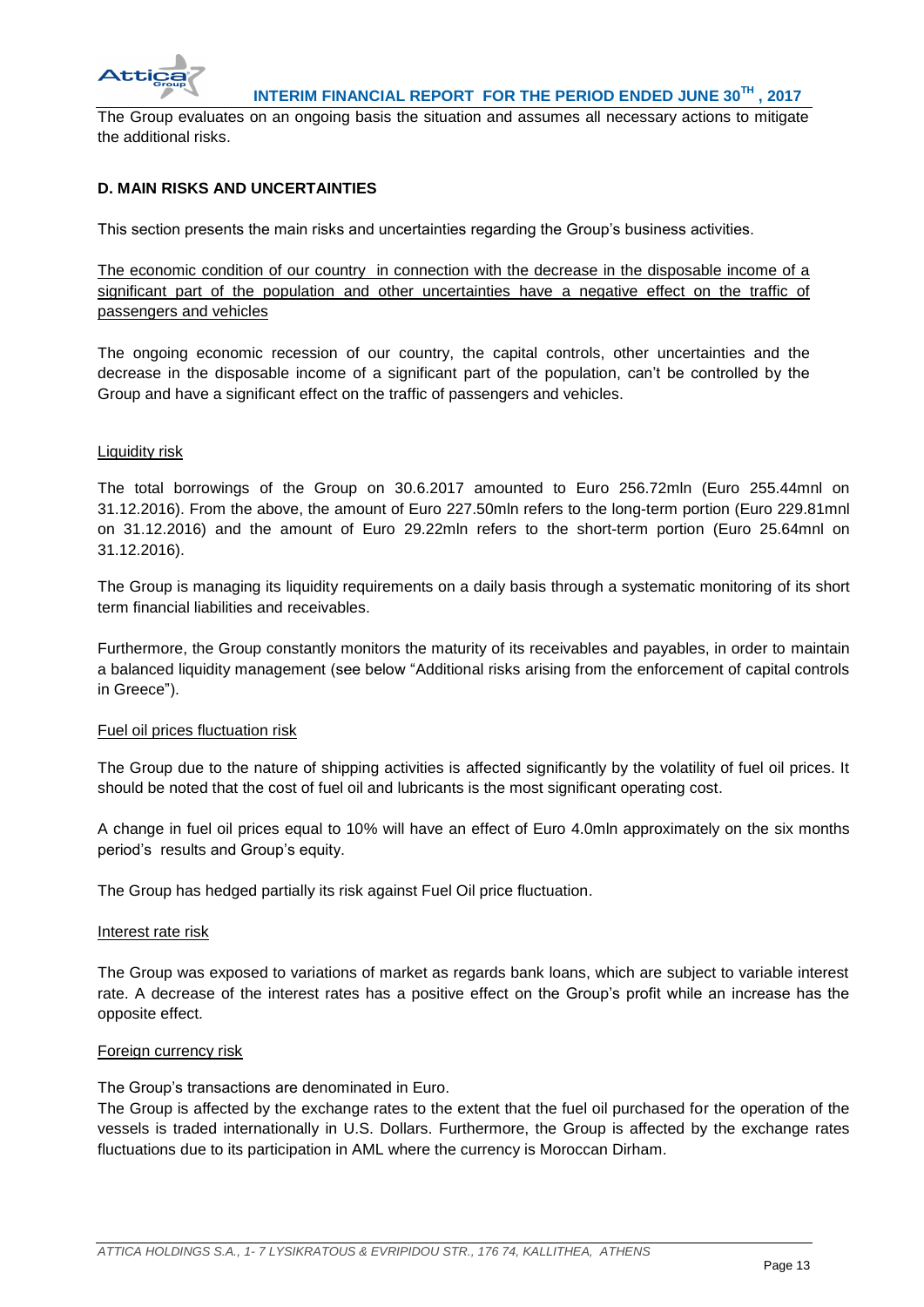

### Credit risk

The Group, due to its large number of customers, is exposed to credit risk and therefore it has established credit control procedures in order to minimize effects from such risk. More specifically, the Group has defined credit limits and specific credit policies for all of its customers, while it has obtained bank guarantees from major customers, in order to secure its trade receivables.

Also, the Group monitors the balances of its customers and assesses potential creation of provisions. Therefore, any customers' weakness to fulfill their obligations may affect the Group's results by generating relevant provisions (see below "Additional risks arising from the enforcement of capital controls in Greece").

### The Group has significant loan capital due to the nature of its activities

The Group has significant borrowing obligations due to the fact that investments for vessels' acquisition require a significant amount of capital which is largely supported by bank loans, as customary in the maritime sector.

The Group's ability to service and repay its loans depends on its ability to generate cash flows in the future, which to some extent depends on factors such as general economic conditions, competition and other uncertainties.

### Market Risk

The Group operates on routes with intense competition which has as a result the ongoing effort of the companies to increase market shares in already mature markets.

#### Risks of accidents

The Group's vessels and generally the entire maritime sector, due to the nature of their operations, are being subject to the above risk which may have a negative effect on the results, the customer base or the functioning of the Group. The Group's vessels are covered by insurance against the following risks: a) hull and machinery, b) increased value, c) war risks and d) protection and Indemnity.

#### **Seasonality**

The Group's sales are highly seasonal. The highest traffic for passengers and vehicles is observed during the months July, August and September while the lowest traffic for passengers and vehicles is observed between November and February. On the other hand, freight units sales are not affected significantly by seasonality.

#### Additional risks arising from the enforcement of capital controls in Greece

The Legislative Act dated 28.06.2015 declared a bank holiday in Greece while capital controls were imposed by Hellenic Ministry of Economy and still remain in force.

Capital controls in Greece may impact the following risks:

# Credit Risk

Due to capital controls certain counterparties may not be able to fulfill their obligations. Until the signature date of the Report the Group has not experienced cases of default by customers, beyond the usual trading pattern.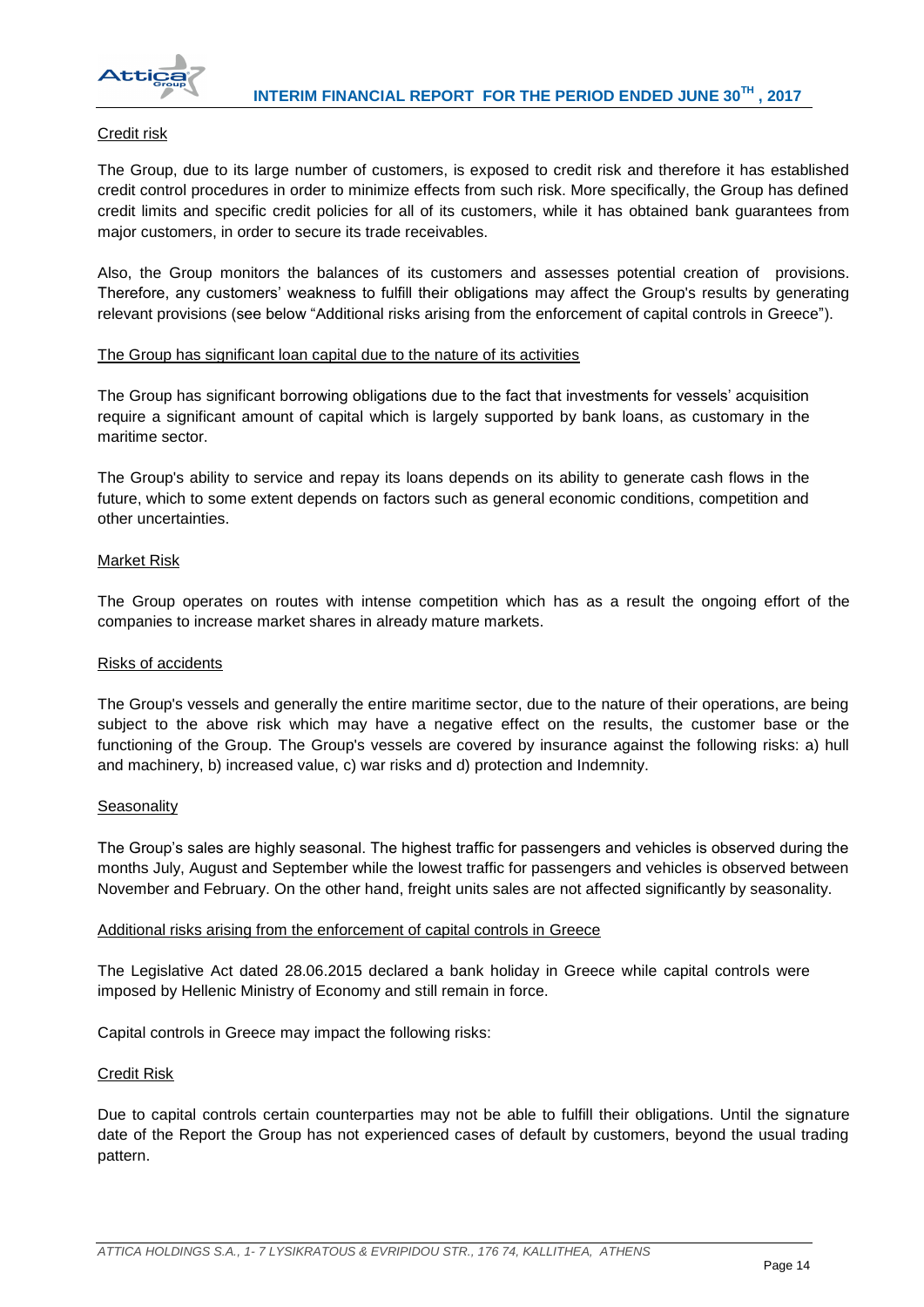

#### Suppliers / Goods and Services from abroad

Capital controls may create delays in payment of suppliers and servicing of obligations abroad. Delays experienced so far are attributed to the time-consuming procedures adopted by the Greek banking system, however such delays have not been substantial up to date.

### Market Risk

Due to capital controls, the traffic volumes of the Group may be affected, both in freight units and passengers, however, until now, the Group's total traffic volumes have been notably affected .

The Group's Management continuously evaluates the developments and take initiatives in order to protect the Group and minimize any potential impact in its financial position.

### **E. IMPORTANT TRANSACTIONS WITH RELATED PARTIES**

This section includes the most important transactions between the Company and its related parties as they are defined by IAS 24.

Attica Holdings S.A. received the amount of Euro 3.1mln as dividend from its 100% subsidiary company Attica Ferries Maritime S.A. Furthermore in the first half of 2017 the 100% subsidiary Blue Star Ferries Maritime S.A. returned part of its share capital to the parent company Attica Holdings S.A. of Euro 7.4mln.

Attica Holdings S.A. participated in the share capital increase of its 100% subsidiary companies with the amount of Euro 7.4mln.

The intercompany transactions between Attica Group and Africa Morocco Links have as follows:

- Sales stood at Euro 2.0mln;
- Receivables stood at Euro 18.2mln; and
- Payables stood at Euro 8.7mln.

The intercompany transactions during the period 01.01.2017 - 30.06.2017 between the companies of the Group derive from the Group's business activity, being of administrative rather than financial nature, reflecting a common revenue and expenses management through joint ventures and management companies, which create intercompany transactions with the other companies of the Group. The intercompany balances are set-off in the consolidated accounts of ATTICA GROUP.

The intercompany transactions between Attica Group with the other companies of Marfin Investment Group Holdings S.A. (MIG) are not significant and do not influence the financial condition of the Company or the Group. They are mostly related to food and beverage supplying services on board the Group's vessels. More specifically, for the first half of 2017 the intercompany transactions between Attica Group with the other companies of Marfin Investment Group Holdings S.A. (MIG) have as follows:

- Sales stood at Euro 4.5mln,
- Purchases stood at Euro 1.5mln.
- Receivables stood at Euro 5.6mln.
- Payables stood at Euro 1.8mln.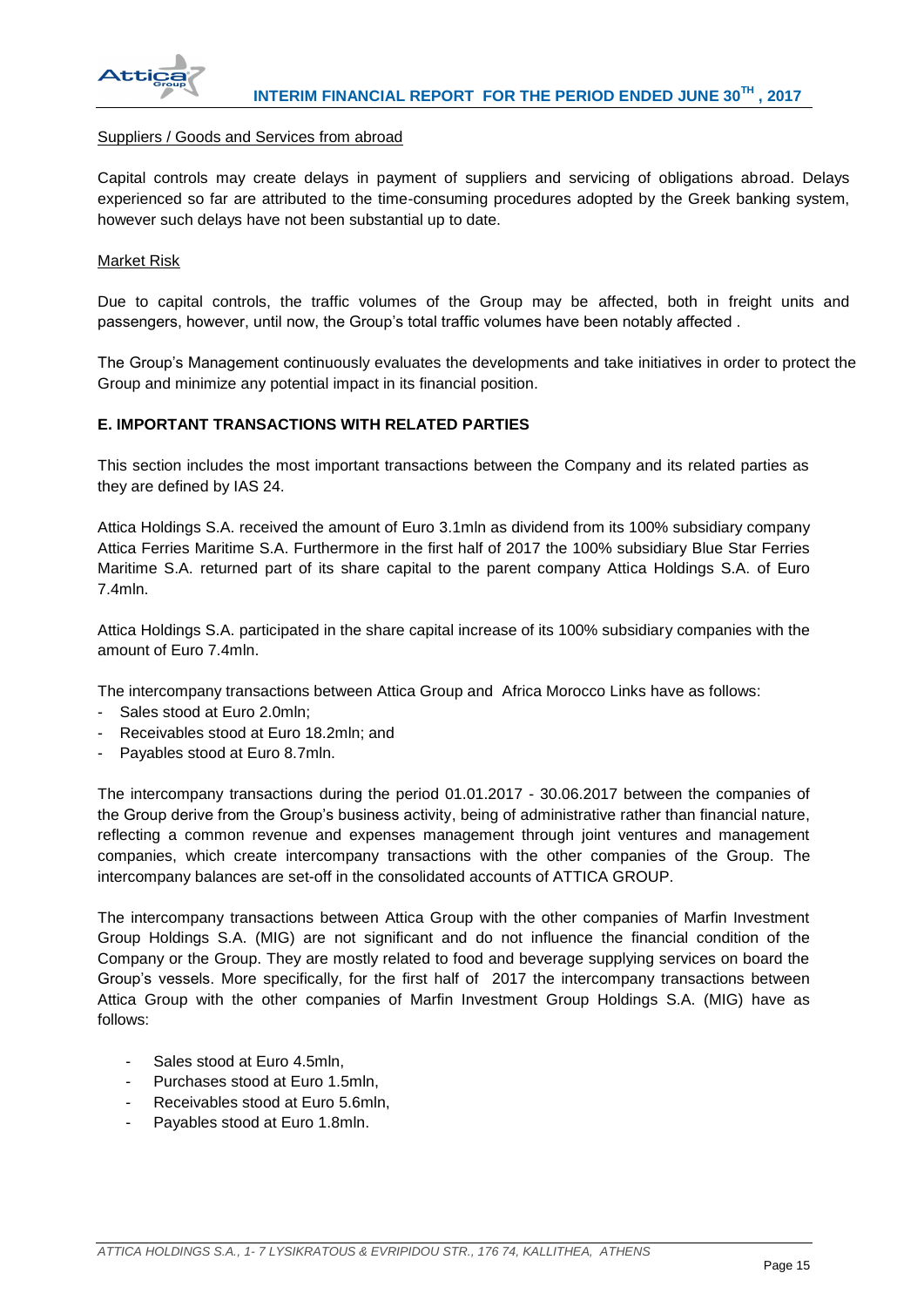

The intercompany balances as at 30.06.2017 between Attica Group and Piraeus Bank are as follows:

- Sales stood at Euro 0.02mln,
- Purchases stood at Euro 0.8mln,
- Receivables stood at Euro 15.2mln,
- Payables stood at Euro 37.4mln.

Finally, Executive Directors' salaries and remuneration of the members of the Group's Board of Directors stood at Euro 1.14mln for the first half of 2017 while at 30.06.2016 stood at Euro 1.16mln. The Group has neither receivables nor liabilities towards its Directors and members of the Board of Directors.

Kallithea, 28 September, 2017

On behalf of the Board of Directors Chief Executive Officer Spiros Ch. Paschalis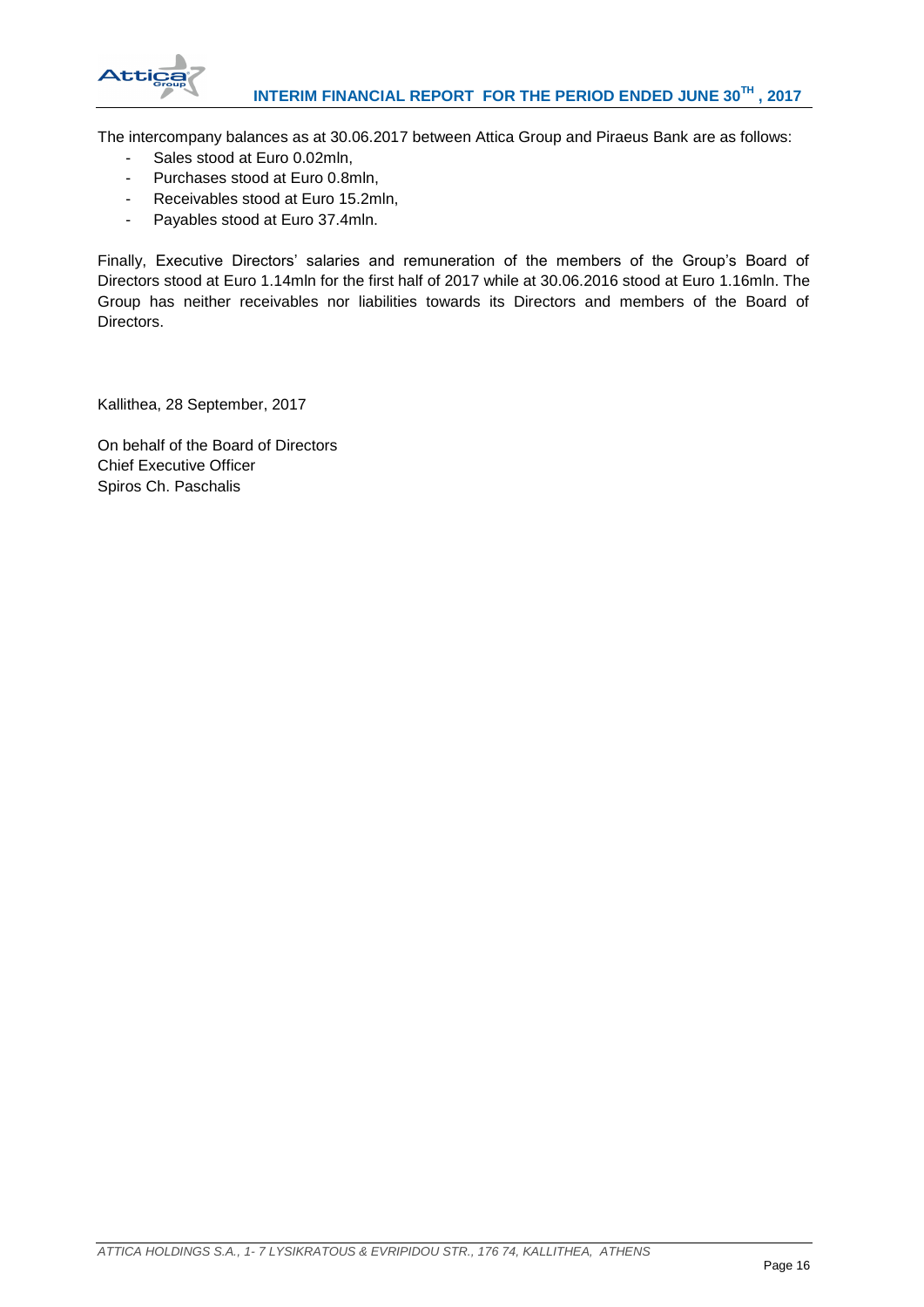

# Interim Financial Statements for the period 1-1-2017 to 30-6-2017

The attached Interim Financial Statements are those approved by the Board of Directors of Attica Holdings S.A. on 28 September, 2017 and is available in the internet on the web address www.atticagroup.com and on ASE website where they will be available to investors for at least five (5) years since their compilation and publication date.

(amounts in Euro thousand)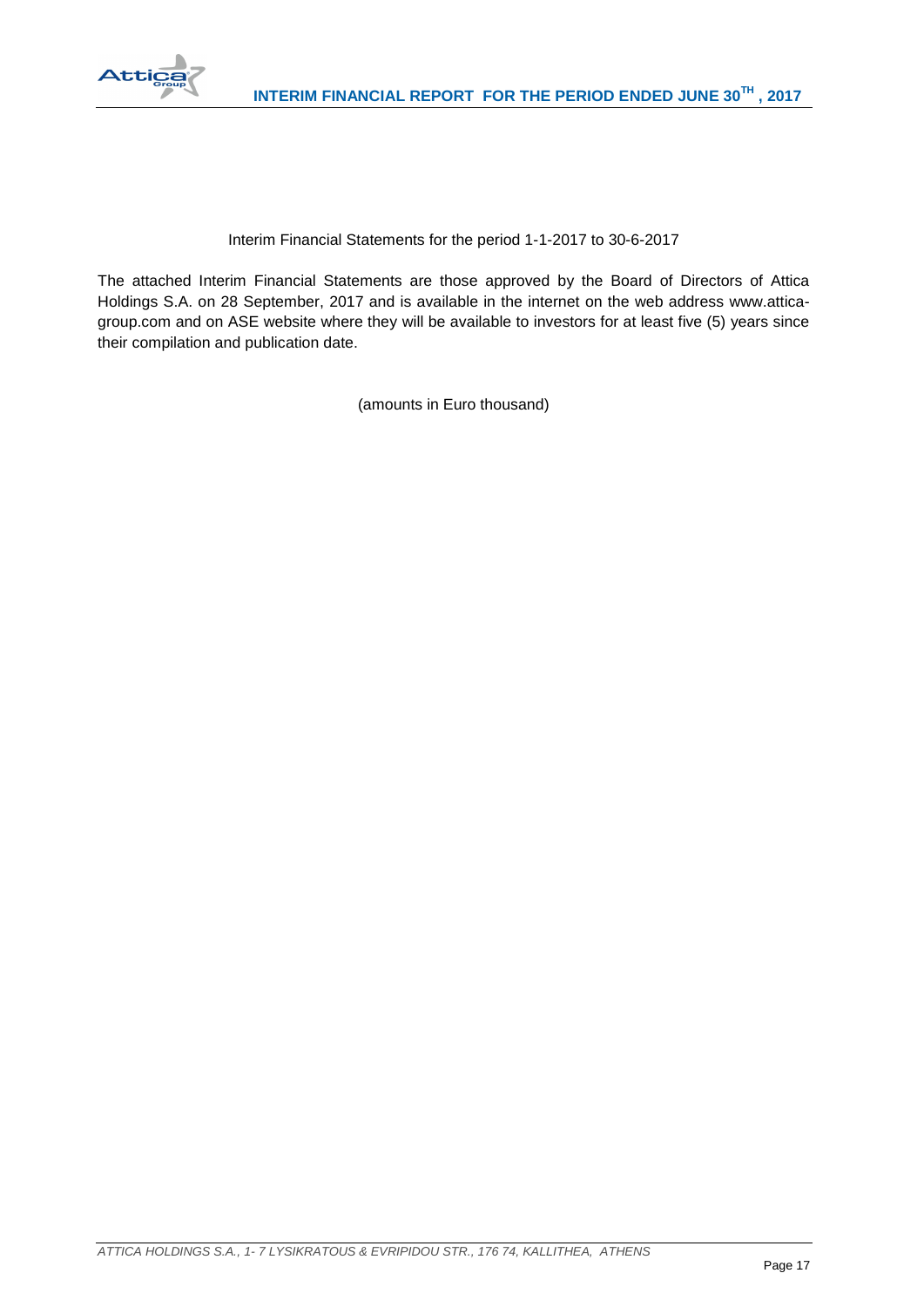

#### **STATEMENT OF COMPREHENSIVE INCOME** For the period ended June 30 2017 & 2016

<span id="page-18-0"></span>

|                                                                      |     | <b>GROUP</b>    |                 |
|----------------------------------------------------------------------|-----|-----------------|-----------------|
|                                                                      |     | 1.01-30.06.2017 | 1.01-30.06.2016 |
| Sales                                                                | 7.1 | 112,038         | 109,631         |
| Cost of sales                                                        | 7.2 | $-101,813$      | <u>-82,852</u>  |
| <b>Gross profit</b>                                                  |     | 10,225          | 26,779          |
| Administrative expenses                                              | 7.3 | $-10,617$       | $-10,294$       |
| Distribution expenses                                                | 7.4 | $-7,137$        | $-7,428$        |
| Other operating income                                               | 7.5 | 2,245           | 744             |
| Other operating expenses                                             |     |                 |                 |
| Profit / (loss) before taxes, financing<br>and investment activities |     | $-5,284$        | 9,801           |
| Other financial results                                              | 7.6 | $-1,039$        | $-1,560$        |
| <b>Financial expenses</b>                                            | 7.7 | $-12,583$       | $-10,356$       |
| Financial income                                                     |     | 63              | 164             |
| Share in net profit (loss) of companies                              |     |                 |                 |
| accounted for by the equity method                                   | 7.8 | $-3,358$        |                 |
| Profit before income tax                                             |     | $-22,201$       | $-1,951$        |
| Income taxes                                                         |     | -58             | $-248$          |
| Profit for the period                                                |     | $-22,259$       | <u>-2,199</u>   |
|                                                                      |     |                 |                 |
| Attributable to:                                                     |     |                 |                 |
| Owners of the parent                                                 |     | $-22,259$       | $-2,199$        |
| Non-controlling interests<br>Earnings After Taxes per Share - Basic  |     |                 |                 |
| $(in \in)$                                                           |     | $-0.1161$       | $-0.0115$       |
| Diluted earnings after taxes per share (in                           |     |                 |                 |
| €)                                                                   | 7.9 | $-0.4442$       | $-0.3550$       |
| Net profit for the period                                            |     | $-22,259$       | $-2,199$        |
| Other comprehensive income:                                          |     |                 |                 |
| Amounts that will not be reclassified                                |     |                 |                 |
| in the Income Statement                                              |     |                 |                 |
| Revaluation of the accrued pension                                   |     |                 |                 |
| obligations                                                          |     |                 |                 |
| Amounts that may be reclassified in                                  |     |                 |                 |
| the Income Statement                                                 |     |                 |                 |
| Cash flow hedging:                                                   |     |                 |                 |
| - current period gains /(losses)                                     |     | $-5,270$        | 954             |
| - reclassification to profit or loss                                 |     | 1,065           | 5,375           |
| Related parties' measurement using the                               |     |                 |                 |
| fair value method                                                    |     |                 |                 |
| Other comprehensive income for the                                   |     |                 |                 |
| period before tax                                                    |     | $-4,205$        | 6,329           |
| Income tax relating to components of                                 |     |                 |                 |
| other comprehensive income                                           |     |                 |                 |
| Other comprehensive income for the                                   |     | $-4,205$        |                 |
| period, net of tax                                                   |     |                 | 6,329           |
| Total comprehensive income for the                                   |     | $-26,464$       | 4,130           |
| period after tax                                                     |     |                 |                 |
| Attributable to:                                                     |     |                 |                 |
| Owners of the parent                                                 |     | $-26,464$       | 4,130           |
| Non-controlling interests                                            |     |                 |                 |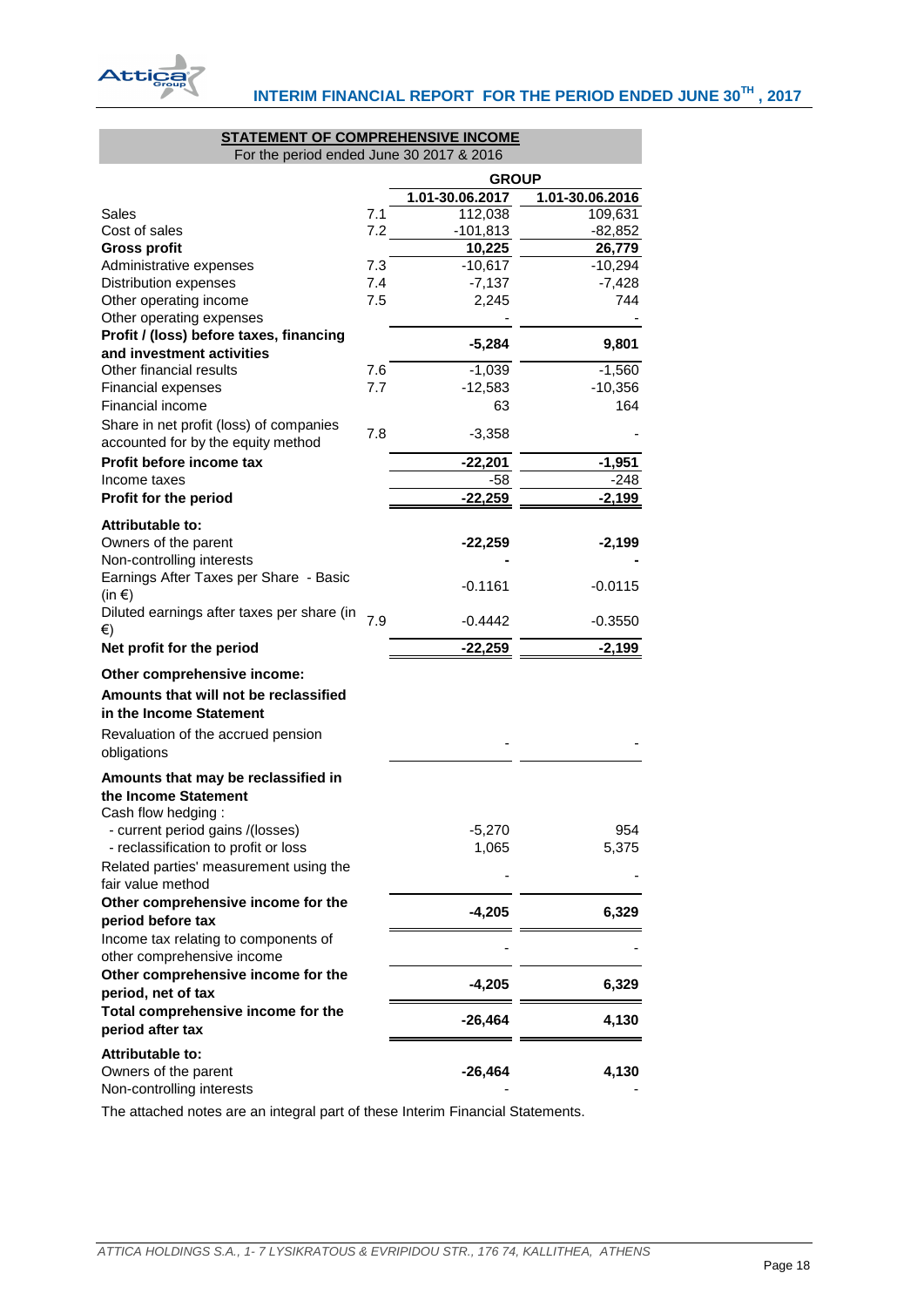

# **INTERIM FINANCIAL REPORT FOR THE PERIOD ENDED JUNE 30TH , 2017**

# **STATEMENT OF COMPREHENSIVE INCOME**

For the period ended June 30 2017& 2016

<span id="page-19-0"></span>

|                                                                |      | <b>COMPANY</b>  |                 |
|----------------------------------------------------------------|------|-----------------|-----------------|
|                                                                |      | 1.01-30.06.2017 | 1.01-30.06.2016 |
| Sales                                                          |      |                 |                 |
| Cost of sales                                                  |      |                 |                 |
| <b>Gross profit</b><br>Administrative expenses                 |      | $-513$          | $-609$          |
| Distribution expenses                                          |      |                 |                 |
| Other operating income                                         |      |                 |                 |
| Other operating expenses                                       |      |                 |                 |
| Profit / (loss) before taxes, financing                        |      |                 |                 |
| and investment activities                                      |      | $-513$          | -609            |
| Other financial results                                        |      |                 |                 |
| <b>Financial expenses</b>                                      |      | -2              | -1              |
| Financial income                                               |      | 3               | 3               |
| Income from dividends                                          | 7.10 | 3,110           |                 |
| Profit before income tax                                       |      | 2,598           | $-607$          |
| Income taxes                                                   |      |                 |                 |
| Profit for the period                                          |      | 2,598           | $-607$          |
| Attributable to:                                               |      |                 |                 |
| Owners of the parent                                           |      | 2,598           | -607            |
| Non-controlling interests                                      |      |                 |                 |
| Earnings After Taxes per Share - Basic                         |      | 0.0136          | -0.0032         |
| (in $\epsilon$ )<br>Diluted earnings after taxes per share (in |      |                 |                 |
| €)                                                             | 7.9  | $-0.4402$       | $-0.3946$       |
| Net profit for the period                                      |      | 2,598           | -607            |
| Other comprehensive income:                                    |      |                 |                 |
| Amounts that will not be reclassified                          |      |                 |                 |
| in the Income Statement                                        |      |                 |                 |
| Revaluation of the accrued pension                             |      |                 |                 |
| obligations                                                    |      |                 |                 |
| Amounts that may be reclassified in                            |      |                 |                 |
| the Income Statement                                           |      |                 |                 |
| Related parties' measurement using the                         |      |                 |                 |
| fair value method                                              |      | $-17,008$       | 53,549          |
| Other comprehensive income for the                             |      | $-17,008$       | 53,549          |
| period before tax                                              |      |                 |                 |
| Income tax relating to components of                           |      |                 |                 |
| other comprehensive income                                     |      |                 |                 |
| Other comprehensive income for the                             |      | $-17,008$       | 53,549          |
| period, net of tax                                             |      |                 |                 |
| Total comprehensive income for the<br>period after tax         |      | $-14,410$       | 52,942          |
|                                                                |      |                 |                 |
| Attributable to:                                               |      |                 |                 |
| Owners of the parent<br>Non-controlling interests              |      | $-14,410$       | 52,942          |
|                                                                |      |                 |                 |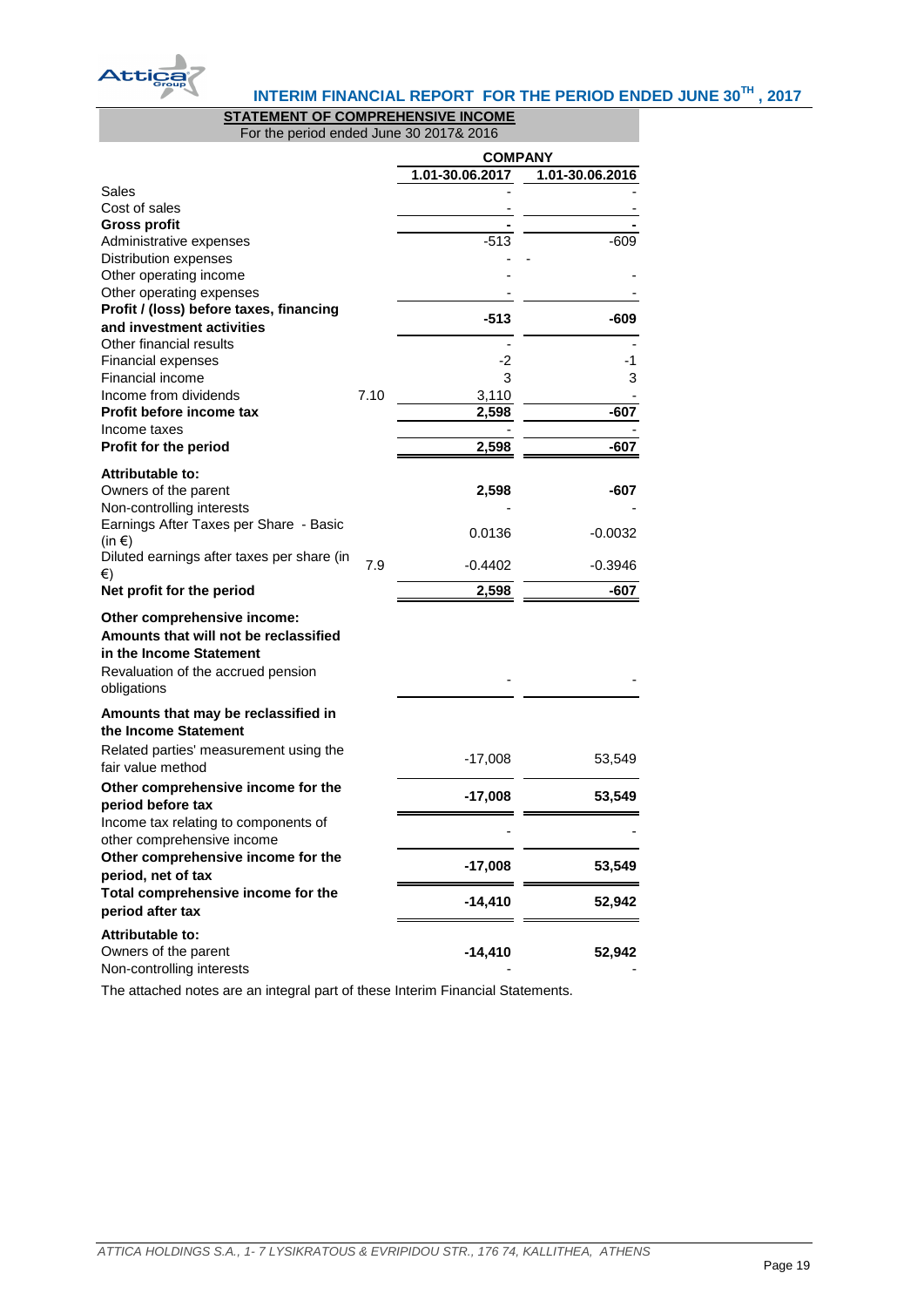

<span id="page-20-0"></span>

| <b>STATEMENT OF FINANCIAL POSITION</b>         |      |                  |                  |                |                |  |  |  |
|------------------------------------------------|------|------------------|------------------|----------------|----------------|--|--|--|
| As at 30 of June 2017 and at December 31, 2016 |      |                  |                  |                |                |  |  |  |
|                                                |      | <b>GROUP</b>     |                  |                | <b>COMPANY</b> |  |  |  |
|                                                |      | 30/6/2017        | 31/12/2016       | 30/6/2017      | 31/12/2016     |  |  |  |
| <b>ASSETS</b>                                  |      |                  |                  |                |                |  |  |  |
| <b>Non-Current Assets</b>                      |      |                  |                  |                |                |  |  |  |
| Tangible assets                                | 7.11 | 535,847          | 547,908          | 6              | 7              |  |  |  |
| Intangible assets                              |      | 1,827            | 1,954            | $\overline{2}$ | $\overline{2}$ |  |  |  |
| Investments in subsidiaries                    |      |                  |                  | 490,807        | 507,814        |  |  |  |
| Investments in associates                      |      | 128              |                  |                |                |  |  |  |
| Other non current assets<br><b>Total</b>       |      | 8,183<br>545,985 | 8,239<br>558,101 | 58<br>490,872  | 58<br>507,881  |  |  |  |
| <b>Current Assets</b>                          |      |                  |                  |                |                |  |  |  |
| Inventories                                    |      | 3,139            | 3,542            |                |                |  |  |  |
| Trade and other receivables                    | 7.12 | 45,675           | 41,862           | 22             | 59             |  |  |  |
| Other current assets                           | 7.13 | 43,378           | 33,434           | 3,140          | 32             |  |  |  |
| Derivatives                                    | 7.14 | 542              | 5,877            |                |                |  |  |  |
| Cash and cash equivalents                      | 7.15 | 47,464           | 51,220           | 802            | 1,225          |  |  |  |
| Total                                          |      | 140,198          | 135,935          | 3,964          | 1,316          |  |  |  |
| Assets held for sale                           |      |                  |                  |                |                |  |  |  |
| <b>Total Assets</b>                            |      | 686,183          | 694,036          | 494,836        | 509,197        |  |  |  |
| <b>EQUITY AND LIABILITIES</b>                  |      |                  |                  |                |                |  |  |  |
| <b>Equity</b>                                  |      |                  |                  |                |                |  |  |  |
| Share capital                                  | 7.16 | 57,498           | 57,498           | 57,498         | 57,498         |  |  |  |
| Share premium                                  | 7.16 | 290,256          | 290,256          | 290,256        | 290,256        |  |  |  |
| Fair value reserves                            |      | $-151$           | 4,054            | 104,867        | 121,874        |  |  |  |
| Other reserves                                 |      | 119,347          | 116,558          | 29,040         | 29,040         |  |  |  |
| Retained earnings                              |      | $-91,825$        | $-66,777$        | 12,882         | 10,285         |  |  |  |
| Equity attributable to parent's                |      |                  |                  |                |                |  |  |  |
| shareholders                                   |      | 375,125          | 401,589          | 494,543        | 508,953        |  |  |  |
| Minority interests                             |      |                  |                  |                |                |  |  |  |
| <b>Total Equity</b>                            |      | 375,125          | 401,589          | 494,543        | 508,953        |  |  |  |
| <b>Non-current liabilities</b>                 |      |                  |                  |                |                |  |  |  |
| Deferred tax liability                         |      | 44               | 44               |                |                |  |  |  |
| Accrued pension and retirement obligations     |      | 2,221            | 2,168            | 56             | 55             |  |  |  |
| Long-term borrowings                           | 7.17 | 227,504          | 229,806          |                |                |  |  |  |
| <b>Non-Current Provisions</b>                  |      | 1,218            | 1,218            |                |                |  |  |  |
| Other long-term liabilities                    |      |                  |                  |                |                |  |  |  |
| Total                                          |      | 230,987          | 233.236          | 56             | 55             |  |  |  |
| <b>Current Liabilities</b>                     |      |                  |                  |                |                |  |  |  |
| Trade and other payables                       | 7.18 | 23,147           | 18,057           | 61             | 20             |  |  |  |
| Tax payable                                    |      | 539              | 503              | 20             | 20             |  |  |  |
| Short-term debt                                | 7.17 | 29,218           | 25,637           |                |                |  |  |  |
| Derivatives                                    |      | 263              |                  |                |                |  |  |  |
| Other current liabilities                      | 7.19 | 26,904           | 15,014           | 156            | 149            |  |  |  |
| <b>Total</b>                                   |      | 80,071           | 59,211           | 237            | 189            |  |  |  |
| Liabilities related to Assets held for sale    |      |                  |                  |                |                |  |  |  |
| <b>Total liabilities</b>                       |      | 311,058          | 292,447          | 293            | 244            |  |  |  |
| <b>Total Equity and Liabilities</b>            |      | 686,183          | 694,036          | 494,836        | 509,197        |  |  |  |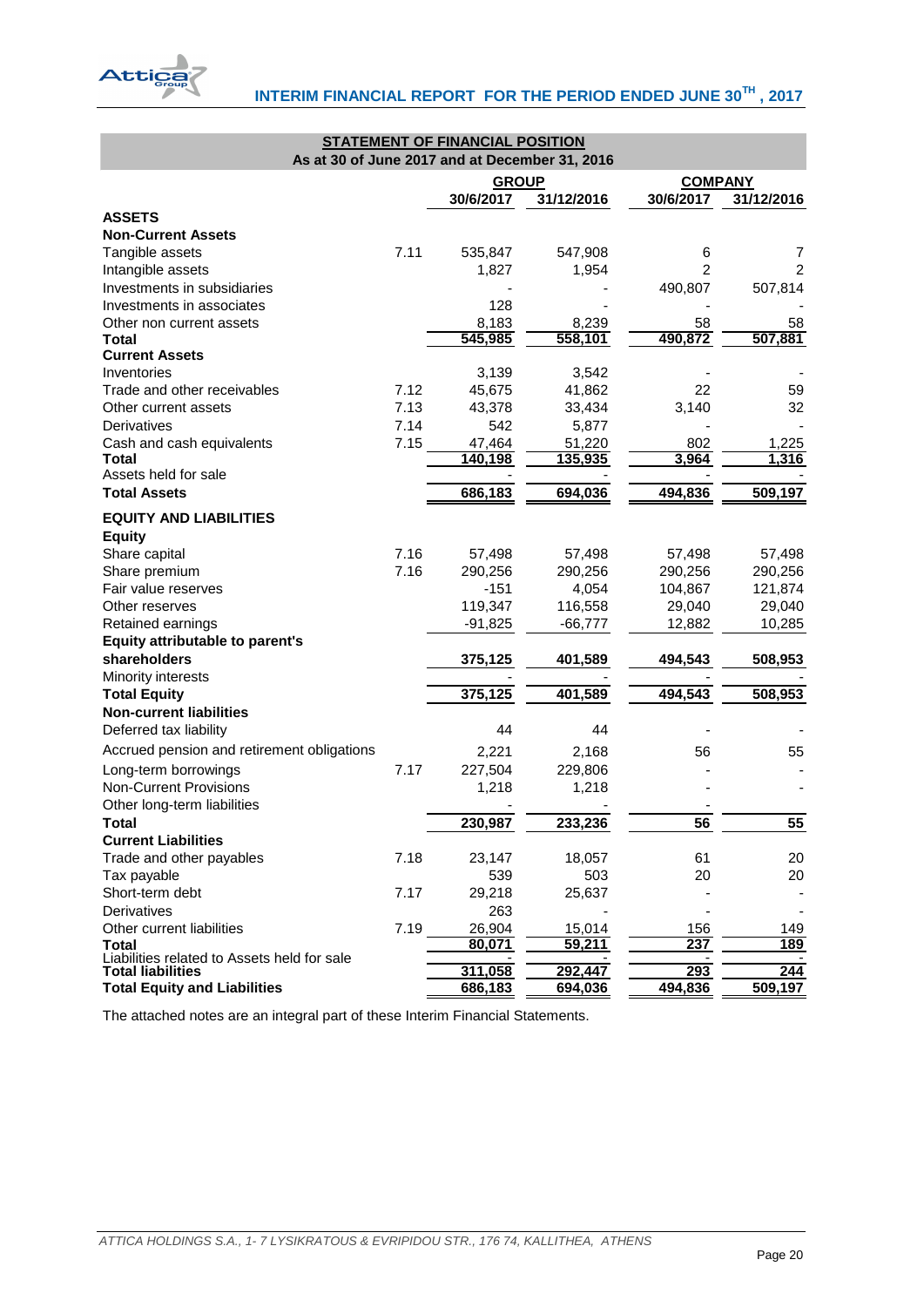

| <b>Statement of Changes in Equity</b><br>For the Period 1/01-30/06/2017 |                     |                         |                         |                                                   |                   |                      |                        |  |  |
|-------------------------------------------------------------------------|---------------------|-------------------------|-------------------------|---------------------------------------------------|-------------------|----------------------|------------------------|--|--|
| <b>GROUP</b>                                                            |                     |                         |                         |                                                   |                   |                      |                        |  |  |
|                                                                         | Number of<br>shares | <b>Share</b><br>capital | <b>Share</b><br>premium | <b>Revaluation</b><br>of financial<br>instruments | Other<br>reserves | Retained<br>earnings | Total<br><b>Equity</b> |  |  |
| <b>Balance at 1/1/2017</b>                                              | 191,660,320         | 57,498                  | 290,256                 | 4,054                                             | 116,558           | -66,777              | 401,589                |  |  |
| Profit for the period                                                   |                     |                         |                         |                                                   |                   | -22,259              | $-22,259$              |  |  |
| Other comprehensive income<br>Cash flow hedges:                         |                     |                         |                         |                                                   |                   |                      |                        |  |  |
| Gains/(losses) taken to equity                                          |                     |                         |                         | $-5,270$                                          |                   |                      | $-5,270$               |  |  |
| Reclassification to profit or loss                                      |                     |                         |                         | 1,065                                             |                   |                      | 1,065                  |  |  |
| Total recognised income and expense for<br>the period                   |                     |                         |                         | $-4,205$                                          |                   | -22,259              | $-26,464$              |  |  |
| Share capital issue                                                     |                     |                         |                         |                                                   |                   |                      |                        |  |  |
| Transfer between reserves and retained<br>earnings                      |                     |                         |                         | $\overline{\phantom{a}}$                          | 2,789             | $-2,789$             | 0                      |  |  |
| Expenses related to share capital increase                              |                     |                         |                         |                                                   |                   |                      |                        |  |  |
| <b>Balance at 30/6/2017</b>                                             | 191,660,320         | 57,498                  | 290,256                 | -151                                              | 119,347           | $-91,825$            | 375,125                |  |  |

<span id="page-21-1"></span><span id="page-21-0"></span>

| <b>Statement of Changes in Equity</b><br>For the Period 1/01-30/06/2017                 |                     |                         |                         |                                                      |                   |                      |                               |  |  |  |
|-----------------------------------------------------------------------------------------|---------------------|-------------------------|-------------------------|------------------------------------------------------|-------------------|----------------------|-------------------------------|--|--|--|
| <b>COMPANY</b>                                                                          |                     |                         |                         |                                                      |                   |                      |                               |  |  |  |
|                                                                                         | Number of<br>shares | <b>Share</b><br>capital | <b>Share</b><br>premium | <b>Revaluation</b><br>reserves of<br>tangible assets | Other<br>reserves | Retained<br>earnings | <b>Total</b><br><b>Equity</b> |  |  |  |
| <b>Balance at 1/1/2017</b>                                                              | 191,660,320         | 57,498                  | 290,256                 | 121,874                                              | 29,040            | 10,285               | 508,953                       |  |  |  |
| Profit for the period                                                                   |                     |                         |                         |                                                      |                   | 2,598                | 2,598                         |  |  |  |
| Other comprehensive income<br>Cash flow hedges:                                         |                     |                         |                         |                                                      |                   |                      |                               |  |  |  |
| Gains/(losses) taken to equity                                                          |                     |                         |                         |                                                      |                   |                      |                               |  |  |  |
| Reclassification to profit or loss                                                      |                     |                         |                         |                                                      |                   |                      |                               |  |  |  |
| Fair value's measurement<br>Related parties' measurement using the fair<br>value method |                     |                         |                         | $-17,008$                                            |                   |                      | $-17,008$                     |  |  |  |
| Remeasurements of defined benefit pension                                               |                     |                         |                         |                                                      |                   |                      |                               |  |  |  |
| plans                                                                                   |                     |                         |                         |                                                      |                   |                      |                               |  |  |  |
| Total recognised income and expense for<br>the period                                   |                     |                         |                         | $-17,008$                                            |                   | 2,598                | $-14,410$                     |  |  |  |
| Share capital issue                                                                     |                     |                         |                         |                                                      |                   |                      |                               |  |  |  |
| Capitalisation of losses                                                                |                     |                         |                         |                                                      |                   |                      |                               |  |  |  |
| Expenses related to share capital increase                                              |                     |                         |                         |                                                      |                   |                      |                               |  |  |  |
| <b>Balance at 30/6/2017</b>                                                             | <u>191,660,320</u>  | 57,498                  | 290,256                 | 104,867                                              | 29,040            | 12,882               | 494,543                       |  |  |  |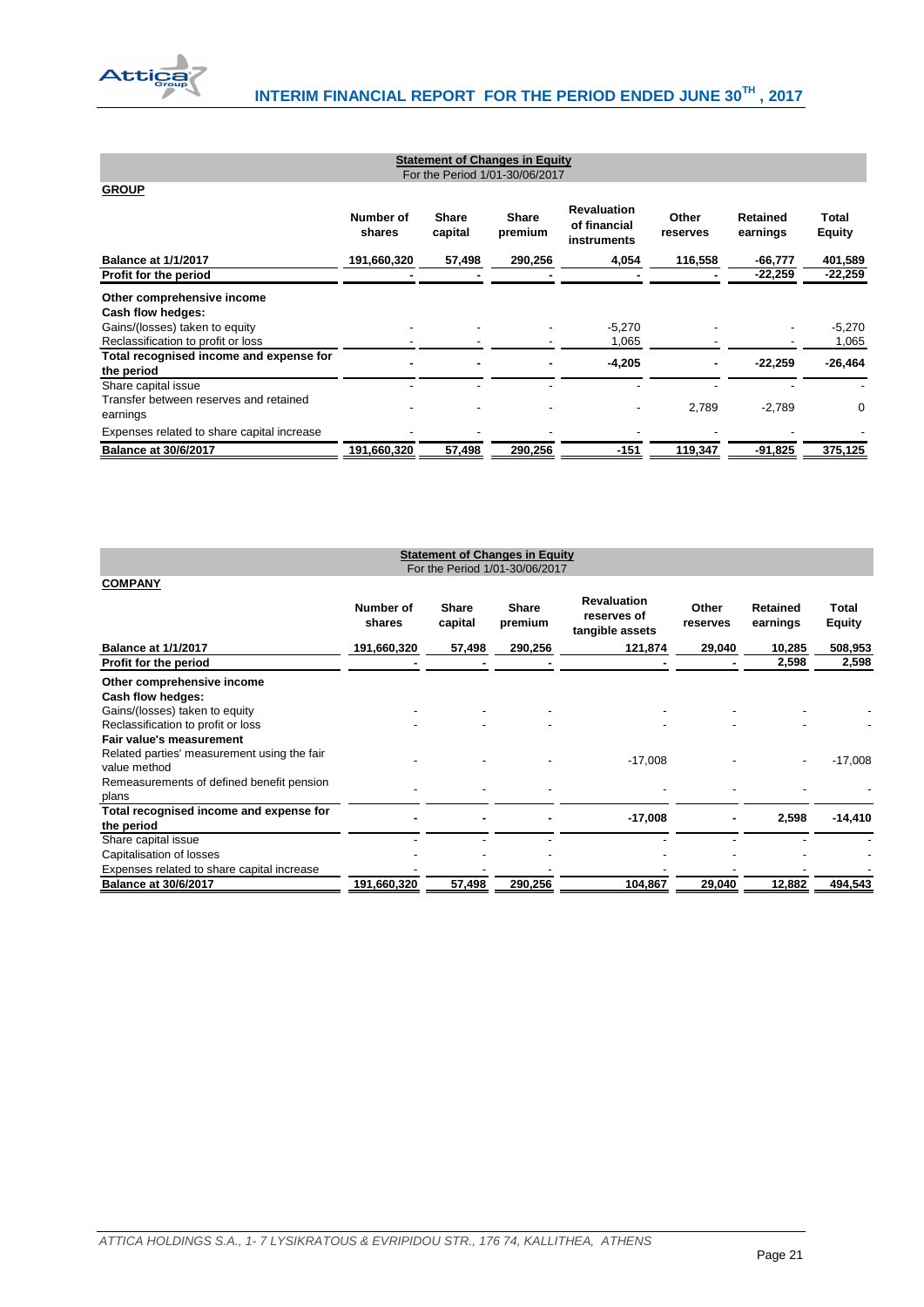

| Statement of Unanges in Equity<br>For the Period 1/01-30/06/2016 |                     |                         |                         |                                                   |                   |                             |                        |  |  |
|------------------------------------------------------------------|---------------------|-------------------------|-------------------------|---------------------------------------------------|-------------------|-----------------------------|------------------------|--|--|
| <b>GROUP</b>                                                     |                     |                         |                         |                                                   |                   |                             |                        |  |  |
|                                                                  | Number of<br>shares | <b>Share</b><br>capital | <b>Share</b><br>premium | <b>Revaluation</b><br>of financial<br>instruments | Other<br>reserves | <b>Retained</b><br>earnings | Total<br><b>Equity</b> |  |  |
| <b>Balance at 1/1/2016</b>                                       | 191,660,320         | 57,498                  | 290,256                 | $-1,073$                                          | 116,558           | $-87,011$                   | 376,228                |  |  |
| Profit for the period                                            |                     |                         |                         |                                                   |                   | $-2,199$                    | $-2,199$               |  |  |
| Other comprehensive income                                       |                     |                         |                         |                                                   |                   |                             |                        |  |  |
| Cash flow hedges:                                                |                     |                         |                         |                                                   |                   |                             |                        |  |  |
| Gains/(losses) taken to equity                                   |                     |                         |                         | 954                                               |                   |                             | 954                    |  |  |
| Reclassification to profit or loss                               |                     |                         |                         | 5,375                                             |                   |                             | 5,375                  |  |  |
| Revaluation of the accrued pension obligations                   |                     |                         |                         |                                                   |                   |                             |                        |  |  |
| Total recognised income and expense for the<br>period            |                     |                         |                         | 6,329                                             |                   | $-2,199$                    | 4,130                  |  |  |
| Share capital issue                                              |                     |                         |                         |                                                   |                   |                             |                        |  |  |
| Capitalisation of share premium                                  |                     |                         |                         |                                                   |                   |                             |                        |  |  |
| Capitalisation of losses                                         |                     |                         |                         |                                                   |                   |                             |                        |  |  |
| Expenses related to share capital increase                       |                     |                         |                         |                                                   |                   |                             |                        |  |  |
| <b>Balance at 30/6/2016</b>                                      | 191,660,320         | 57,498                  | 290,256                 | 5,256                                             | 116,558           | $-89,210$                   | 380,358                |  |  |

**Statement of Changes in Equity**

<span id="page-22-1"></span><span id="page-22-0"></span>

| <b>Statement of Changes in Equity</b><br>For the Period 1/01-30/06/2016                                                                                                         |                     |                  |                  |                                                      |                   |                             |                        |  |
|---------------------------------------------------------------------------------------------------------------------------------------------------------------------------------|---------------------|------------------|------------------|------------------------------------------------------|-------------------|-----------------------------|------------------------|--|
| <b>COMPANY</b>                                                                                                                                                                  | Number of<br>shares | Share<br>capital | Share<br>premium | <b>Revaluation</b><br>reserves of<br>tangible assets | Other<br>reserves | <b>Retained</b><br>earnings | Total<br><b>Equity</b> |  |
| <b>Balance at 1/1/2016</b>                                                                                                                                                      | 191,660,320         | 57,498           | 290,256          | 143,820                                              | 29,040            | 11,387                      | 532,001                |  |
| Profit for the period                                                                                                                                                           |                     |                  |                  |                                                      |                   | -607                        | $-607$                 |  |
| Other comprehensive income<br>Cash flow hedges:<br>Gains/(losses) taken to equity<br>Remeasurements of defined benefit pension plans<br>Measurement using the fair value method |                     |                  |                  |                                                      |                   |                             |                        |  |
| Related parties' measurement using the fair value method                                                                                                                        |                     |                  |                  | 53,549                                               |                   |                             | 53,549                 |  |
| Total recognised income and expense for the period                                                                                                                              |                     |                  |                  | 53,549                                               |                   | $-607$                      | 52,942                 |  |
| Share capital issue<br>Capitalisation of share premium<br>Capitalisation of losses<br>Expenses related to share capital increase                                                |                     |                  |                  |                                                      |                   |                             |                        |  |
| <b>Balance at 30/6/2016</b>                                                                                                                                                     | 191,660,320         | 57,498           | 290,256          | 197,369                                              | 29,040            | 10,780                      | 584,943                |  |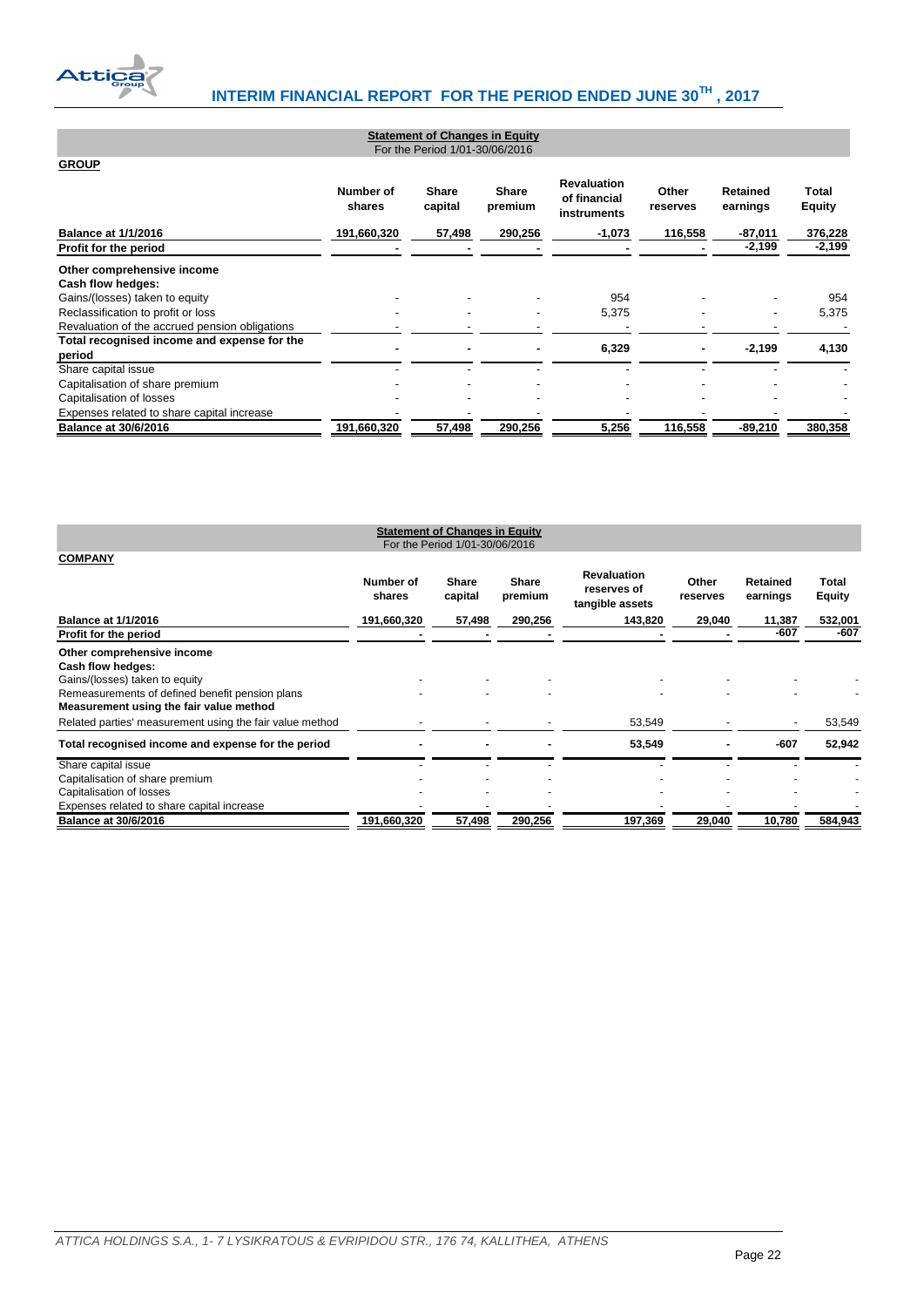

<span id="page-23-0"></span>

| <b>CASH FLOW STATEMENT (Indirect Method)</b>                       |      | For the period 1/1-30/6 2016 & 2015 |               |               |                |
|--------------------------------------------------------------------|------|-------------------------------------|---------------|---------------|----------------|
|                                                                    |      | <b>GROUP</b>                        |               |               | <b>COMPANY</b> |
|                                                                    |      | 1/1-30/6/2017                       | 1/1-30/6/2016 | 1/1-30/6/2017 | 1/1-30/6/2016  |
| <b>Cash flow from Operating Activities</b>                         |      |                                     |               |               |                |
| Profit/(Loss) Before Taxes                                         |      | $-22,201$                           | $-1,951$      | 2,598         | -607           |
| <b>Adjustments for:</b>                                            |      |                                     |               |               |                |
| Depreciation & amortization                                        |      | 12,353                              | 11,855        | 1             | 9              |
| Deferred tax expense                                               |      |                                     |               |               |                |
| Provisions                                                         |      | 68                                  | 933           | 1             | 1              |
| Foreign exchange differences                                       |      | -26                                 | $-29$         |               |                |
| Net (profit)/Loss from investing activities                        |      | 4,312                               | 1,359         | $-3,114$      | -4             |
| Interest and other financial expenses                              |      | 12,552                              | 10,335        | 1             | 1              |
| Plus or minus for Working Capital changes:                         |      |                                     |               |               |                |
| Decrease/(increase) in Inventories                                 |      | 403                                 | $-121$        |               |                |
| Decrease/(increase) in Receivables                                 |      | $-16,098$                           | $-15,371$     | 40            | 624            |
| (Decrease)/increase in Payables (excluding banks)                  |      | 17,402                              | 14,315        | 48            | $-83$          |
| Less:                                                              |      |                                     |               |               |                |
| Interest and other financial expenses paid                         |      | $-4,529$                            | $-5,244$      | -1            | -1             |
| Taxes paid                                                         |      | -79                                 | $-31$         |               |                |
| Total cash inflow/(outflow) from operating activities (a)          |      | 4,157                               | 16,050        | -426          | -60            |
| <b>Cash flow from Investing Activities</b>                         |      |                                     |               |               |                |
| Purchase of tangible and intangible assets                         |      | $-154$                              | $-1,637$      |               | -5             |
| Investments in associates                                          |      | -999                                |               |               |                |
| Increase in capital and additional paid-in capital of subsidiaries |      |                                     |               | $-7,400$      | $-11,553$      |
| Share capital return from subsidiaries                             |      |                                     |               | 7,400         | 22,553         |
| Interest received                                                  |      | 63                                  | 164           | 4             |                |
| Dividends received                                                 |      |                                     |               |               | 2,200          |
| Total cash inflow/(outflow) from investing activities (b)          |      | $-1,090$                            | $-1,473$      | 4             | 13,199         |
| <b>Cash flow from Financing Activities</b>                         |      |                                     |               |               |                |
| Proceeds from issue of Share Capital                               |      |                                     |               |               |                |
| Proceeds from Borrowings                                           |      |                                     |               |               |                |
| Expenses related to share capital increase                         |      |                                     |               |               |                |
| Proceeds from subsidiaries capital return                          |      |                                     |               |               |                |
| Payments of Borrowings                                             | 7.14 | $-6,259$                            | -32,589       |               |                |
| Payments of finance lease liabilities                              | 7.14 | $-525$                              | $-366$        |               |                |
| Capital return due to cancelation of SCI                           |      |                                     | $-13,000$     |               | $-13,000$      |
| Total cash inflow/(outflow) from financing activities (c)          |      | $-6,784$                            | $-45,955$     |               | $-13,000$      |
| Net increase/(decrease) in cash and cash equivalents               |      |                                     |               |               |                |
| $(a)+(b)+(c)$                                                      |      | $-3,717$                            | $-31,378$     | $-422$        | 139            |
| Cash and cash equivalents at beginning of period                   |      | 51,220                              | 71,555        | 1,225         | 13             |
| Exchange differences in cash and cash equivalents                  |      | -39                                 | -42           | -1            |                |
| Cash and cash equivalents at end of period                         |      | 47.464                              | 40.135        | 802           | 152            |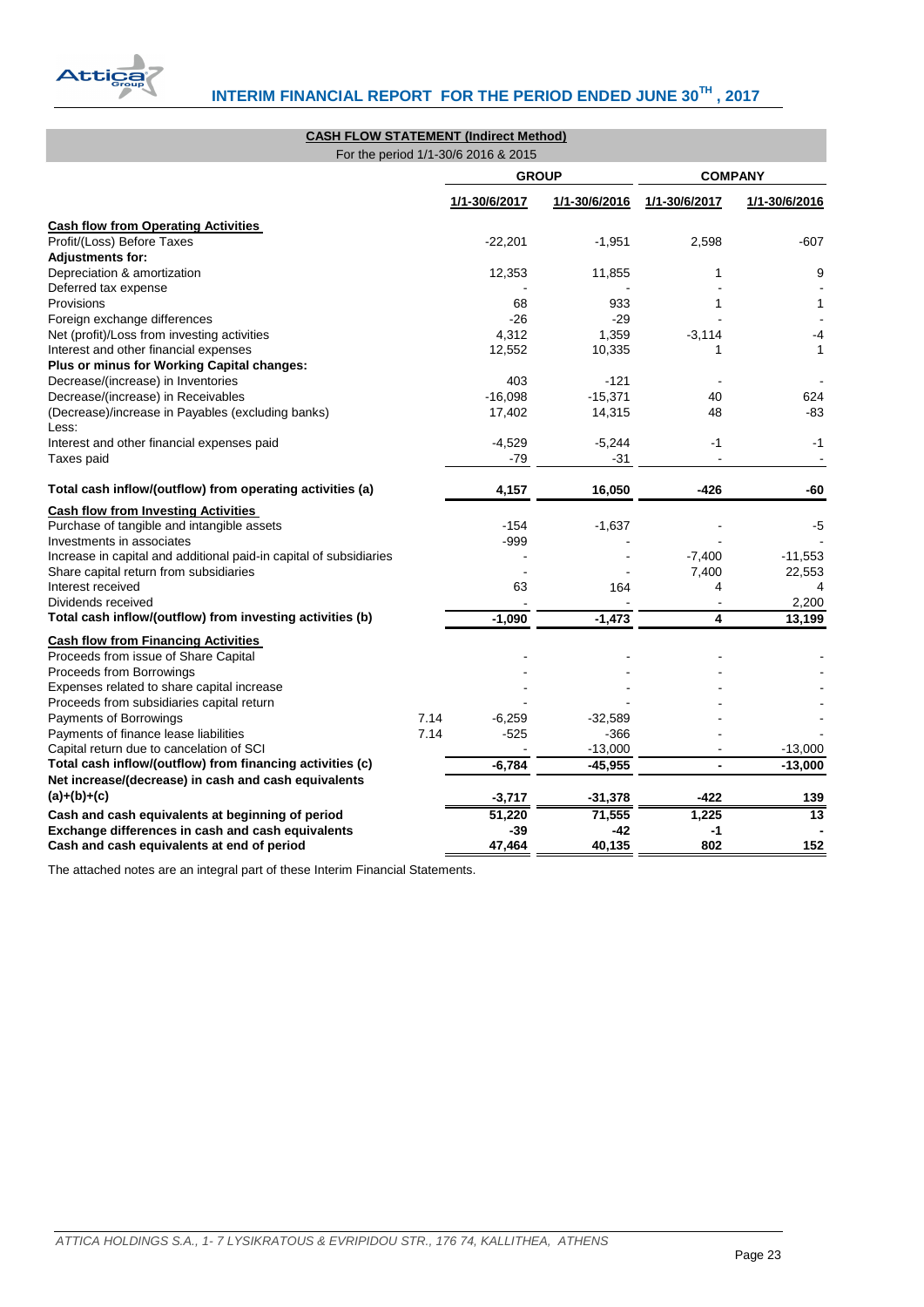

# **Notes to the Financial Statements**

### <span id="page-24-1"></span><span id="page-24-0"></span>**1. General information**

ATTICA HOLDINGS S.A. ("ATTICA GROUP") is a Holding Company and as such does not have trading activities of its own. The Company, through its subsidiaries, mainly operates in passenger shipping.

The headquarters of the Company are in Kallithea, Athens, Greece, 1-7 Lysikratous & Evripidou Street, 17674.

The number of employees, at period end, was 2 for the parent company and 1,254 for the Group, while at 30/6/2016 was 2 and 1,226 respectively.

Attica Holdings S.A. shares are listed in the Athens Stock Exchange under the ticker symbol ATTICA.

The corresponding ticker symbol for Bloomberg is ATTICA GA and for Reuters is EPA.AT.

The total number of common registered voting shares outstanding as at 30 June 2017 was 191,660,320. The total market capitalization was Euro 252,992 thousand approximately.

The financial statements of Attica Holdings S.A. are included, using the full consolidation method, in the consolidated financial statements of MARFIN INVESTMENT GROUP HOLDINGS S.A. which is registered in Greece and whose total participation in the company (directly & indirectly), was 89.38%.

The interim financial statements of the Company and the Group for the period ending at 30 June 2017 were approved by the Board of Directors on 28 September, 2017.

*Due to rounding there may be minor differences in some amounts.*

#### <span id="page-24-2"></span>**2. Basic accounting policies**

Condensed interim financial statements comprise limited scope of information as compared to that presented in the annual financial statements. These interim financial statements have been prepared by management in accordance with International Accounting Standard (IAS) 34 "Interim Financial Reporting". The Group has adopted all the new Standards and Interpretations, whose implementation is mandatory for the years starting as at 1st January, 2017.

Therefore, the attached interim Financial Statements should be read in line with the publicized annual Financial Statements as of 31st December, 2016 that include a full analysis of the accounting policies and valuation methods used.

# <span id="page-24-3"></span>2.1. New Standards, Interpretations, Revisions and Amendments to existing Standards that are effective and have been adopted by the European Union

There are no new Standards, Interpretations, Revisions or Amendments to existing Standards that have been issued by the International Accounting Standards Board (IASB), are adopted by the European Union, and their application is mandatory from or after 01/01/2017.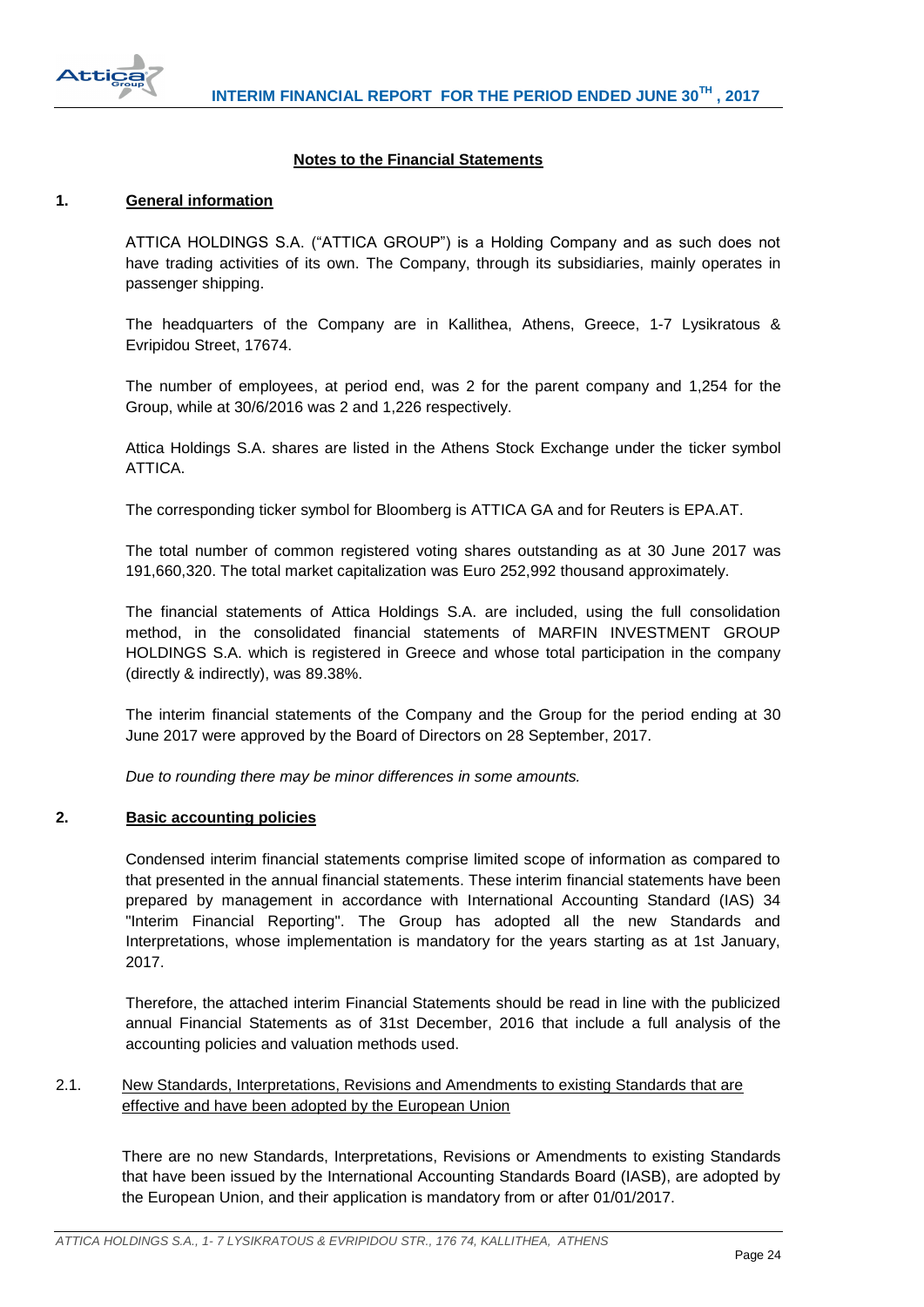

### <span id="page-25-0"></span>2.2. New Standards, Interpretations and Amendments to existing Standards that have not been applied yet or have not been adopted by the European Union

The following new Standards, Interpretations and amendments of IFRSs have been issued by the International Accounting Standards Board (IASB), but their application has not started yet or they have not been adopted by the European Union.

# IFRS 15 "Revenue from Contracts with Customers" (effective for annual periods starting on or after 01/01/2018)

In May 2014, the IASB issued a new Standard, IFRS 15. The Standard fully converges with the requirements for the recognition of revenue in both IFRS and US GAAP. The key principles on which the Standard is based are consistent with much of current practice. The new Standard is expected to improve financial reporting by providing a more robust framework for addressing issues as they arise, increasing comparability across industries and capital markets, providing enhanced disclosures and clarifying accounting for contract costs. The new Standard will supersede IAS 11 "Construction Contracts", IAS 18 "Revenue" and several revenue related Interpretations. The Group will examine the impact of the above on its Financial Statements, though it is not expected to have any. The above have been adopted by the European Union with effective date of 01/01/2018.

# IFRS 9 "Financial Instruments" (effective for annual periods starting on or after 01/01/2018)

In July 2014, the IASB issued the final version of IFRS 9. The package of improvements introduced by the final version of the Standard, includes a logical model for classification and measurement, a single, forward-looking "expected loss" impairment model and a substantiallyreformed approach to hedge accounting. The Group will examine the impact of the above on its Financial Statements, though it is not expected to have any. The above have been adopted by the European Union with effective date of 01/01/2018.

# IFRS 16 "Leases" (effective for annual periods starting on or after 01/01/2019)

In January 2016, the IASB issued a new Standard, IFRS 16. The objective of the project was to develop a new Leases Standard that sets out the principles that both parties to a contract, i.e. the customer ('lessee') and the supplier ('lessor'), apply to provide relevant information about leases in a manner that faithfully represents those transactions. To meet this objective, a lessee is required to recognise assets and liabilities arising from a lease. The Group will examine the impact of the above on its Financial Statements, though it is not expected to have any. The above have not been adopted by the European Union.

# Amendments to IAS 12: " Recognition of Deferred Tax Assets for Unrealized Losses" (effective for annual periods starting on or after 01/01/2017)

In January 2016, the IASB published narrow scope amendments to IAS 12. The objective of the amendments is to clarify the accounting for deferred tax assets for unrealized losses on debt instruments measured at fair value. The Group will examine the impact of the above on its Financial Statements, though it is not expected to have any. The above have not been adopted by the European Union.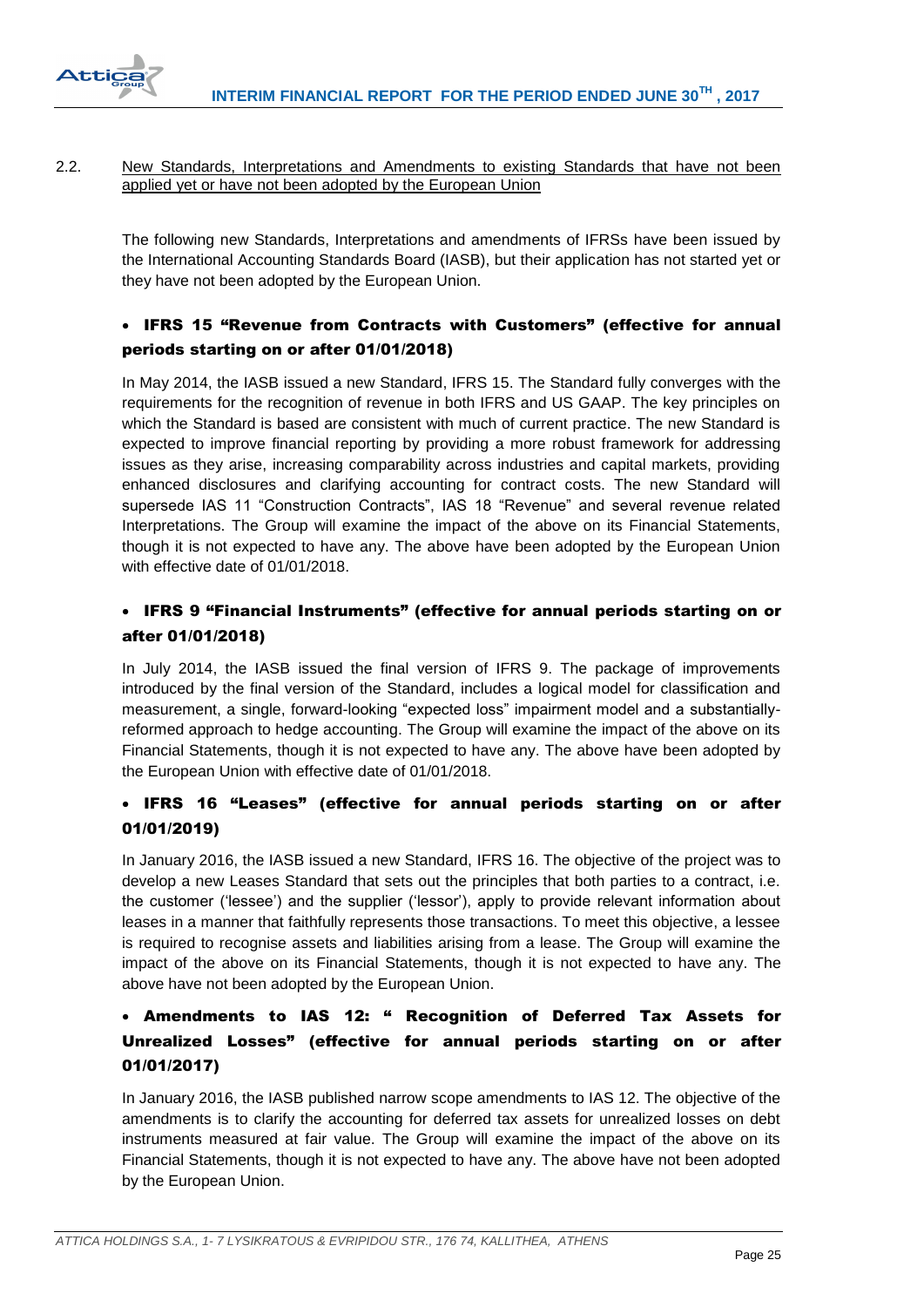

# Amendments to IAS 7: "Disclosure Initiative" (effective for annual periods starting on or after 01/01/2017)

In January 2016, the IASB published narrow scope amendments to IAS 7. The objective of the amendments is to enable users of financial statements to evaluate changes in liabilities arising from financing activities. The amendments will require entities to provide disclosures that enable investors to evaluate changes in liabilities arising from financing activities, including changes arising from cash flows and non-cash changes. The Group will examine the impact of the above on its Financial Statements, though it is not expected to have any. The above have not been adopted by the European Union.

# Clarification to IFRS 15 "Revenue from Contracts with Customers" (effective for annual periods starting on or after 01/01/2018)

In April 2016, the IASB published clarifications to IFRS 15. The amendments to IFRS 15 do not change the underlying principles of the Standard, but clarify how those principles should be applied. The amendments clarify how to identify a performance obligation in a contract, how to determine whether a company is a principal or an agent and how to determine whether the revenue from granting a license should be recognized at a point in time or over time. The Group will examine the impact of the above on its Financial Statements, though it is not expected to have any. The above have not been adopted by the European Union.

# Amendment to IFRS 2: "Classification and Measurement of Share-based Payment Transactions" (effective for annual periods starting on or after 01/01/2018)

In June 2016, the IASB published narrow scope amendment to IFRS 2. The objective of this amendment is to clarify how to account for certain types of share-based payment transactions. More specifically, the amendments provide requirements on the accounting for the effects of vesting and non-vesting conditions on the measurement of cash-settled share-based payments, for share-based payment transactions with a net settlement feature for withholding tax obligation, as well as, a modification to the terms and conditions of a share-based payment that changes the classification of the transaction from cash-settled to equity-settled. The Group will examine the impact of the above on its Financial Statements, though it is not expected to have any. The above have not been adopted by the European Union.

# Amendments to IFRS 4: "Applying IFRS 9 Financial Instruments with IFRS 4 Insurance Contracts" (effective for annual periods starting on or after 01/01/2018)

In September 2016, the IASB published amendments to IFRS 4. The objective of the amendments is to address the temporary accounting consequences of the different effective dates of IFRS 9 Financial Instruments and the forthcoming insurance contracts Standard. The amendments to existing requirements of IFRS 4 permit entities whose predominant activities are connected with insurance to defer the application of IFRS 9 until 2021 (the "temporary exemption") and also permit all issuers of insurance contracts to recognize in other comprehensive income, rather than profit or loss, the volatility that could arise when IFRS 9 is applied before the new insurance contracts Standard is issued (the "overlay approach"). The Group will examine the impact of the above on its Financial Statements, though it is not expected to have any. The above have not been adopted by the European Union.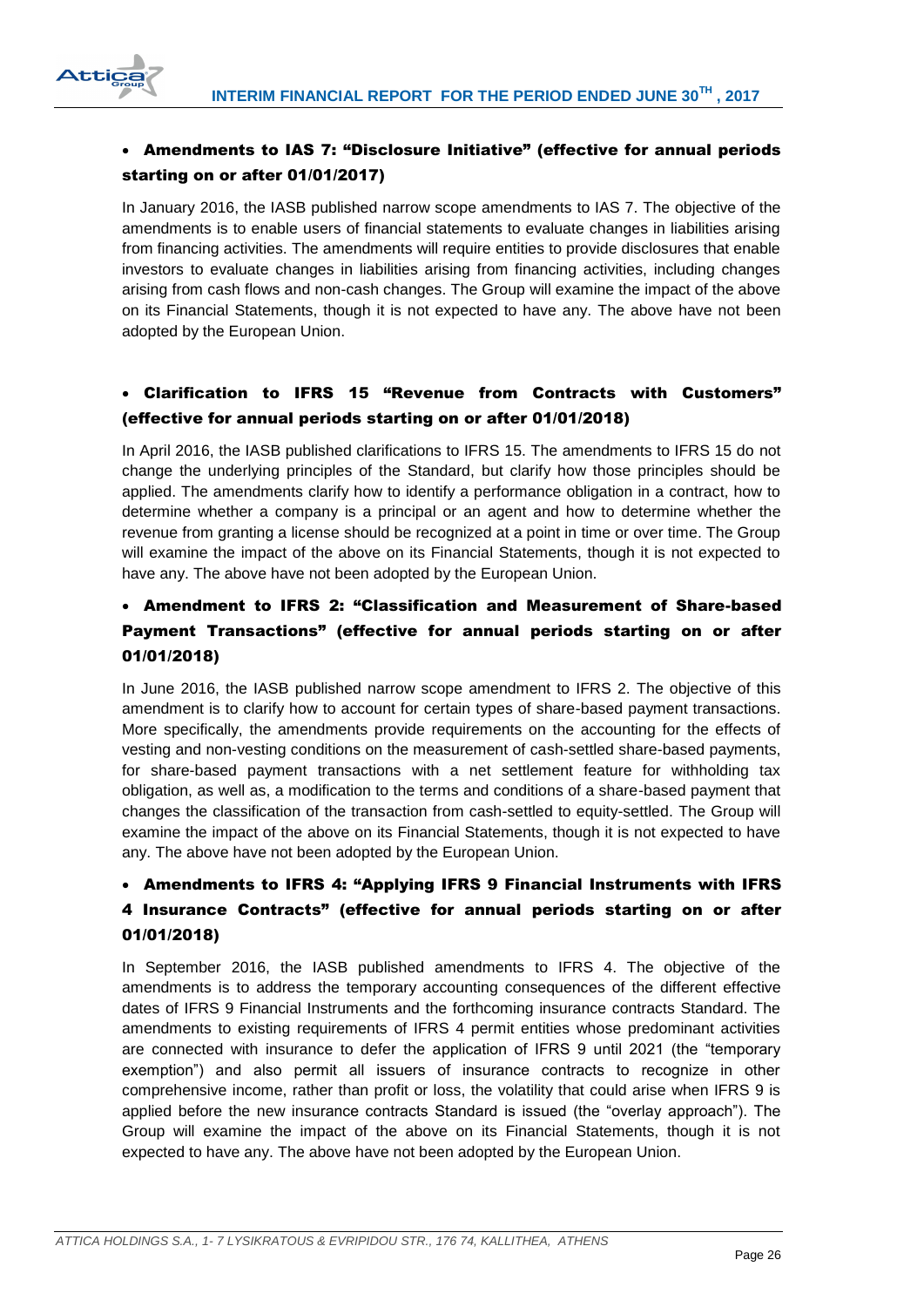

# Annual Improvements to IFRSs – 2014-2016 Cycle (effective for annual periods starting on or after 01/01/2017 and 01/01/2018)

In December 2016, the IASB issued Annual Improvements to IFRSs – 2014-2016 Cycle, a collection of amendments to IFRSs, in response to several issues addressed during the 2014- 2016 cycle. The issues included in this cycle are the following: IFRS 12: Clarification of the scope of the Standard, IFRS 1: Deletion of short-term exemptions for first-time adopters, IAS 28: Measuring an associate or joint venture at fair value. The amendments are effective for annual periods beginning on or after 1 January 2017 for IFRS 12, and 1 January 2018 for IFRS 1 and IAS 28. The Group will examine the impact of the above on its Financial Statements, though it is not expected to have any. The above have not been adopted by the European Union.

# IFRIC 22 "Foreign Currency Transactions and Advance Consideration" (effective for annual periods starting on or after 01/01/2018)

In December 2016, the IASB issued a new Interpretation, IFRIC 22. IFRIC 22 provides requirements about which exchange rate to use in reporting foreign currency transactions (such as revenue transactions) when payment is made or received in advance. The Group will examine the impact of the above on its Financial Statements, though it is not expected to have any. The above have not been adopted by the European Union.

# Amendments to IAS 40: "Transfers of Investment Property" (effective for annual periods starting on or after 01/01/2018)

In December 2016, the IASB published narrow-scope amendments to IAS 40. The objective of the amendments is to reinforce the principle for transfers into, or out of, investment property in IAS 40, to specify that (a) a transfer into, or out of investment property should be made only when there has been a change in use of the property, and (b) such a change in use would involve the assessment of whether the property qualifies as an investment property. That change in use should be supported by evidence. The Group will examine the impact of the above on its Financial Statements, though it is not expected to have any. The above have not been adopted by the European Union.

# IFRS 17 "Insurance Contracts" (effective for annual periods starting on or after 01/01/2021)

In May 2017, the IASB issued a new Standard, IFRS 17, which replaces an interim Standard, IFRS 4. The aim of the project was to provide a single principle-based standard to account for all types of insurance contracts, including reinsurance contracts that an insurer holds. A single principle-based standard would enhance comparability of financial reporting among entities, jurisdictions and capital markets. IFRS 17 sets out the requirements that an entity should apply in reporting information about insurance contracts it issues and reinsurance contracts it holds. The Group will examine the impact of the above on its Financial Statements, though it is not expected to have any. The above have not been adopted by the European Union.

# IFRIC 23 "Uncertainty over Income Tax Treatments" (effective for annual periods starting on or after 01/01/2019)

In June 2017, the IASB issued a new Interpretation, IFRIC 23. IAS 12 "Income Taxes" specifies how to account for current and deferred tax, but not how to reflect the effects of uncertainty.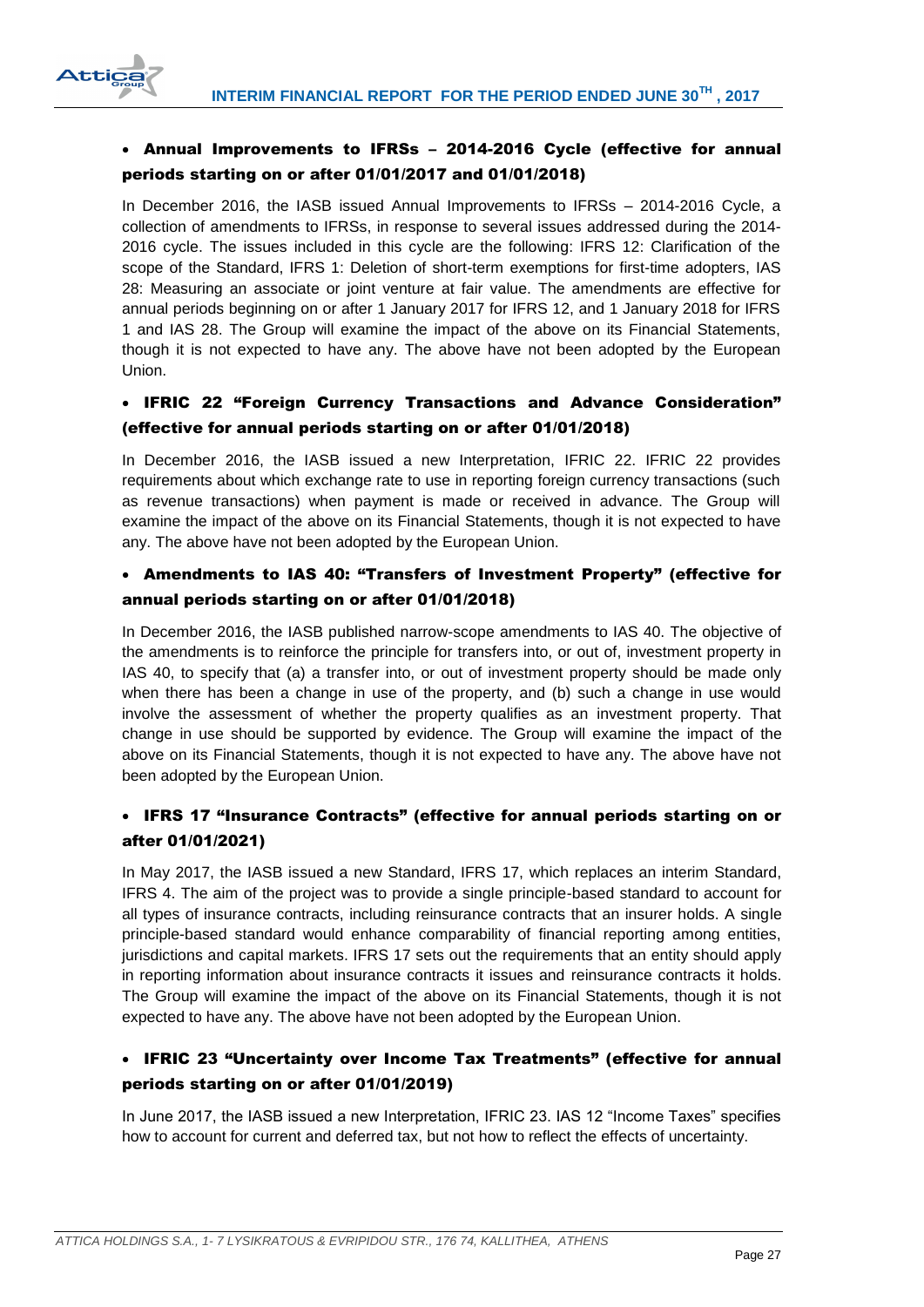

IFRIC 23 provides requirements that add to the requirements in IAS 12 by specifying how to reflect the effects of uncertainty in accounting for income taxes. The Group will examine the impact of the above on its Financial Statements, though it is not expected to have any. The above have not been adopted by the European Union.

### <span id="page-28-0"></span>**3. Financial risk management**

#### <span id="page-28-1"></span>3.1. Financial risk factors

The Group is exposed to a series of financial risks, including market risk (unexpected volatility of exchange rates and interest rates) and credit risk. Consequently, the Group uses a risk management program which seeks to minimize potential adverse effects.

Risk management relates to identifying, evaluating and hedging financial risks. The Group's policy is not to undertake any transactions of a speculative nature.

The Group's financial instruments consist mainly of deposits with banks, receivables and payables, loans, repos, finance leases and financial derivatives.

#### <span id="page-28-2"></span>3.1.1. Foreign currency risk

The functional currency of the Group is EURO.

|                              | 30/6/201   | 31/12/2016 |
|------------------------------|------------|------------|
| <b>GROUP</b>                 | <b>USD</b> | USD        |
| <b>Notional amounts</b>      |            |            |
| <b>Financial assets</b>      | 389        | 394        |
| <b>Financial liabilities</b> |            |            |
| <b>Short-term exposure</b>   | 389        | 394        |
| <b>Financial assets</b>      |            |            |
| <b>Financial liabilities</b> |            |            |
| Long-term exposure           |            |            |

### **ASSETS AND LIABILITIES IN FOREIGN CURRENCY**

The table below presents the sensitivity of the period's result and owner's equity to a reasonable change in the interest rate equal to +/-10% in relation to the financial assets, financial liabilities and the transactional currency EURO/USD.

| <b>GROUP</b>                                 | Sensitivity factor |        | Sensitivity factor |             |
|----------------------------------------------|--------------------|--------|--------------------|-------------|
|                                              | 10%                | $-10%$ | 10%                | $-10%$      |
|                                              | 30/6/2017          |        | 31/12/2016         |             |
|                                              | <b>EURO</b>        |        |                    | <b>EURO</b> |
| Profit for the fiscal year (before<br>taxes) | 31                 | $-31$  | 37                 | -37         |
| Net position                                 | 31                 | -31    | 37                 | -37         |

Moreover, the Group is affected by the exchange rates to the extent that the fuel oil purchased for the operation of the vessels is traded internationally in U.S. Dollars.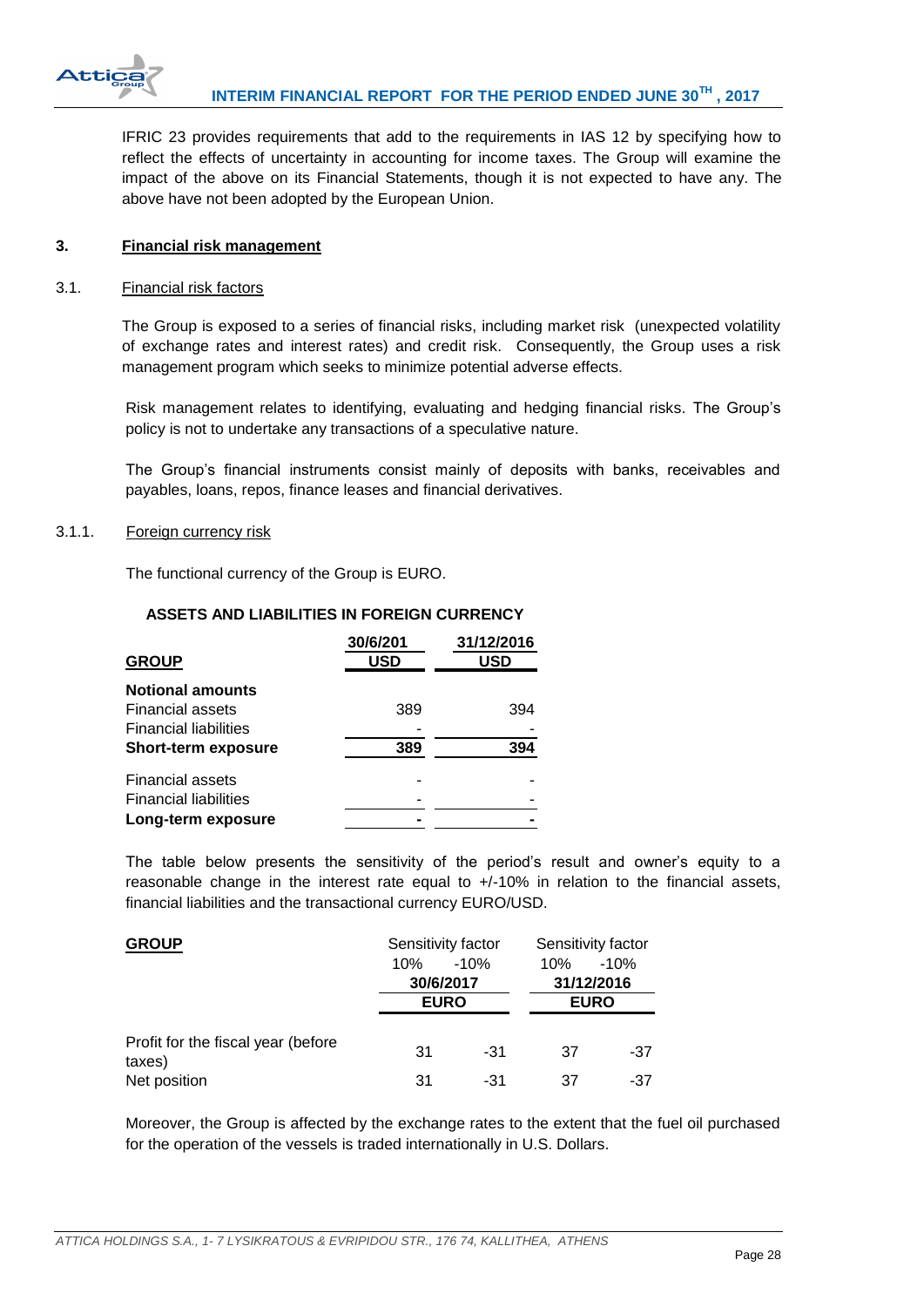

# <span id="page-29-0"></span>3.1.2. Liquidity risk

Prudent liquidity risk management implies sufficient cash and availability of necessary available funding sources.

The Group is managing its liquidity requirements on a daily basis through a systematic monitoring of its short and long term financial liabilities and of the payments that are made on a daily basis.

Furthermore, the Group constantly monitors the maturity of its receivables and payables, in order to maintain a balanced liquidity management (see note 3.1.3. "Additional risks arising from the enforcement of capital controls in Greece").

The maturity of the financial liabilities as of 30/06/2017 and 31/12/2016 of the Group and the Company is analyzed as follows:

|                                                                                      | <b>GROUP</b><br>30/6/2017   |                   |              |                   |  |
|--------------------------------------------------------------------------------------|-----------------------------|-------------------|--------------|-------------------|--|
|                                                                                      | <b>Short-term</b>           |                   |              | Long-term         |  |
|                                                                                      | Within 6<br>months          | 6 to 12 months    | 1 to 5 years | more than 5 years |  |
| Long-term borrowing                                                                  | 18,298                      | 9,797             | 184,000      | 40,858            |  |
| Liabilities relating to operating lease<br>agreements                                | 555                         | 568               | 2,646        |                   |  |
| Trade payables                                                                       | 23,147                      |                   |              |                   |  |
| Other short-term / long-term liabilities                                             | 27,443                      |                   |              |                   |  |
| Short-term borrowing<br>Derivative financial instruments                             | 263                         |                   |              |                   |  |
| Total                                                                                | 69,706                      | 10,365            | 186,646      | 40,858            |  |
|                                                                                      |                             |                   | 31/12/2016   |                   |  |
|                                                                                      |                             | <b>Short-term</b> |              | Long-term         |  |
|                                                                                      | Within 6<br>months          | 6 to 12 months    | 1 to 5 years | more than 5 years |  |
| Long-term borrowing                                                                  | 14,759                      | 9,798             | 182,189      | 44,403            |  |
| Liabilities relating to operating lease<br>agreements                                | 525                         | 555               | 3,214        |                   |  |
| Trade payables                                                                       | 18,057                      |                   |              |                   |  |
| Other short-term / long-term liabilities<br>Short-term borrowing                     | 15,517                      |                   |              |                   |  |
| Derivative financial instruments                                                     |                             |                   |              |                   |  |
| Total                                                                                | 48,858                      | 10,353            | 185,403      | 44,403            |  |
|                                                                                      | <b>COMPANY</b><br>30/6/2017 |                   |              |                   |  |
|                                                                                      | Short-term                  |                   |              | Long-term         |  |
|                                                                                      | Within 6<br>months          | 6 to 12 months    | 1 to 5 years | more than 5 years |  |
| Trade payables                                                                       | 61                          |                   |              |                   |  |
| Other short-term / long-term liabilities<br>Liabilities relating to advances for SCI | 176                         |                   |              |                   |  |
| <b>Total</b>                                                                         | 237                         |                   |              |                   |  |
|                                                                                      | 31/12/2016                  |                   |              |                   |  |
|                                                                                      | Short-term                  |                   |              | Long-term         |  |
|                                                                                      | Within 6<br>months          | 6 to 12 months    | 1 to 5 years | more than 5 years |  |
| Trade payables                                                                       | 20                          |                   |              |                   |  |
| Other short-term / long-term liabilities<br>Derivatives                              | 169                         |                   |              |                   |  |
| Total                                                                                | 189                         |                   |              |                   |  |

As shown in the table above, the total borrowings of the Group at 30/06/2017 amounted to Euro 256,722 thousand.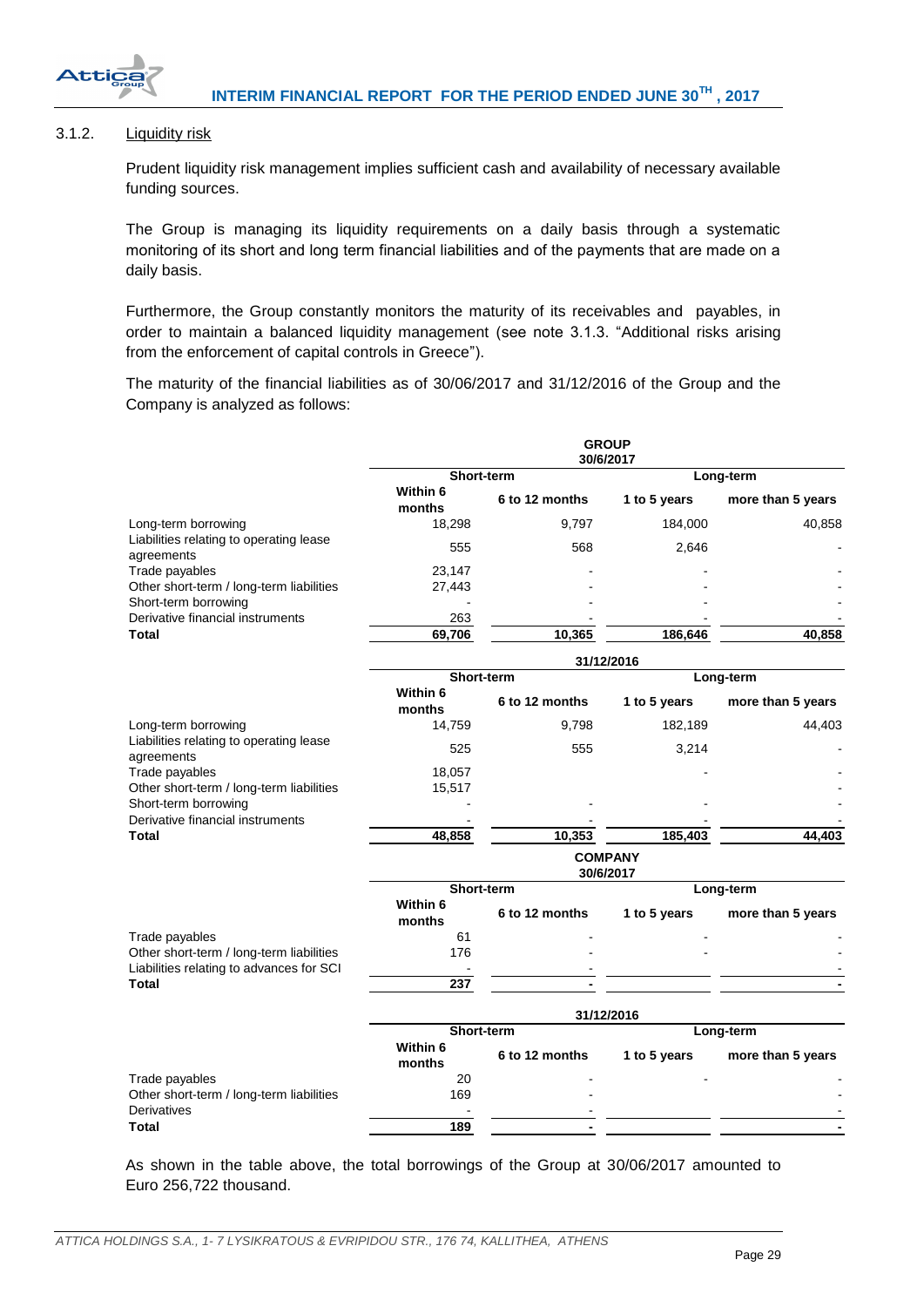

#### <span id="page-30-0"></span>3.1.3. Additional risks arising from the enforcement of capital controls in Greece

The Legislative Act dated 28.06.2015 declared a bank holiday in Greece while capital controls were imposed. Banks resumed their operations on 20.07.2015 while capital controls still remain in force. On 14.8.2015 the Greek Parliament approved the European Stability Mechanism (ESM) programme for Greece and respective implementation framework. The Financial Assistance Facility Agreement between the Greek Republic and the ESM was signed on 19.8.2015.

Capital controls in Greece may impact the following risks:

#### Market Risk

Due to capital controls, the traffic volumes of the Group may be affected, both in freight units and passengers, however, until now, the Group's total traffic volumes have not been notably affected.

#### Suppliers / Goods and Services from abroad

Capital controls may create delays in payment of suppliers and servicing of obligations abroad. Delays experienced so far, are attributed to the time-consuming procedures adopted by the Greek banking system, however such delays have not been substantial up to the date of the Report.

#### Credit Risk

Due to capital controls certain counterparties may not be able to fulfill their obligations. Until the signature date of the Report, the Group has not experienced cases of default by customers, beyond the usual trading pattern.

The Group's Management continually evaluates the developments and take initiatives in order to protect the Group and minimize any impacts that may arise in the economic situation.

#### <span id="page-30-1"></span>**4. Fair value of financial instruments**

The Group uses the following hierarchy in order to define and disclose the fair value of financial instruments per valuation technique:

Level 1: Assets / liabilities are measured at fair value according to quoted prices (unadjusted) in active markets for identical assets or liabilities.

Level 2: Assets / liabilities are measured at fair value according to evaluation models in which elements affecting significantly the evaluation are based (directly or indirectly) to observable market values.

Level 3: Assets / liabilities are measured at fair value according to evaluation models in which elements affecting significantly the evaluation are not based to observable market values.

#### <span id="page-30-2"></span>4.1. Financial derivatives

Derivative financial instruments are valued using valuation models based on observable market data.

#### <span id="page-30-3"></span>4.2. Investments carried at fair value

Under IAS 27 «Separate Financial Statements» measures its investments holdings in accordance with the requirements of IAS 39 "Financial Instruments: Recognition and Measurement" at fair value.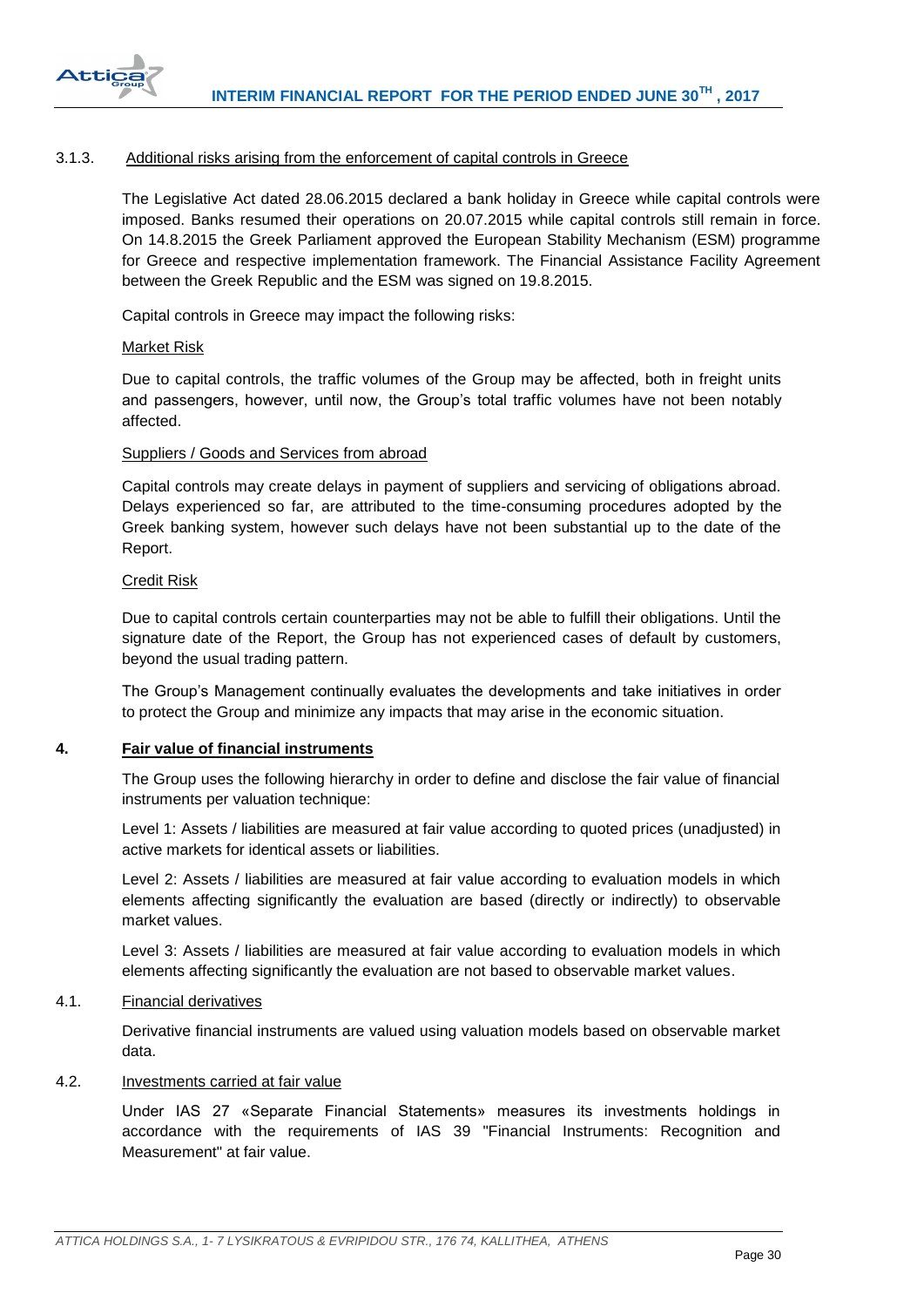

At the end of each reporting period of the financial statements, the Company carries out the calculations required in relation to the fair value of its investments.

The investments in respect of its interests (unlisted shares) are valued based on generally accepted valuation models which include data based on both - unobservable factors, and market observable inputs.

The assessment performed to determine the fair value of financial instruments not traded in active markets, focuses both on exogenous and endogenous factors. Consequently, at the end of each reporting period, the Company:

a) Identifies and assesses the state of the Greek economy

b) Collects, analyzes and monitors the accounting information on efficiency, using as benchmarks the development of the Company's financial sizes at the end of each reporting period.

The analysis of these data provides information regarding the level of meeting or not meeting the business objectives and indicates the tendencies regarding the results and the financial performance of the companies at the end of the annual reporting period.

c) Reviews the business conditions and available information and estimates regarding the future development of financial sizes and tendencies.

According to is standard practice, at each interim reporting date of the financial statements, the Company reexamines the business plans assumptions, based on the business plan prepared at the end of the previous annual reporting period, in relation to subsequent financial periods in five-year time.

In case the financial performance of each company during the interim period under examination does not present substantial deviations from the budget of the respective period and, given with the Management's estimates regarding the future development of these financials, redefinition of the original business plan is not considered necessary and the relative calculations for determining fair value are limited to sensitivity analysis on the changes in the weighted average cost of capital.

Main assumptions for the determination of investments at fair value are the assessment of expected cash flows as described above and the weighted average cost of capital (WACC) which is calculated by weighting cost of capital, cost of long-term debt and any grants.

The basic parameters determining the weighted cost of capital (WACC) are:

- The risk-free market interest rate (risk-free return),
- In specific country risk (country risk premium),
- Equity risk premium.

Accordingly, for the years 2017 - 2021 the WACC was determined at 12%, while for the years 2022 onwards at 8.27%.

The value calculated as above, is weighted together with the value estimated on the basis of adjusted (for taking into account vessels' market value) net assets value of each subsidiary.

### <span id="page-31-0"></span>4.3. Other financial assets and liabilities carried at fair value

On 30.6.2017 the Group has issued a convertible bond loan which in its entirety (and the element of the loan and the embedded derivative in the form of the conversion right) is a financial liability which is measured at fair value through profit or loss.

The following table presents financial assets and liabilities carried at fair value as at 30/6/2017: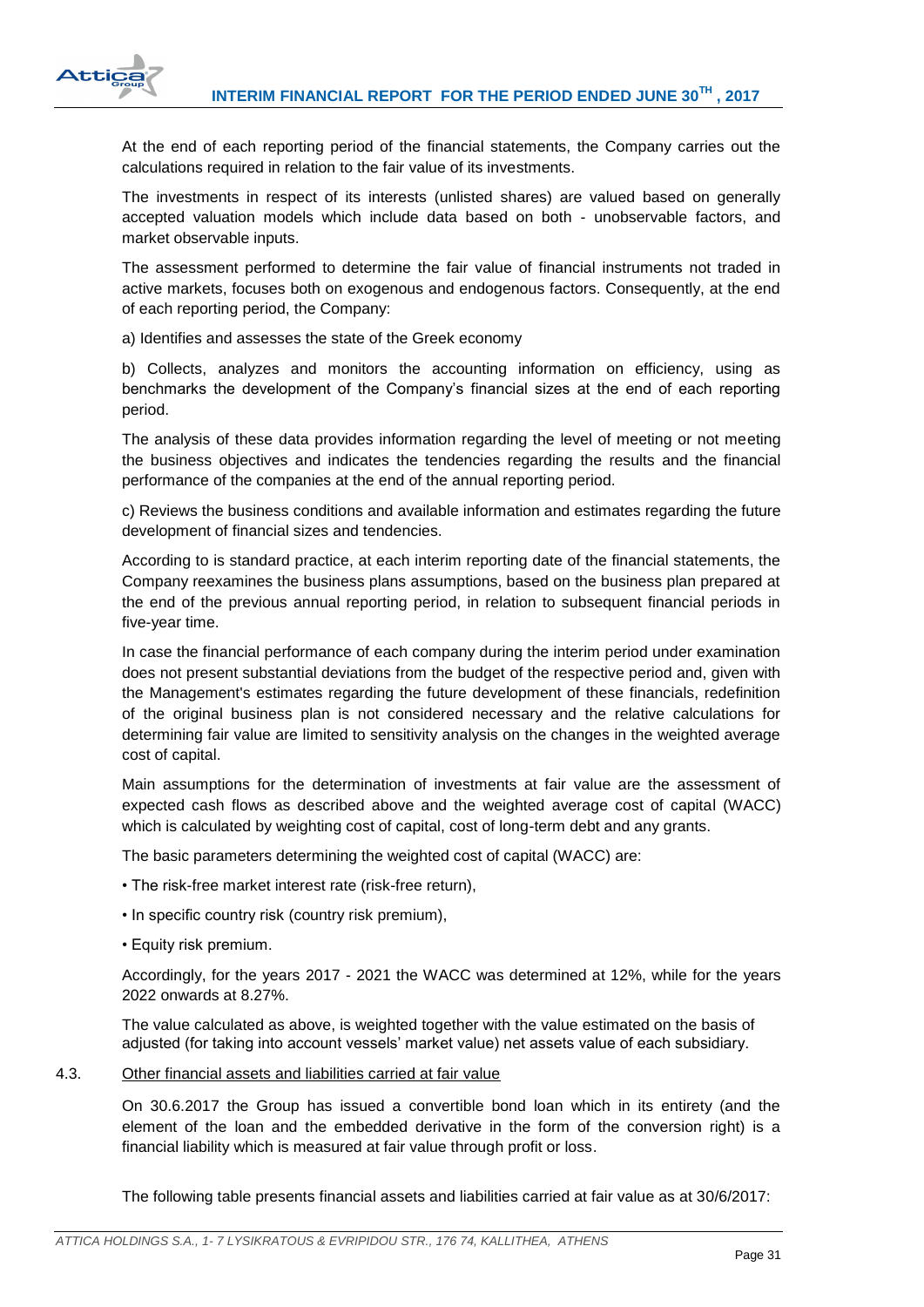

|                                             | <b>GROUP</b>                               |         |           |         |  |
|---------------------------------------------|--------------------------------------------|---------|-----------|---------|--|
| <b>Measurement of financial instruments</b> |                                            |         |           |         |  |
| at fair value                               | Measurement at fair value as at 30/06/2017 |         |           |         |  |
|                                             | 30/6/2017                                  | Level 1 | Level 2   | Level 3 |  |
| Investments in subsidiaries                 |                                            |         |           |         |  |
| Financial assets / liabilities              |                                            |         | $-76,451$ |         |  |
| Derivatives                                 |                                            |         | 279       |         |  |
| Total                                       |                                            |         | $-76.172$ |         |  |
|                                             | <b>COMPANY</b>                             |         |           |         |  |
|                                             |                                            |         |           |         |  |
| <b>Measurement of financial instruments</b> |                                            |         |           |         |  |
| at fair value                               | Measurement at fair value as at 30/06/2017 |         |           |         |  |
|                                             | 30/6/2016                                  | Level 1 | Level 2   | Level 3 |  |
| Investments in subsidiaries                 |                                            |         |           | 492.048 |  |
| Financial assets / liabilities              |                                            |         |           |         |  |
| Derivatives                                 |                                            |         |           |         |  |

# <span id="page-32-0"></span>**5. Consolidation - Joint venture revenue agreement**

#### <span id="page-32-1"></span>5.1. Consolidation of the subsidiaries of Attica Holdings S.A.

The parent company participated 100% in its subsidiaries. The nature of relationship is "Direct" with the exception of Superfast Dodeka (Hellas) INC.& CO Joint Venture, Blue Star Ferries Joint Venture and Blue Star Ferries Maritime S.A. & CO Joint Venture where the nature of relationship is "Under Common Management".

All the companies are consolidated using the full consolidation method.

|                                                               | 30/6/2017              |                       |               |                                   |                                  |
|---------------------------------------------------------------|------------------------|-----------------------|---------------|-----------------------------------|----------------------------------|
| Subsidiary                                                    | <b>Carrying amount</b> | Direct Shareholding % | Country       | <b>Unaudited fiscal</b><br>years* | <b>Audited fiscal</b><br>years** |
| NORDIA MC.                                                    | 0                      | 100.00%               | <b>GREECE</b> | 2010-2016                         |                                  |
| SUPERFAST FERRIES S.A.                                        | $\mathbf{0}$           | 100.00%               | LIBERIA       | 2010-2016                         |                                  |
| SUPERFAST ENDEKA INC.                                         | 28,832                 | 100.00%               | LIBERIA       | 2010-2011 / 2016                  | 2012-2015                        |
| BLUE STAR FERRIES MARITIME S.A.                               | 220,767                | 100.00%               | <b>GREECE</b> | 2010 / 2016                       | 2011-2015                        |
| SUPERFAST ONE INC                                             | 50,786                 | 100.00%               | LIBERIA       | 2010-2011 / 2016                  | 2012-2015                        |
| SUPERFAST TWO INC                                             | 54,246                 | 100.00%               | LIBERIA       | 2010-2011 / 2016                  | 2012-2015                        |
| ATTICA FERRIES M.C.                                           | 30,329                 | 100.00%               | <b>GREECE</b> | 2010-2016                         |                                  |
| BLUE STAR FERRIES MARITIME S.A. & CO.<br><b>JOINT VENTURE</b> | 0                      | 0.00%                 | <b>GREECE</b> | 2009-2016                         |                                  |
| ATTICA FERRIES MARITIME S.A.                                  | 68,370                 | 100.00%               | <b>GREECE</b> | 2016                              | 2011-2015                        |
| <b>BLUE STAR M.C.</b>                                         | 34,453                 | 100.00%               | <b>GREECE</b> | 2010-2016                         |                                  |
| Inactive companies                                            |                        |                       |               |                                   |                                  |
| SUPERFAST EPTA MC.                                            | 48                     | 100.00%               | <b>GREECE</b> | 2010-2016                         |                                  |
| SUPERFAST OKTO MC.                                            | 30                     | 100.00%               | <b>GREECE</b> | 2010-2016                         |                                  |
| SUPERFAST ENNEA MC.                                           | 15                     | 100.00%               | <b>GREECE</b> | 2010-2016                         |                                  |
| SUPERFAST DEKA MC.                                            | 47                     | 100.00%               | <b>GREECE</b> | 2010-2016                         |                                  |
| MARIN MC.                                                     | 2,282                  | 100.00%               | <b>GREECE</b> | 2010-2016                         |                                  |
| <b>ATTICA CHALLENGE LTD</b>                                   | 0                      | 100.00%               | <b>MALTA</b>  |                                   |                                  |
| <b>ATTICA SHIELD LTD</b>                                      | 2                      | 100.00%               | <b>MALTA</b>  |                                   |                                  |
| ATTICA PREMIUM S.A.                                           | $\mathbf{0}$           | 100.00%               | <b>GREECE</b> | 2011-2016                         |                                  |
| SUPERFAST DODEKA (HELLAS) INC.& CO<br><b>JOINT VENTURE</b>    |                        | 0.00%                 | <b>GREECE</b> | 2009-2016                         |                                  |
| SUPERFAST PENTE INC.                                          | 0                      | 100.00%               | LIBERIA       | 2010-2011 / 2014-2016             | 2012-2013                        |
| SUPERFAST EXI INC.                                            | 470                    | 100.00%               | LIBERIA       | 2010-2011 / 2014-2016             | 2012-2013                        |
| SUPERFAST DODEKA INC.                                         | 0                      | 100.00%               | LIBERIA       | 2010-2011 / 2014-2016             | 2012-2013                        |
| BLUE STAR FERRIES JOINT VENTURE                               |                        | 0.00%                 | <b>GREECE</b> | 2009-2016                         |                                  |
| <b>BLUE STAR FERRIES S.A.</b>                                 | 0                      | 100.00%               | LIBERIA       | 2010-2014                         |                                  |
| WATERFRONT NAVIGATION COMPANY                                 | 1                      | 100.00%               | LIBERIA       |                                   |                                  |
| THELMO MARINE S.A.                                            | 77                     | 100.00%               | LIBERIA       |                                   |                                  |
| BLUE ISLAND SHIPPING INC.                                     | 29                     | 100.00%               | <b>PANAMA</b> |                                   |                                  |
| STRINTZIS LINES SHIPPING LTD.                                 | 22                     | 100.00%               | <b>CYPRUS</b> |                                   |                                  |
| BLUE STAR FERRIES M.C.                                        | $\mathbf{0}$           | 100.00%               | <b>GREECE</b> | 2010-2016                         |                                  |

**30/6/2017**

\* By tax authorities

\*\* By statutory auditors under the provisions of Law 2190/1920 and Law 3190/1955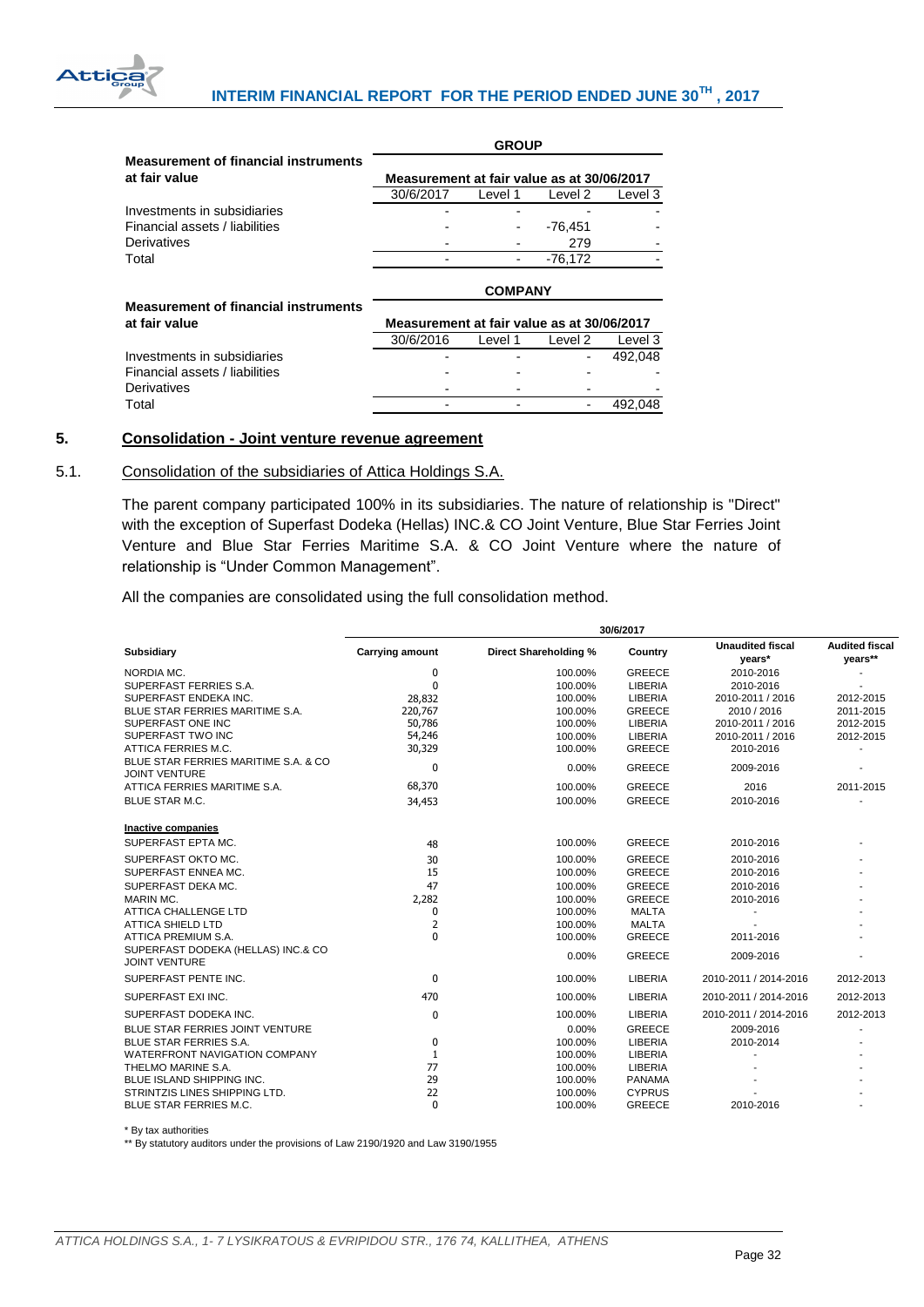

For all the companies of the Group, there are no changes of the method of consolidation.

There are no companies which have been consolidated in the present period while they have not been consolidated either in the previous period or in the same period of the fiscal year 2016.

There are no companies which have not been consolidated in the present period while they have been consolidated either in the previous period or in the same period of the fiscal year 2016.

There are no companies of the Group which have not been consolidated in the consolidated financial statements.

The tax audit for the fiscal year 2016 for companies that have been subject to tax audit by statutory auditors is in progress and the relevant tax certificates planned to be granted after the publication of the interim financial statements of the first half 2017 (see note 8.1).

For the subsidiaries registered outside the European Union, which do not have an establishment in Greece, are not obligated to taxation audit.

#### <span id="page-33-0"></span>5.2. Consolidation of the associates/ Joint ventures

On 28.10.2016 Attica Group, through its subsidiary company Nordia M.C., acquired the 49% of the Moroccan company AFRICA MOROCCO LINKS ("AML"), for a financial consideration of Euro 45 thousand. Furthermore, a share capital increase of Euro12,038 thousand was made during the first half of 2017, of which Euro 5,899 thousand was paid by Attica Group. (Euro 1 mln was paid in cash while the amount of Euro 4,899 thousand was capitalized) . The above investment is consolidated with the equity method in the financial statement of Attica Group.

#### <span id="page-33-1"></span>5.3. Agreement between Attica Holdings S.A. and Anek

The Group is in a joint service agreement with ANEK S.A. with regard to the Joint Venture company "Anek S.A. – Superfast Endeka (Hellas) Inc" for the joint service of vessels of the two companies in the international routes Patras – Igoumenitsa – Ancona, Patras – Igoumenitsa – Bari and Patras – Igoumenitsa – Venice as well as the domestic routes Piraeus – Herakleion and Piraeus – Chania, Crete.

The joint service agreement with ANEK S.A. extends until 31/5/2020 and the distinctive title is "Adriatic and Cretan Lines".

#### <span id="page-33-2"></span>**6. Related party disclosures**

#### <span id="page-33-3"></span>6.1. Intercompany transactions between Attica Holdings S.A. and other companies of Attica Group

The 100% subsidiary company Blue Star Ferries Maritime S.A. returned part of its share capital to the parent company Attica Holdings S.A. due to its share capital decrease. The capital return amounts Euro 7,400 thousand.

The parent company participated in the share capital increases of its 100% subsidiaries Superfast One Inc, Superfast Two Inc, Superfast Endeka Inc and Nordia M.C. with the amount of Euro 1,400 thousand, Euro 1,900 thousand, Euro 2,900 thousand and Euro 1,200 thousand respectively.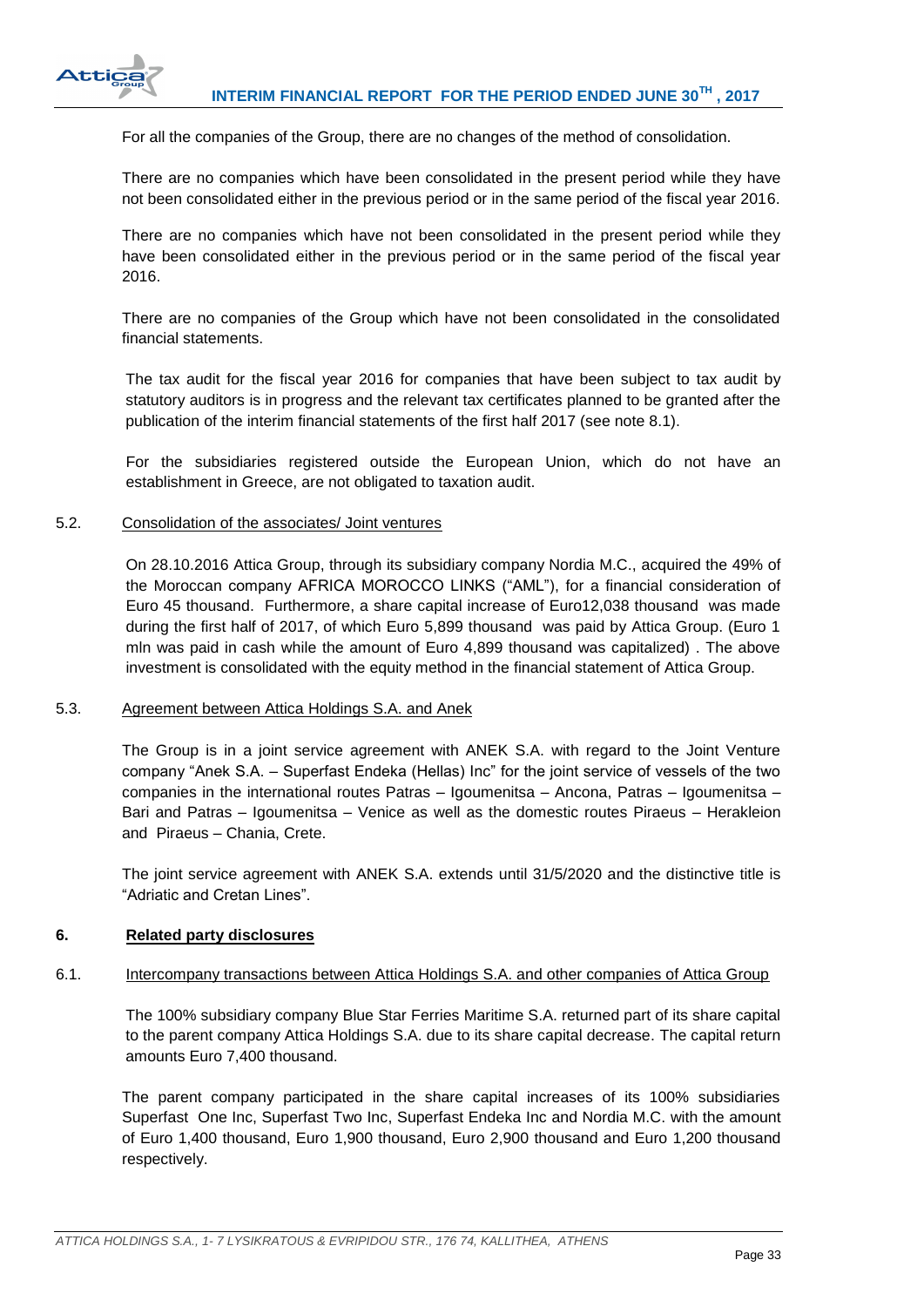

Furthermore, the parent company has an amount of Euro 3,110 thousand as receivable dividend arising from its 100% subsidiary company Attica Ferries Maritime S.A.

The intercompany transactions between Attica Group and Africa Morocco Links have as follows:

- Sales stood at Euro 1,977 thousand;
- Receivables stood at Euro 18,203 thousand; and
- Payables stood at Euro 8,695 thousand.

The intercompany balances are set-off in the consolidated accounts of Attica Group.

<span id="page-34-0"></span>6.1.1. Intercompany transactions between Attica Holdings S.A. and the companies of Marfin Investment Group and the companies of Piraeus Bank

|                    | 30/6/2017                      |                |                    |                |  |
|--------------------|--------------------------------|----------------|--------------------|----------------|--|
|                    | <b>MARFIN INVESTMENT GROUP</b> |                | PIRAEUS BANK GROUP |                |  |
|                    | <b>GROUP</b>                   | <b>COMPANY</b> | <b>GROUP</b>       | <b>COMPANY</b> |  |
| Sales              | 4.534                          |                | 18                 |                |  |
| Purchases          | 1.498                          |                | 766                |                |  |
| <b>Receivables</b> | 5,554                          |                | 15,223             | 750            |  |
| Payables           | 1.751                          |                | 37,380             |                |  |

#### <span id="page-34-1"></span>6.2. Guarantees

The parent company has guaranteed the repayment of loans of the Group's vessels amounting Euro 229,450 thousand.

#### <span id="page-34-2"></span>6.3. Board of Directors and Executive Directors' Fees

#### **Key management compensation**

|                                     | 30/6/2017 | 30/6/2016 |
|-------------------------------------|-----------|-----------|
| Salaries & other employees benefits | 901       | 957       |
| Social security costs               | 82        |           |
| <b>B.O.D. Remuneration</b>          | 146       | 120       |
| <b>Termination benefits</b>         | 10        | 12        |
| <b>Total</b>                        | 1.139     | 1,160     |
| Number of key management personnel  |           |           |

Key management personnel are those persons having authority and responsibility for planning, directing and controlling the activities of the entity, directly or indirectly, including any director (whether executive or otherwise) of that entity.

### <span id="page-34-3"></span>**7. Information for the Financial Statements for the period 1-1 to 30-06-2017**

#### <span id="page-34-4"></span>7.1. Operating Sector - Geographical Segment Report

The Group applies IFRS 8 "Operating Segments" .The IFRS 8 requires the definition of operating segments to be based on the "management approach". In addition, financial information is required to be reported on the same basis as is used internally. The Board of Directors is the main decision maker of the Group's business decisions.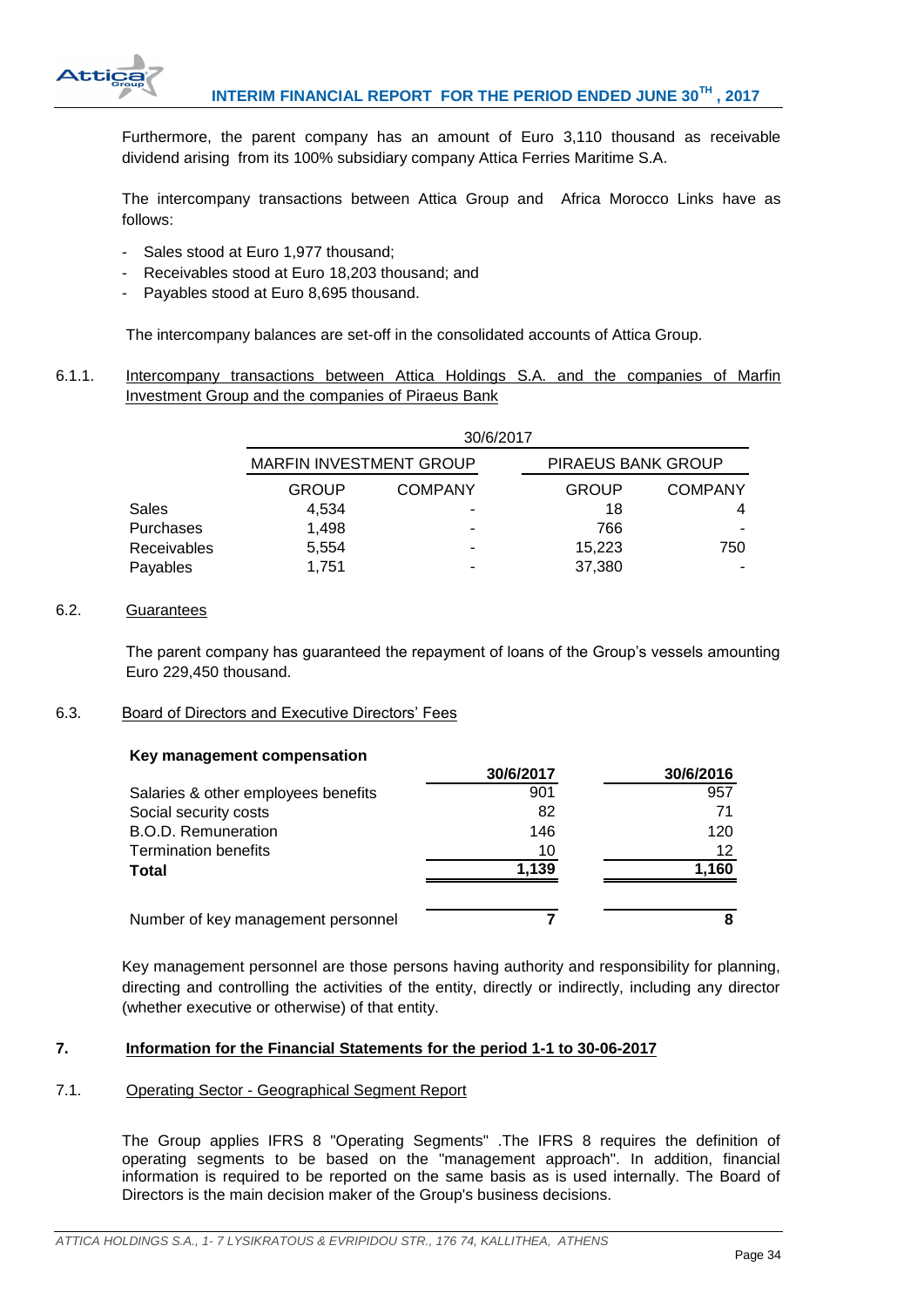

For the purposes of presentation of operating sectors should be noted that the Group operates in passenger shipping in different geographical areas.

The Group has decided to provide information based on the geographical segmentation of its operations.

The Group operates in the Greek Domestic Routes and in Adriatic Sea. The Group's vessels provide transportation services to passengers, private vehicles and freight.

The Group's sales are highly seasonal. The highest traffic for passengers and vehicles is observed during the months July, August and September while the lowest traffic for passengers and vehicles is observed between November and February. On the other hand, freight sales are not affected significantly by seasonality.

The consolidated results and other information per segment for the period 1/1 – 30/6/2017 are as follows:

**1/1-30/06/2017**

### **GROUP**

|                                                                               | 17 1-99799749 17   |                     |                    |            |
|-------------------------------------------------------------------------------|--------------------|---------------------|--------------------|------------|
| Geographical Segment                                                          | Domestic<br>Routes | <b>Adriatic Sea</b> | Other <sup>*</sup> | Total      |
| Fares                                                                         | 73,028             | 34,276              |                    | 107,304    |
| <b>On-board Sales</b>                                                         | 2,937              | 1,797               |                    | 4,734      |
| <b>Total Revenue</b>                                                          | 75,965             | 36,073              |                    | 112,038    |
| <b>Operating Expenses</b>                                                     | $-65,366$          | $-36,447$           |                    | $-101,813$ |
| Management & Distribution Expenses                                            | $-12,449$          | $-4,792$            | $-513$             | $-17,754$  |
| Other revenue / expenses                                                      | 2,190              | 55                  |                    | 2,245      |
| Earnings before taxes, investing and financial results                        | 340                | $-5,111$            | $-513$             | $-5,284$   |
| <b>Financial results</b>                                                      | $-9,536$           | $-4,021$            | $-2$               | $-13,559$  |
| Share in net profit (loss) of companies accounted for by<br>the equity method |                    |                     | $-3,358$           | $-3,358$   |
| Earnings before taxes, investing and financial results,                       |                    |                     |                    |            |
| depreciation and amortization                                                 | 8,806              | $-1,225$            | $-512$             | 7,069      |
| Profit/Loss before Taxes                                                      | $-9,196$           | $-9,131$            | $-3,873$           | $-22,201$  |
| Income taxes                                                                  | $-45$              | $-13$               |                    | $-58$      |
| <b>Profit/Loss after Taxes</b>                                                | $-9,241$           | $-9,144$            | $-3,873$           | $-22,259$  |
| Customer geographic distribution                                              |                    |                     |                    |            |
| Greece                                                                        | 101,640            |                     |                    |            |
| Europe                                                                        | 7,030              |                     |                    |            |
| Third countries                                                               | 3,368              |                     |                    |            |
| <b>Total Fares</b>                                                            | 112,038            |                     |                    |            |
|                                                                               |                    | 30/6/2017           |                    |            |
| Geographical Segment                                                          | Domestic<br>Routes | Adriatic Sea        | Other <sup>*</sup> | Total      |
| <b>Assets and liabilities figures</b>                                         |                    |                     |                    |            |
| Vessels' Book Value at 01/01                                                  | 371,459            | 174,192             |                    | 545,651    |
| Vessels' Disposals                                                            |                    |                     |                    |            |
| Depreciation for the Period                                                   | $-8,713$           | $-3,219$            |                    | $-11,932$  |
| Net Book Value of vessels at 30/06                                            | 362,746            | 170,973             |                    | 533,719    |
| Other tangible Assets                                                         |                    |                     | 2,128              | 2,128      |
| <b>Total Net Fixed Assets</b>                                                 | 362,746            | 170,973             | 2,128              | 535,847    |
| Secured loans                                                                 | 193,791            | 62,931              |                    | 256,722    |
|                                                                               |                    |                     |                    |            |

\* The column "Other" includes the parent company.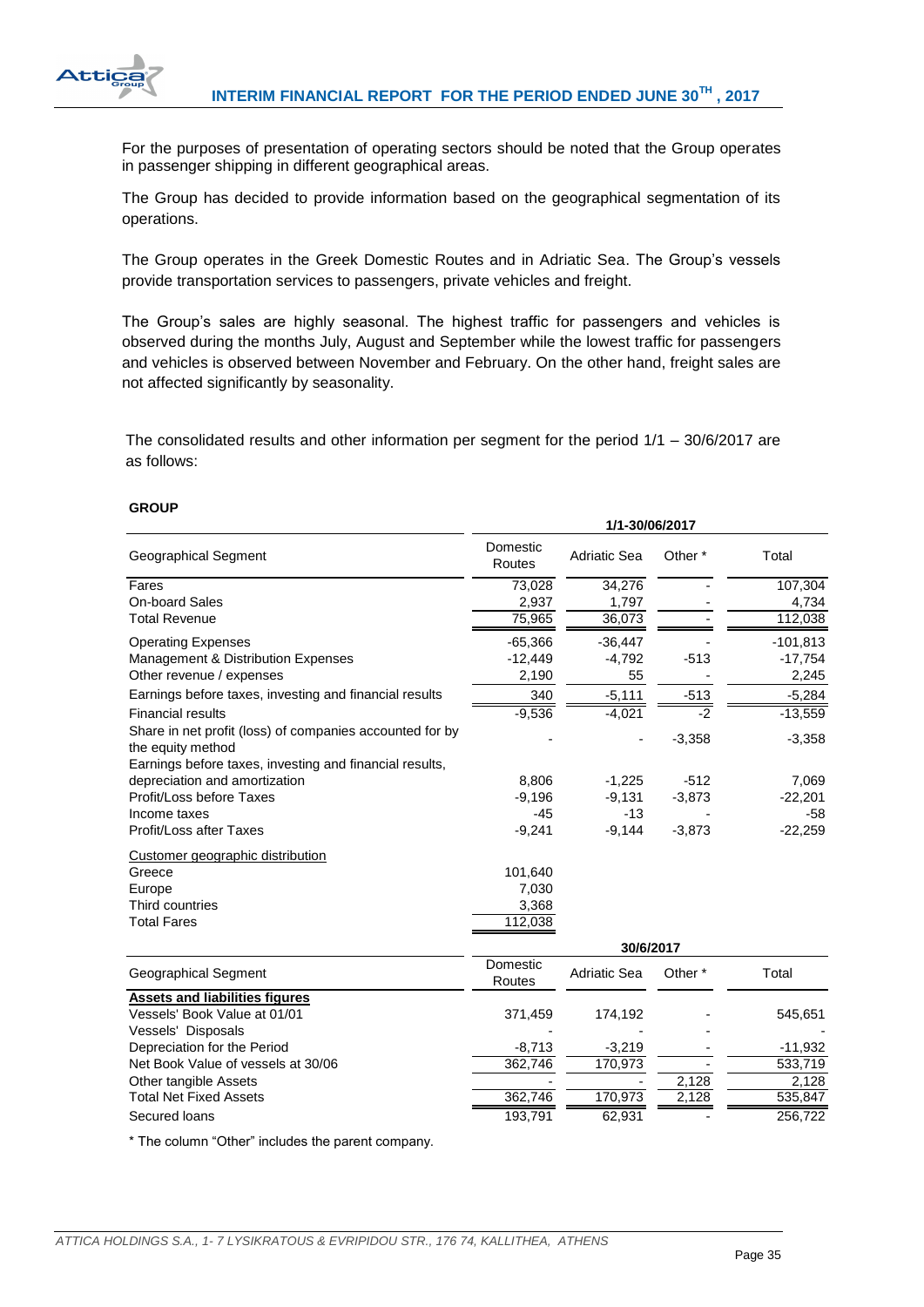

# Agreements sheet of Assets and Liabilities at 30/06/2017

| Net Book Value of Tangible Assets<br><b>Unallocated Assets</b> | Euro<br>Euro | 535,847<br>150,336 |
|----------------------------------------------------------------|--------------|--------------------|
| <b>Total Assets</b>                                            | Euro         | 686,183            |
| Long-term and Short-term liabilities                           | Euro         | 256.722            |
| <b>Unallocated Liabilities</b>                                 | Euro         | 54,336             |
| <b>Total Liabilities</b>                                       | Euro         | 311,058            |

The consolidated results and other information per segment for the period 1/1 – 30/6/2016 are as follows:

#### **GROUP**

|                                                         |                    | 1/1-30/06/2016      |                    |           |
|---------------------------------------------------------|--------------------|---------------------|--------------------|-----------|
| Geographical Segment                                    | Domestic<br>Routes | <b>Adriatic Sea</b> | Other              | Total     |
| Fares                                                   | 73,077             | 32,260              |                    | 105,337   |
| <b>On-board Sales</b>                                   | 2,765              | 1,529               |                    | 4,294     |
| <b>Total Revenue</b>                                    | 75,842             | 33,789              |                    | 109,631   |
| <b>Operating Expenses</b>                               | $-53,816$          | $-29,036$           |                    | $-82,852$ |
| Management & Distribution Expenses                      | $-12,313$          | $-4,799$            | $-610$             | $-17,722$ |
| Other revenue / expenses                                | 498                | 246                 |                    | 744       |
| Earnings before taxes, investing and financial results  | 10,211             | 200                 | $-610$             | 9,801     |
| <b>Financial results</b>                                | $-8,155$           | $-3,599$            | 2                  | $-11,752$ |
| Earnings before taxes, investing and financial results, |                    |                     |                    |           |
| depreciation and amortization                           | 18,194             | 4,063               | $-600$             | 21,656    |
| Profit/Loss before Taxes                                | 2.056              | $-3,399$            | $-608$             | $-1,951$  |
| Income taxes                                            | $-238$             | $-10$               |                    | $-248$    |
| <b>Profit/Loss after Taxes</b>                          | 1,818              | $-3,409$            | $-608$             | $-2,199$  |
| Customer geographic distribution                        |                    |                     |                    |           |
| Greece                                                  | 100,274            |                     |                    |           |
| Europe                                                  | 5,997              |                     |                    |           |
| Third countries                                         | 3,360              |                     |                    |           |
| <b>Total Fares</b>                                      | 109,631            |                     |                    |           |
|                                                         |                    | 31/12/2016          |                    |           |
| <b>Geographical Segment</b>                             | Domestic<br>Routes | <b>Adriatic Sea</b> | Other <sup>*</sup> | Total     |
| <b>Assets and liabilities figures</b>                   |                    |                     |                    |           |
| Vessels' Book Value at 01/01                            | 386,263            | 178,890             |                    | 565,153   |

| Vessels' Book Value at 01/01                  | 386.263   | 178.890 |       | 565.153   |
|-----------------------------------------------|-----------|---------|-------|-----------|
| Additions                                     | 257       | 1.395   |       | 1.652     |
| Profits from reversal of impairment of assets | 1.777     | 274     |       | 2.051     |
| Depreciation of disposals                     |           |         |       |           |
| Depreciation for the Period                   | $-16,838$ | -6.367  |       | $-23,205$ |
| Net Book Value of vessels at 31/12            | 371.459   | 174.192 |       | 545,651   |
| Other tangible Assets                         |           |         | 2.257 | 2,257     |
| <b>Total Net Fixed Assets</b>                 | 371.459   | 174.192 | 2.257 | 547,908   |
| Long-term and Short-term liabilities          | 192.512   | 62.931  |       | 255.443   |

\* Includes the parent company.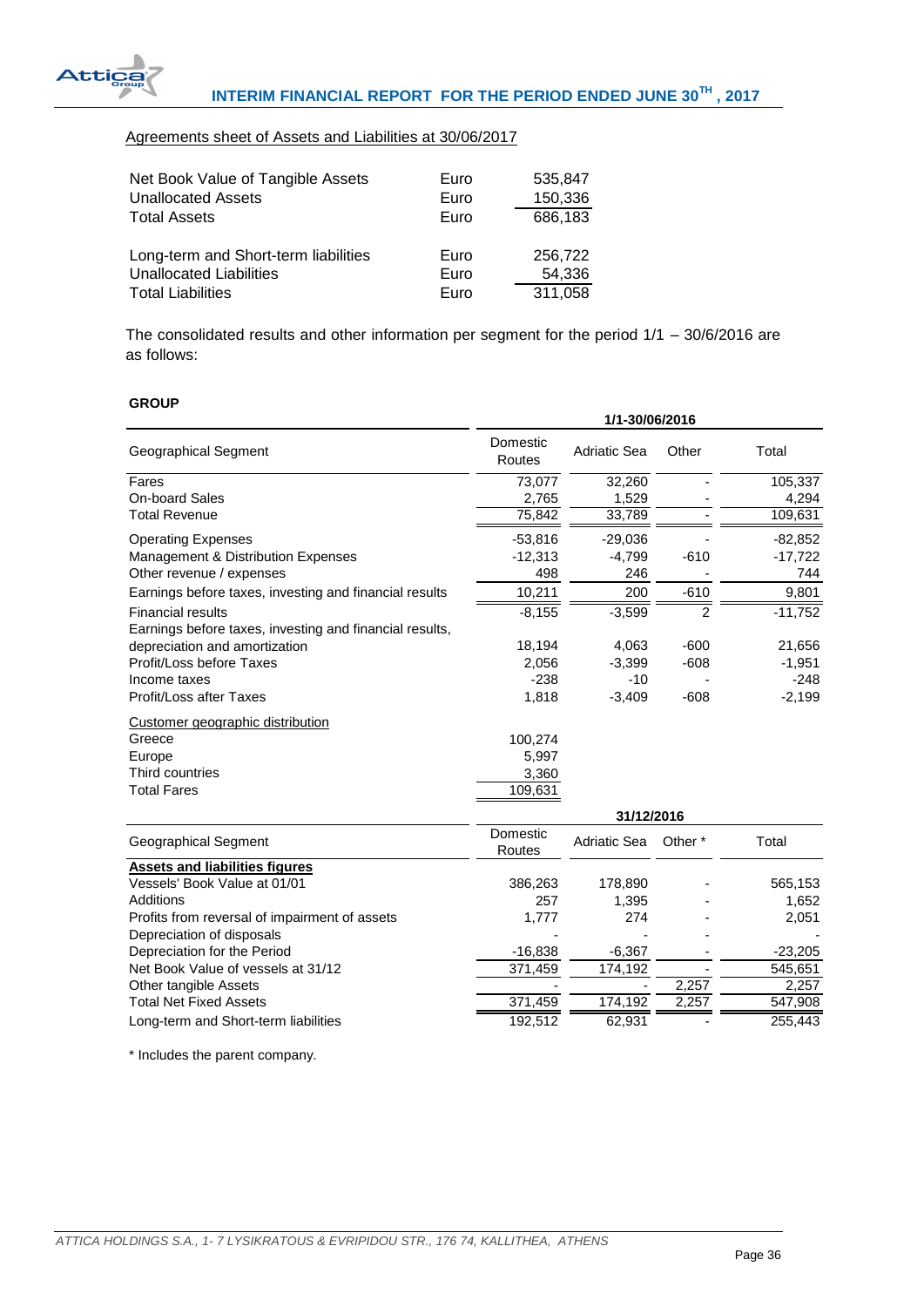

# Agreements sheet of Assets and Liabilities at 31/12/2016

| Net Book Value of Tangible Assets    | Euro | 547,908 |
|--------------------------------------|------|---------|
| <b>Unallocated Assets</b>            | Euro | 146,128 |
| <b>Total Assets</b>                  | Euro | 694,036 |
|                                      |      |         |
| Long-term and Short-term liabilities | Euro | 255.443 |
| <b>Unallocated Liabilities</b>       | Euro | 37,004  |
| <b>Total Liabilities</b>             | Euro | 292,447 |

#### <span id="page-37-0"></span>7.2. Cost of sales

Cost of sales increased compared to the previous period mainly due to the fuel oil increase.

### <span id="page-37-1"></span>7.3. Administrative expenses

Administration expenses increased compared to previous period mainly due to the increased depreciations.

#### <span id="page-37-2"></span>7.4. Distribution expenses

Distribution expenses decreased compared to the previous period mainly due to the decreased bad debts provisions.

#### <span id="page-37-3"></span>7.5. Other operating income

Other operating income includes mainly income from services provided by Africa Morocco Links.

#### <span id="page-37-4"></span>7.6. Other financial results

Other financial results include mainly a loss of Euro 1,065 thousand due to fuel oil price hedging against fuel oil price fluctuations.

#### <span id="page-37-5"></span>7.7. Financial expenses

Financial expenses include the amount of Euro 4,536 thousand, which refers to the change for the first half of 2017 of the fair value of the convertible bond loan of Blue Star Ferries Maritime S.A. into Attica shares (Euro 2,261 thousand is the relative change for the first half of 2016). It is noted that this expense results from the accounting treatment of Blue Star Ferries Maritime S.A convertible bond loan, which in the consolidated financial statements is a complex financial instrument and is measured at fair value.

# <span id="page-37-6"></span>7.8. Share in net profit (loss) of companies accounted for by the equity method

Under the account "Share in net profit (loss) of companies accounted for by the equity method" a loss of Euro 3,358 thousand has been incorporated and refers to Attica Group's share in Africa Morocco Links (AML) results.

#### <span id="page-37-7"></span>7.9. Earnings per share – Basic / Diluted

Earnings per share – basic are calculated by dividing the profit or loss attributable to shareholders of the parent company, by the weighted average number of ordinary shares in issue during the year.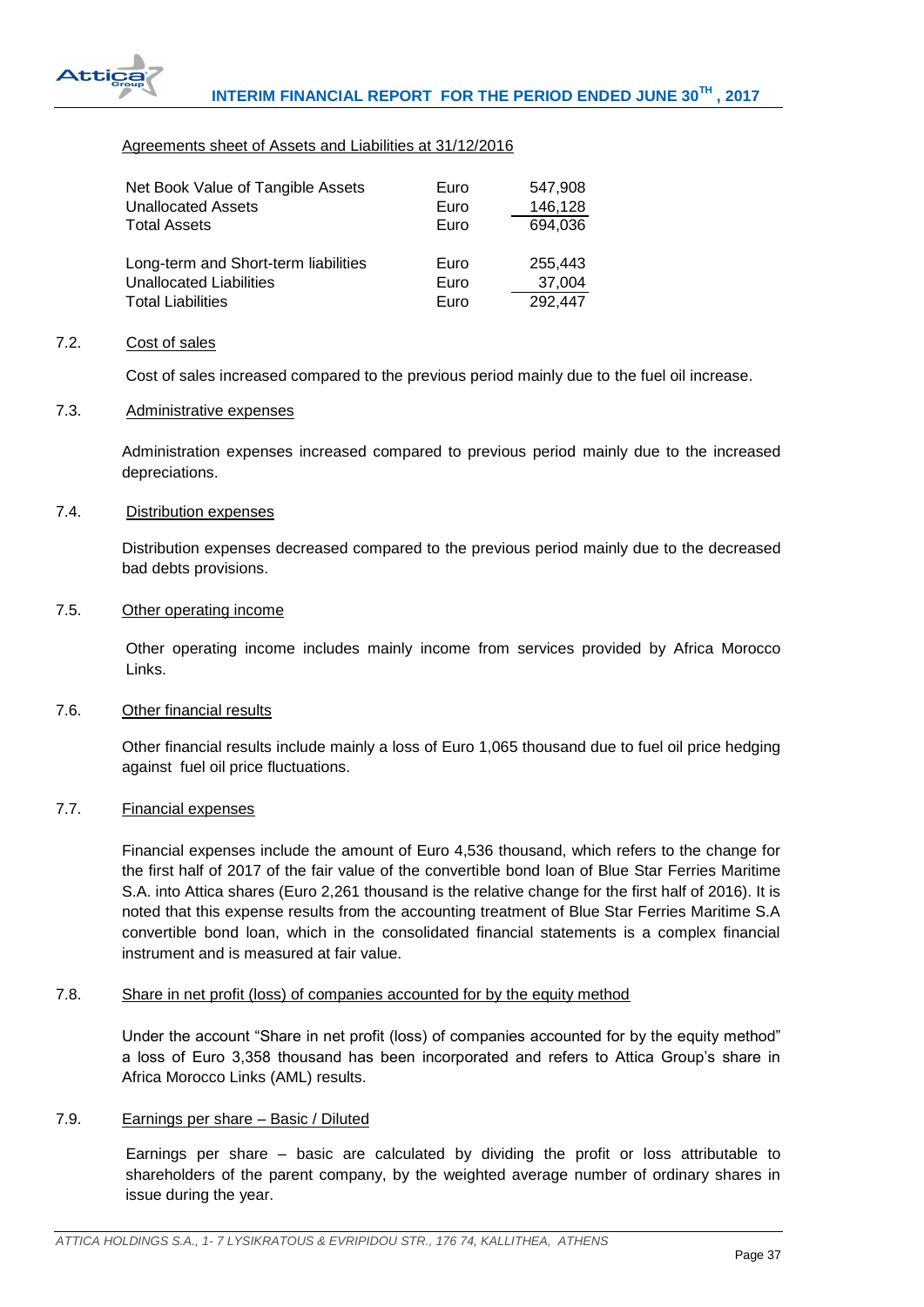

# **INTERIM FINANCIAL REPORT FOR THE PERIOD ENDED JUNE 30TH , 2017**

|                                                                       | <b>GROUP</b>  |               |               | <b>COMPANY</b> |  |
|-----------------------------------------------------------------------|---------------|---------------|---------------|----------------|--|
|                                                                       | 1/1-30/6/2017 | 1/1-30/6/2016 | 1/1-30/6/2017 | 1/1-30/6/2016  |  |
| Profit / (loss) attributable to shareholders of the<br>parent company | $-22.259$     | $-2.199$      | 2.598         | -607           |  |
| The weighted average number of ordinary shares                        | 191.660.320   | 191.660.320   | 191.660.320   | 191,660,320    |  |
| Earnings Per Share - basic (in euro)                                  | $-0.1161$     | $-0.0115$     | 0.0136        | $-0.0032$      |  |
| Diluted earnings per share (in Euro)*                                 | $-0.4442$     | $-0.3550$     | $-0.4402$     | $-0.3946$      |  |

\* Due to the Convertible Bond Loan issued during the fiscal year 2014 potential securities of the above loan are a class of securities that could reduce earnings per share.

The diluted earnings per share for the period 01/01 - 30/06/2017 and the corresponding comparative period were calculated as follows:

|                                                                                                                         | <b>GROUP</b>  |               | <b>COMPANY</b> |               |  |
|-------------------------------------------------------------------------------------------------------------------------|---------------|---------------|----------------|---------------|--|
|                                                                                                                         | 1/1-30/6/2017 | 1/1-30/6/2016 | 1/1-30/6/2017  | 1/1-30/6/2016 |  |
| a) Diluted earning per share<br>Profit / (loss) attributable to<br>shareholders of the parent                           |               |               |                |               |  |
| company                                                                                                                 | $-22,259$     | $-2,199$      | 2,598          | -607          |  |
| Effect of profit / (loss) arising from                                                                                  |               |               |                |               |  |
| the conversion                                                                                                          | $-101,349$    | $-96,574$     | $-125,070$     | $-109,189$    |  |
| Total profit / (loss)                                                                                                   | $-123,608$    | $-98,773$     | -122,472       | -109,796      |  |
| b) Number of shares<br>Number of shares which have been<br>used for the calculation of the<br>earning per share - basic | 191,660,320   | 191,660,320   | 191,660,320    | 191,660,320   |  |
| Plus: Number of shares' increace<br>from a potential exercise of bonds<br>conversion rights                             | 86,580,087    | 86,580,087    | 86,580,087     | 86,580,087    |  |
| Number of shares which have been<br>used for the calculation of the<br>diluted earning per share                        | 278,240,407   | 278,240,407   | 278,240,407    | 278,240,407   |  |

#### <span id="page-38-0"></span>7.10. Income from dividends

Income from dividends refers to the amount of Euro 3,110 thousand that the parent company has as receivable dividend arising from its 100% subsidiary company Attica Ferries Maritime S.A. The above dividend is set-off in the consolidated accounts of Attica Group.

# <span id="page-38-1"></span>7.11. Tangible assets

Tangible assets decreased compared to 31/12/2016 mainly due to the depreciations of the present period.

# <span id="page-38-2"></span>7.12. Trade and other receivables

Trade and other receivables increased compared to 31/12/2016 due to seasonality.

#### <span id="page-38-3"></span>7.13. Other current assets

Other current assets increased compared to 31/12/2016. This increase was due to the receivables from Africa Morocco Links.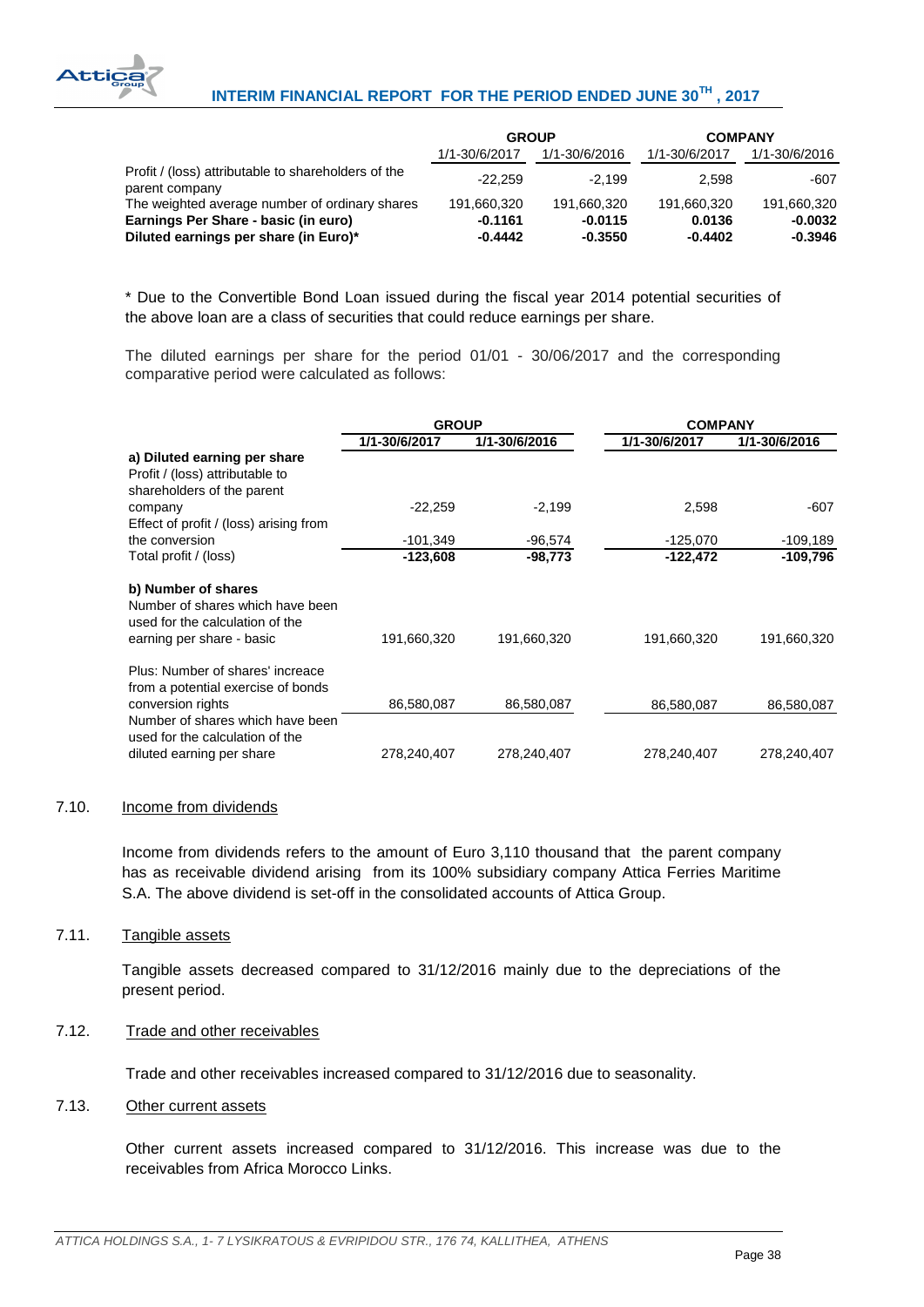

<span id="page-39-3"></span> $7.17.$ 

Bank Loans

# <span id="page-39-0"></span>7.14. Derivatives

The Group has hedged partially its risk against Fuel Oil price fluctuation, which is measured at fair value.

#### <span id="page-39-1"></span>7.15. Cash and cash equivalents

Cash and cash equivalents decreased compared to 31/12/2016 mainly due to the fact that the Group paid the amount of Euro 6,259 thousand for reduction of its long-term loans and the amount of Euro 525 thousand for the financial leasing of the vessel Blue Galaxy.

### <span id="page-39-2"></span>7.16. Share capital – Share premium – Total comprehensive income

The share capital amounts to Euro 57,498 thousand and is divided in 191,660,320 common registered voting shares with a nominal value of Euro 0.30 each.

| <b>GROUP</b>                          | <b>Number of</b> | <b>Nominal</b> | <b>Value of</b> |        | <b>Share</b> |
|---------------------------------------|------------------|----------------|-----------------|--------|--------------|
|                                       | <b>Shares</b>    | value          | common          |        | premium      |
| Balance as of 01/01/2017              | 191,660,320      | 0.30           |                 | 57,498 | 290,256      |
| Share issue                           |                  |                |                 |        |              |
| - Common                              |                  |                |                 |        |              |
| - Preference                          |                  |                |                 |        |              |
| <b>Balance as of 30/06/2017</b>       | 191,660,320      | 0.30           |                 | 57,498 | 290,256      |
|                                       |                  |                | Value of        |        |              |
| <b>COMPANY</b>                        | <b>Number of</b> | <b>Nominal</b> | common          |        | <b>Share</b> |
|                                       | <b>Shares</b>    | value          | shares          |        | premium      |
| Balance as of 01/01/2017              | 191,660,320      | 0.30           |                 | 57,498 | 290,256      |
| Share issue                           |                  |                |                 |        |              |
| - Common                              |                  |                |                 |        |              |
| - Preference                          |                  |                |                 |        |              |
| <b>Balance as of 30/06/2017</b>       | 191,660,320      | 0.30           |                 | 57,498 | 290,256      |
| <b>Borrowings</b>                     |                  |                |                 |        |              |
| Borrowings analysis:                  |                  |                |                 |        |              |
| Long-term borrowings                  |                  | 30/6/2017      |                 |        | 31/12/2016   |
| Obligations under finance lease       |                  |                | 3,769           |        | 4,294        |
| <b>Secured Loans</b>                  |                  |                | 82,790          |        | 86,399       |
| <b>Bonds</b>                          |                  |                | 93,712          |        | 95,536       |
| <b>Convertible Bonds</b>              |                  |                | 76,451          |        | 69,214       |
| Less: Long-term loans payable in next |                  |                |                 |        |              |
| financial year                        |                  |                | $-29,218$       |        | $-25,637$    |
| <b>Total of long-term loans</b>       |                  |                | 227,504         |        | 229,806      |
| Short-term dept                       |                  | 30/6/2017      |                 |        | 31/12/2016   |
| <b>Secured Loans</b>                  |                  |                |                 |        |              |

financial year 29,218 25,637 **Total of short-term loans 29,218 25,637**

More: Long-term loans payable in next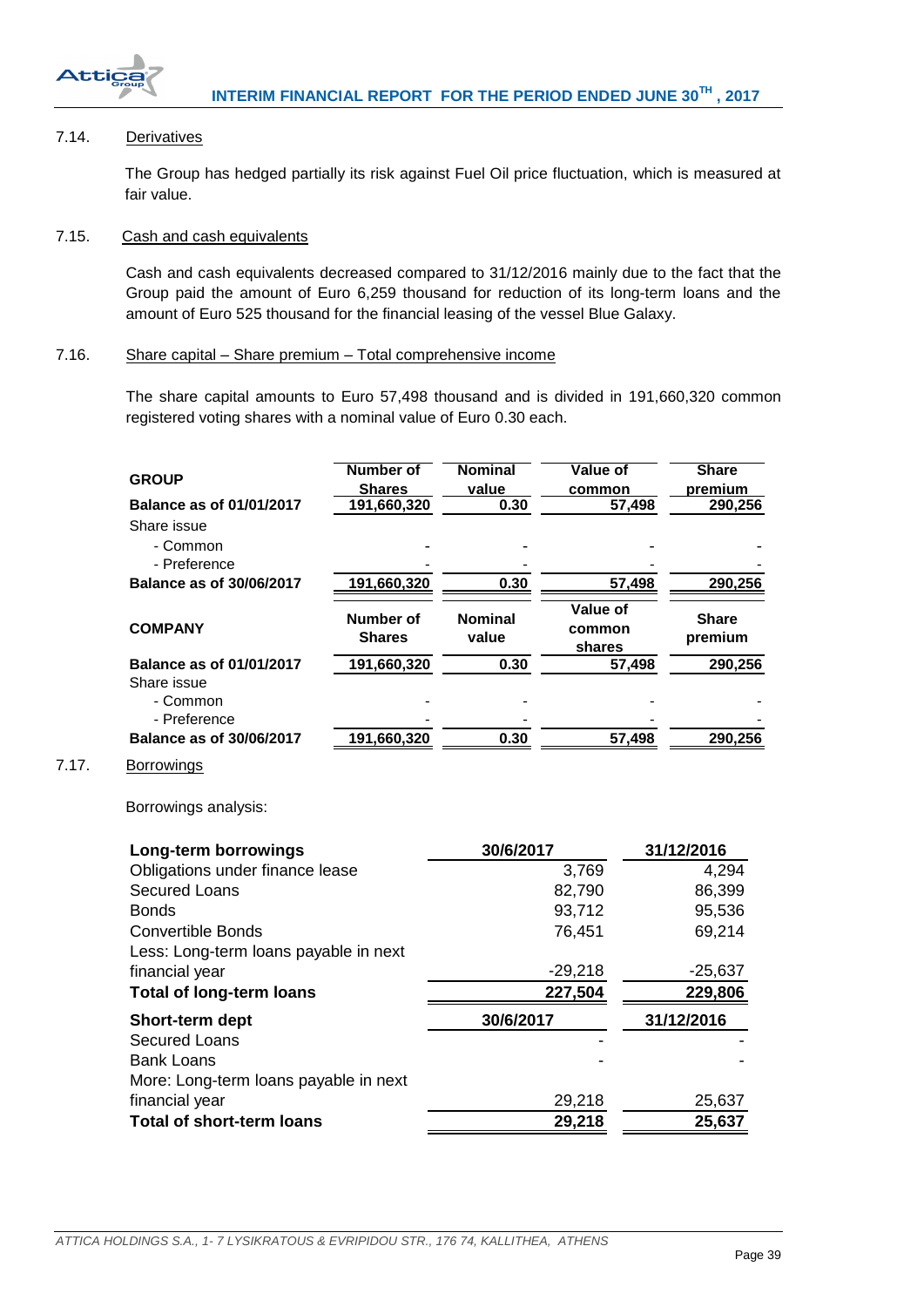

| Borrowings as of 30/6/2017      | <b>Within 1year</b> | After 1year but<br>not more than<br>5 years | More than<br>five years | Total        |  |
|---------------------------------|---------------------|---------------------------------------------|-------------------------|--------------|--|
| Obligations under finance lease | 1,123               | 2,646                                       |                         | 3,769        |  |
| Secured Loans                   | 19.141              | 46.930                                      | 16.719                  | 82,790       |  |
| <b>Bonds</b>                    | 8,954               | 60.619                                      | 24,139                  | 93,712       |  |
| Convertible Bonds               |                     | 76,451                                      |                         | 76,451       |  |
| <b>Borrowings</b>               | 29,218              | 186,646                                     | 40,858                  | 256,722      |  |
| Borrowings as of 31/12/2016     | <b>Within 1year</b> | After 1year but<br>not more than<br>5 years | More than<br>five years | <b>Total</b> |  |
| Obligations under finance lease | 1.080               | 3.214                                       |                         | 4,294        |  |
| Secured Loans                   | 17,485              | 49.353                                      | 19,561                  | 86,399       |  |
| <b>Bonds</b>                    | 7.072               | 63.622                                      | 24.842                  | 95,536       |  |

Convertible Bonds **69,214** - 69,214 69,214 69,214 Borrowings **25,637 185,403 44,403 255,443**

|                      | 30/6/2017   |
|----------------------|-------------|
|                      | <b>Euro</b> |
| Long-term borrowings | 6.81%       |
| Short-term dept      |             |
|                      | 31/12/2016  |
|                      | Euro        |
| Long-term borrowings | 6.63%       |
| Short-term dept      |             |

During the present period the Group paid the amount of Euro 6,259 thousand for its long-term loans and the amount of Euro 525 thousand for the financial leasing of the vessel Blue Galaxy.

Group's total borrowings stood at Euro 256,722 thousand.

#### <span id="page-40-0"></span>7.18. Trade and other payables

"Trade and other payables" increased mainly due to the vessels' dry dock.

#### <span id="page-40-1"></span>7.19. Other current liabilities

"Other current liabilities" increased mainly due to the "Deferred income" which refer to passenger tickets issued but not yet travelled until 30/6/2017.

#### <span id="page-40-2"></span>**8. Other information**

<span id="page-40-3"></span>8.1. Unaudited fiscal years

The parent company has been audited by tax authorities until the fiscal year 2008. For the fiscal years 2011-2015 has been audited by tax authorities and the Certified Auditor issued a Tax Compliance Certificate.

The unaudited fiscal years of the subsidiaries are presented in the table of the paragraph 5.1. "Consolidation of the subsidiaries of Attica Holdings S.A.".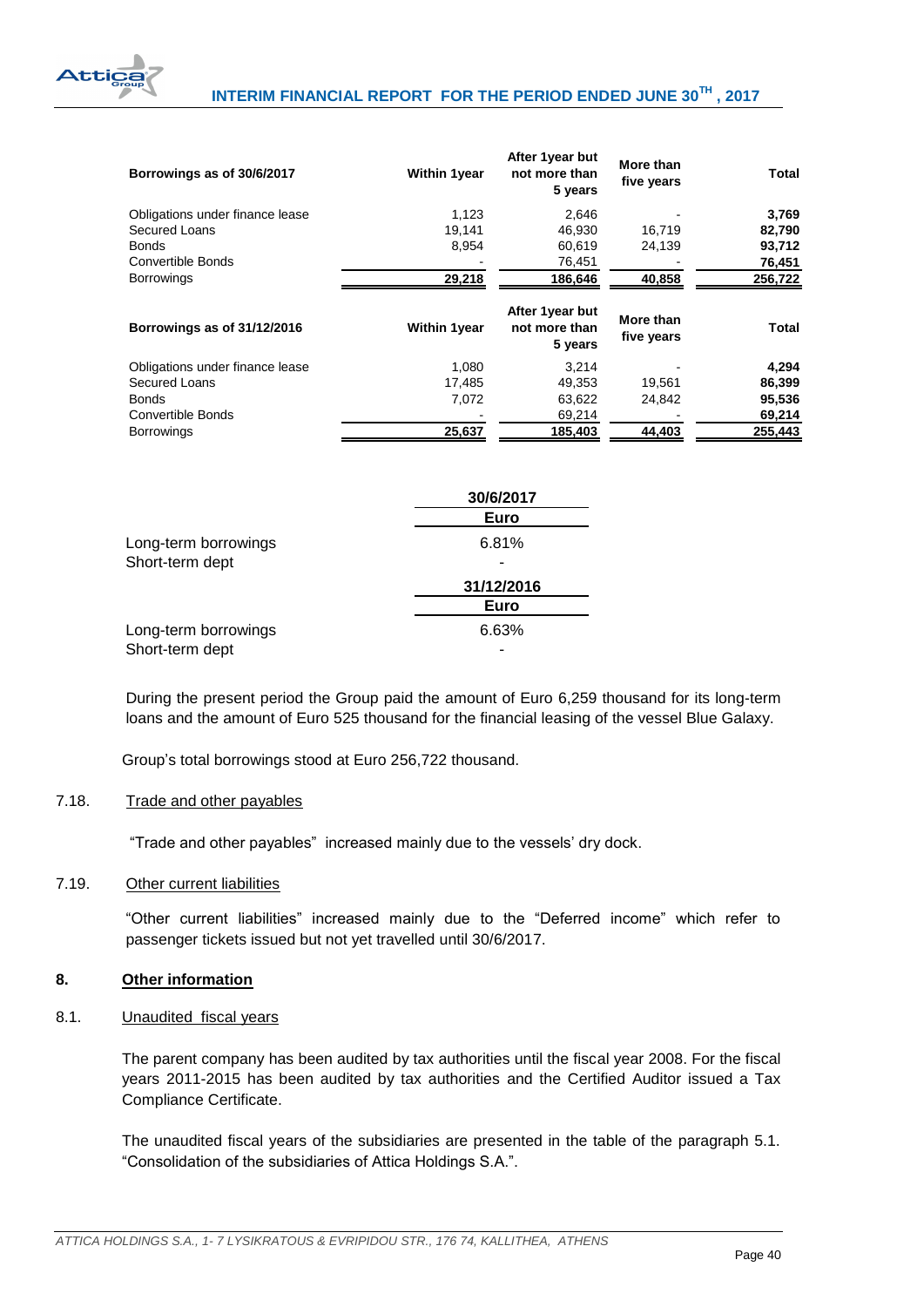

The subsidiary company Attica Premium S.A., which is under liquidation, has been audited by tax authorities until the fiscal year 2011.

The subsidiaries of ATTICA HOLDINGS S.A. have already made a tax provision of Euro 148 thousand for the unaudited fiscal years.

The parent company has made a tax provision of Euro 20 thousand. For the subsidiaries registered outside the European Union, which do not have an establishment in Greece, there is no obligation for taxation audit.

### Tax Compliance Report

Starting 2011, the Group's companies which are based in Greece have been audited by an auditor and have received tax certificates without any differences until the FY ended 2015. The tax certificates for 2016 have been issued in the second half of 2017.

For the fiscal years 2011 until 2015, the Company (and the Group's companies which are based in Greece) were submitted to a special tax audit conducted by Sworn Auditors, in addition to the financial management audit, in order to assure the company's compliance to article 82 of law 2238/1994 and article 65A of law 4174/2013 and received a Tax Compliance Report without any reservations. It should be noted that according to circular 1006/2016 the companies subjected to the above special tax audit are not excluded from the regular tax audit by the tax authorities. The company's management judges that, in case of regular tax audits, there will be no additional tax differences affecting significantly the financial statements.

For fiscal year 2016, the tax audit is already being performed by the auditors and is not expected to bring any significant differentiation on the tax liabilities incorporated in the Financial Statements. According to the relevant recent law, the audit and issuance of tax certificates are also valid for the fiscal years starting from 2016 onwards on an optional basis.

In respect of Attica Group companies, domiciled outside European Union, that have no branches in Greece, there is no obligation for taxation audit. Shipping Companies, they are not subject to POL 1159/2011 and their tax inspection is conducted as effective by the tax authorities.

#### <span id="page-41-0"></span>8.2. Payments of finance and operating leases

The finance leases that have been recognized in the income statement of the period 1/1 - 30/06/2017, amount Euro 672 thousand.

The operating leases that have been recognized in the income statement of the period  $1/1 -$ 30/06/2017, amount Euro 254 thousand.

<span id="page-41-1"></span>8.3. Provisions

The Group has made a provision amounting Euro 1,218 which concerns claim for compensation from the crew that was employed on board the vessels of the Group.

#### <span id="page-41-2"></span>8.4. Contingent assets and liabilities

# a) Liens and Encumbrances

The vessels owned by the Group have been mortgaged as security of secured loans for an amount of Euro 685,273 thousand,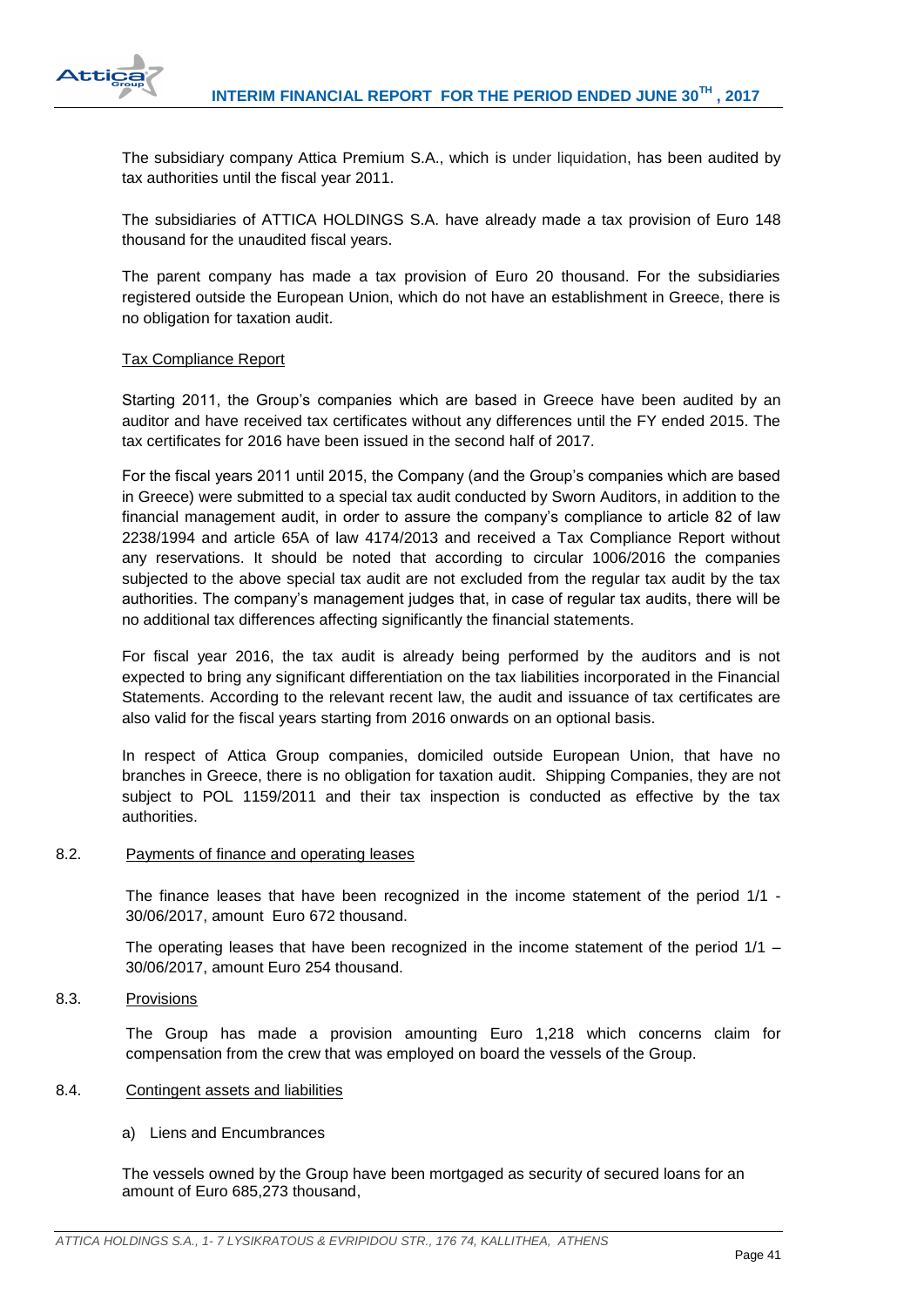

# b) Granted guarantees

 $\Delta$ ttic

The following letters of guarantee have been provided to secure liabilities of the Group and the Company and were in force on 30/06/2017:

|                                                   | 30/6/2017 |
|---------------------------------------------------|-----------|
| <b>Guarantees</b>                                 |           |
| Performance letters of guarantee                  | 1.200     |
| Guarantees for the repayment of bank accounts     | 229,450   |
| Guarantees for the repayment of trade liabilities | 156       |
| <b>Total guarantees</b>                           | 230,806   |

### c) Undertakings

On 30/06/2017 the Group and the Company have the following liabilities which derive from the operating and finance lease agreements and are payable as follows:

|                                                | <b>GROUP</b><br>30/6/2017 | <b>COMPANY</b><br>30/6/2017 |
|------------------------------------------------|---------------------------|-----------------------------|
| <b>Finance lease commitments</b>               |                           |                             |
| Within one year                                | 1,123                     |                             |
| After one year but not more than five<br>years | 2,646                     |                             |
| More than five years                           |                           |                             |
| <b>Operating lease commitments</b>             |                           |                             |
| Within one year                                | 384                       | 47                          |
| After one year but not more than five<br>years | 1,940                     | 235                         |
| More than five years                           | 948                       | 139                         |

# <span id="page-42-0"></span>**9. Significant events**

There are no significant events.

# <span id="page-42-1"></span>**10. Events after the Balance Sheet date**

The Board of Directors of Attica Holdings S.A. («Attica Group»), a member of Marfin Investment Group (MIG), announced an agreement in principle, with Piraeus Bank and other minority shareholders for the acquisition of 39,039,833 shares in total of HELLENIC SEAWAYS MARITIME S.A. (hereafter «HSW»), representing 50.30% of the share capital of HSW.

The total consideration for the transaction consists of Euro 30.61 million payable in cash and 24,145,523 new common registered shares of Attica Group, to be issued pursuant to a share capital increase.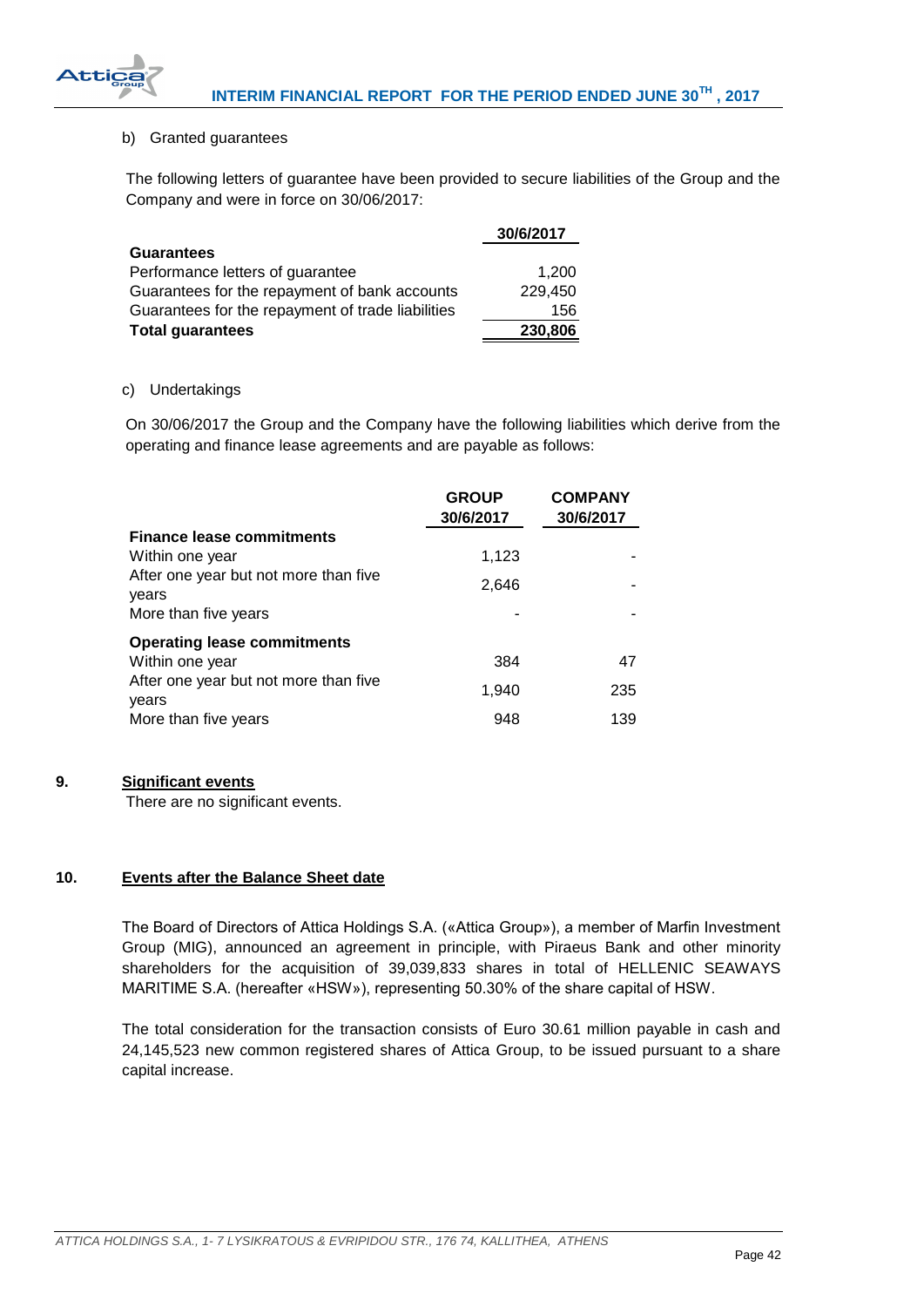

Of the above mentioned majority equity stake in HSW, 1,250,000 shares have already been acquired by Attica Group in cash, while the remaining 37,789,833 shares will be acquired upon closing of the transaction, which is subject to the approval of the relevant regulatory and other authorities.

ATTICA SA HOLDINGS in response to a question from the Securities and Exchange Commission dated 01.09.2017 regarding the vessel BLUE STAR PATMOS which suffered grounding on shallow waters while entering in the port of Ios on Wednesday August 30, 2017, announced the following:

- The impact on revenue and results of the Group is estimated to be limited due to the upcoming low season and the ability to cover its sailings with redeployment of other Group vessels.
- The situation is fully covered by the existing insurance coverage of BLUE STAR PATMOS for third party liability (Protection & Indemnity) and hull and machine risks (Hull & Machinery) from internationally recognized insurance companies.
- The itineraries of the vessel BLUE STAR PATMOS are operated by the vessel BLUE STAR NAXOS.

Kallithea, September 28<sup>th</sup>, 2017

| <b>CHAIRMAN</b>         | <b>CHIEF EXECUTIVE</b>  | <b>AUTHORIZED</b>     | <b>FINANCIAL</b>                                 |
|-------------------------|-------------------------|-----------------------|--------------------------------------------------|
| OF THE B.O.D.           | <b>OFFICER</b>          | <b>DIRECTOR</b>       | <b>DIRECTOR</b>                                  |
|                         |                         |                       |                                                  |
| <b>KYRIAKOS MAGIRAS</b> | <b>SPIROS PASCHALIS</b> | IRAKLIS SIMITSIDELLIS | NIKOLAOS TAPIRIS                                 |
| ID Card No: AK109642    | ID Card No: AB215327    | ID Card No: AM140292  | ID Card No: AK087031<br>LICENSE No 32210-CLASS A |